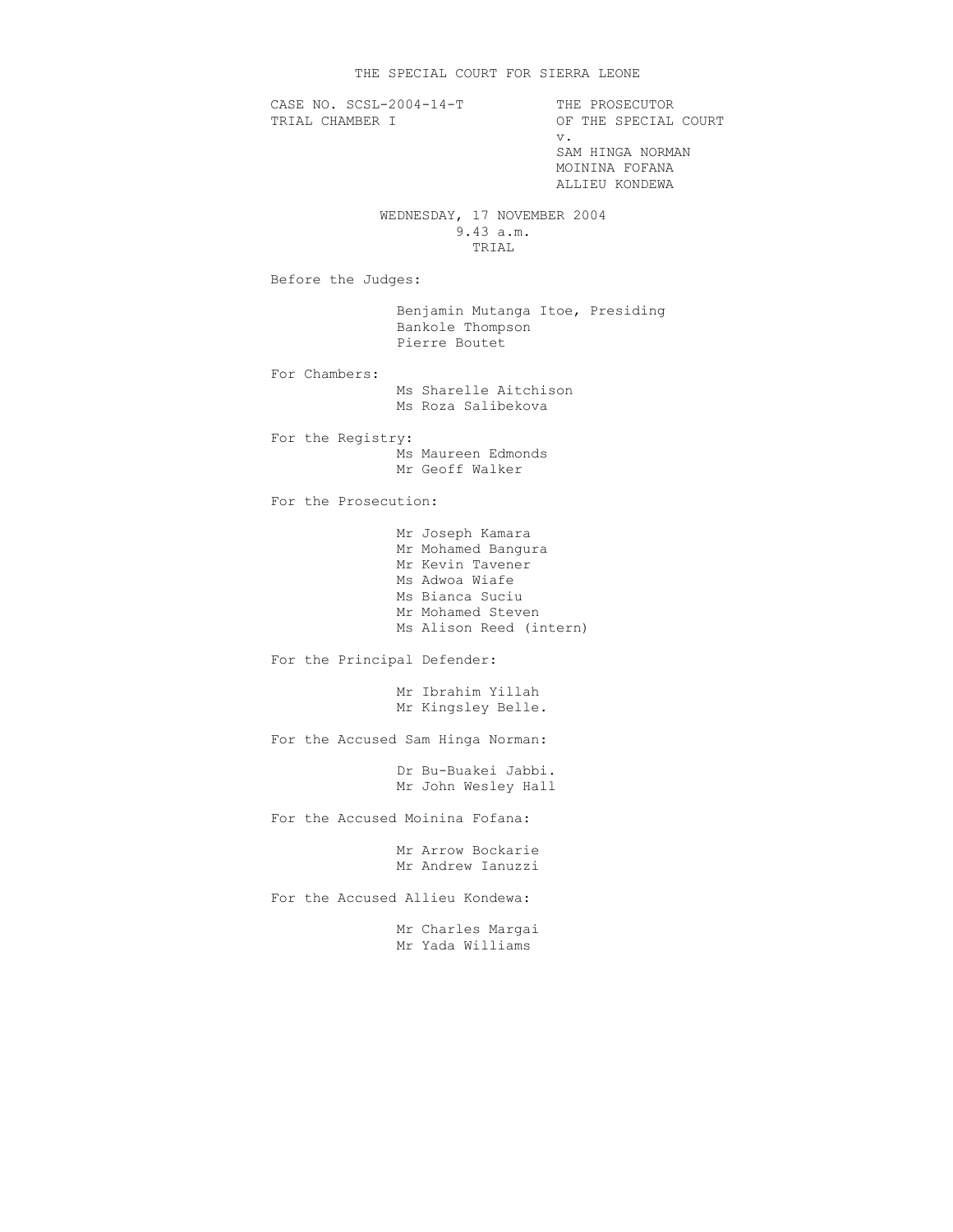1 Wednesday, 17 November 2004 2 [The witness entered court] 3 [The three accused not present] 4 [Open session] 5 [Upon commencing at 9.43a.m.] 6 PRESIDING JUDGE: Good morning learned counsel. We're 7 resuming the proceedings and we would be calling on the 8 standby counsel or, rather, the court-appointed counsel 9 defence team of the first accused to proceed with the 10 cross-examination of this witness. 11 Mr Witness, good morning. 12 THE WITNESS: Morning, sir. 13 PRESIDING JUDGE: How are you this morning? 14 THE WITNESS: I'm not fine, but I can manage. 15 PRESIDING JUDGE: You are not? 16 THE WITNESS: I'm not well. I have some stomach pain. 17 PRESIDING JUDGE: I see. Well, you will go as far as you can. 18 THE WITNESS: Okay, sir. 19 PRESIDING JUDGE: And we'll see how it evolves. So this is 20 the court-appointed lawyer for Mr Hinga Norman who will 21 now ask you questions on his behalf. 22 THE WITNESS: Okay. 23 WITNESS: TF2-008 [Continued] 24 JUDGE BOUTET: Just before you do, Mr Counsel, I just want to 25 be reassured that the system is indeed functioning this 26 morning. It doesn't appear to be, because I can hardly 27 hear the witness. I thought they had fixed that last 28 night, but it doesn't appear to be working again, so -- 29 maybe the mic is not open, I don't know. Nothing seems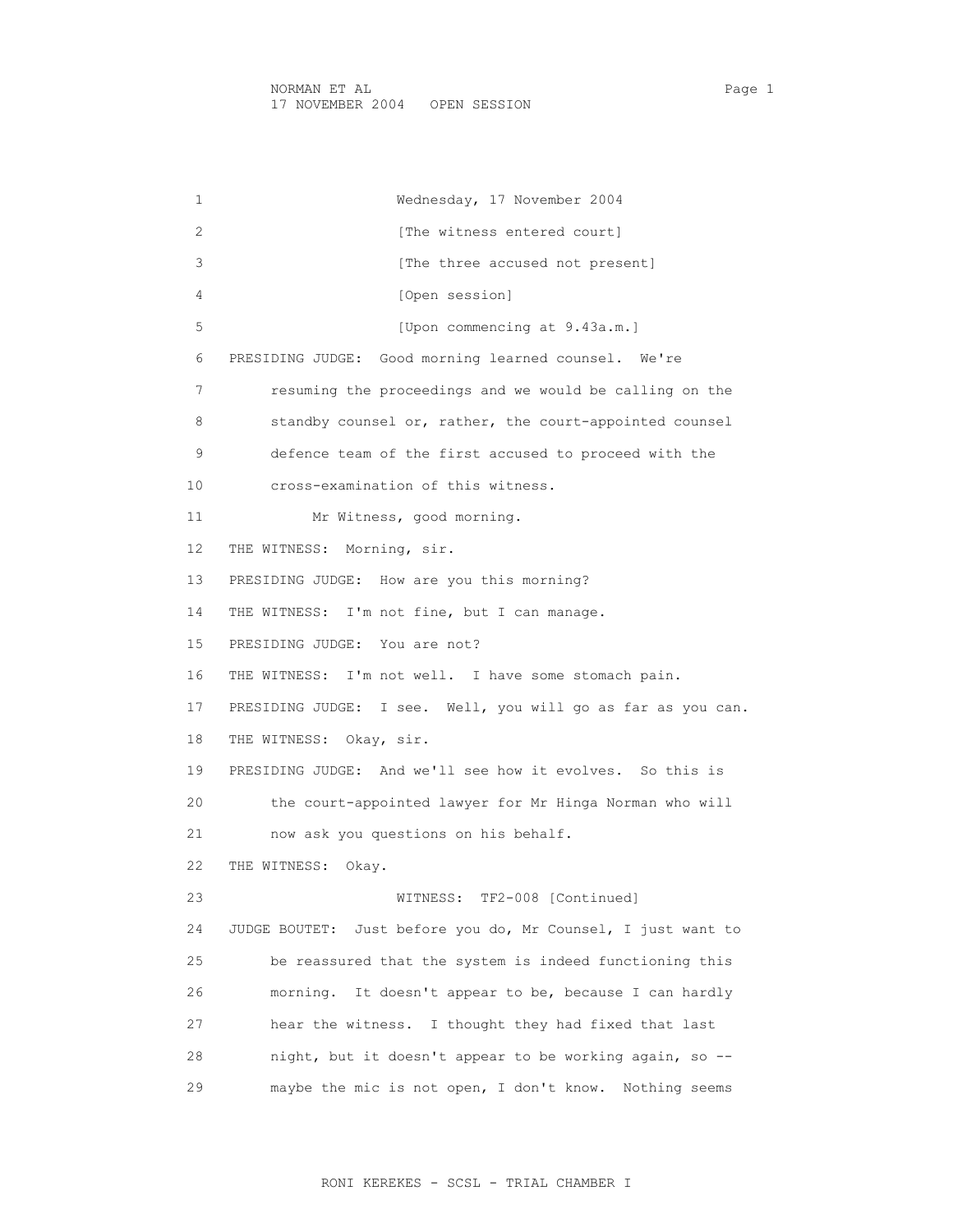1 to be coming out of the speaker, so -- does it work in 2 your case? 3 MR HALL: I chose to leave this off so we don't have to be 4 pushing the button after every question, because the 5 technicians warned us that if we left this on, it could 6 pick up his voice and re-transmit it. 7 JUDGE BOUTET: Okay. We'll try it and see how we can proceed. 8 You are a bit closer to the witness than we are, so at 9 times we lose what the witness is saying, but we'll try. 10 Proceed, Mr Hall. 11 PRESIDING JUDGE: And the courtroom itself is so warm. What 12 is happening? What is happening to the air conditioning 13 in this courtroom? May we know what is happening. 14 MR WALKER: It has been reported, Your Honour. 15 PRESIDING JUDGE: It has been reported, but we are putting on 16 with it for too long a time. I think that this 17 technology should be properly put in order, because it 18 affects the conditions of work here for everybody. 19 Please let a clear message be sent to the technicians for 20 this to be put right. We aren't here to hold hearings in 21 an oven. If it becomes unbearable, we may have to 22 suspend the hearings until the technology is put right. 23 We don't have voice distortion. We don't have the air 24 conditioning in place. At times things, you know, go 25 wrong. I mean, we should put things right. It is 26 important. And let those who are responsible for this 27 take note of this comment, you know, which is coming from 28 the Bench. 29 JUDGE BOUTET: Thank you, Mr Presiding Judge.

RONI KEREKES - SCSL - TRIAL CHAMBER I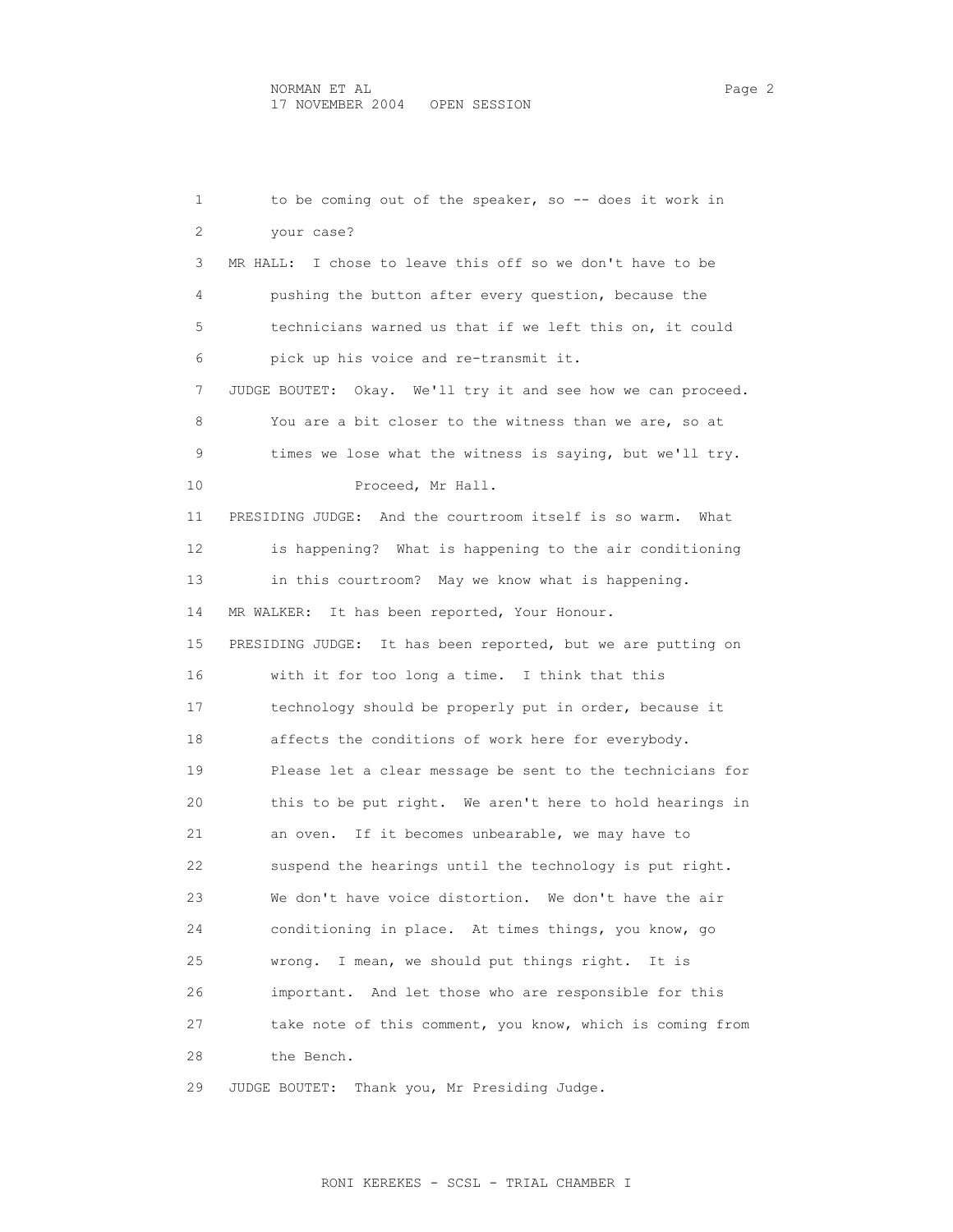| 1  | Mr Hall, you can proceed. So if we have to ask the              |
|----|-----------------------------------------------------------------|
| 2  | witness to repeat, it may be because of the system not          |
| 3  | working properly. We'll try to do the best we can.              |
| 4  | Thank you.                                                      |
| 5  | CROSS-EXAMINATION BY MR HALL:                                   |
| 6  | MR HALL:                                                        |
| 7  | Mr Witness, you talked yesterday about what you call the<br>Q.  |
| 8  | concerned group. How was this group of people organised?        |
| 9  | Who put them together?                                          |
| 10 | Well, this group was put together by the committee for<br>Α.    |
| 11 | those who were interested in reversing the coup in the          |
| 12 | shortest possible time.                                         |
| 13 | And were some of these people government leaders, or were<br>Q. |
| 14 | they $--$                                                       |
| 15 | No, they were not government leaders at all.<br>Α.              |
| 16 | PRESIDING JUDGE: Please, please, let us get it. You said the    |
| 17 | group was put together by who?                                  |
| 18 | THE WITNESS: Community people, those who were interested.       |
| 19 | PRESIDING JUDGE: It was put together by community people as a   |
| 20 | concerned group?                                                |
| 21 | THE WITNESS: Yes.                                               |
| 22 | MR HALL:                                                        |
| 23 | Q. At the time --                                               |
| 24 | JUDGE THOMPSON: Did you say interested in reversing?            |
| 25 | THE WITNESS:<br>In reversing the coup.                          |
| 26 | JUDGE THOMPSON: And you say they were not government            |
| 27 | officials?                                                      |
| 28 | They were not government officials.<br>THE WITNESS:             |
| 29 | JUDGE THOMPSON:<br>Thank you.                                   |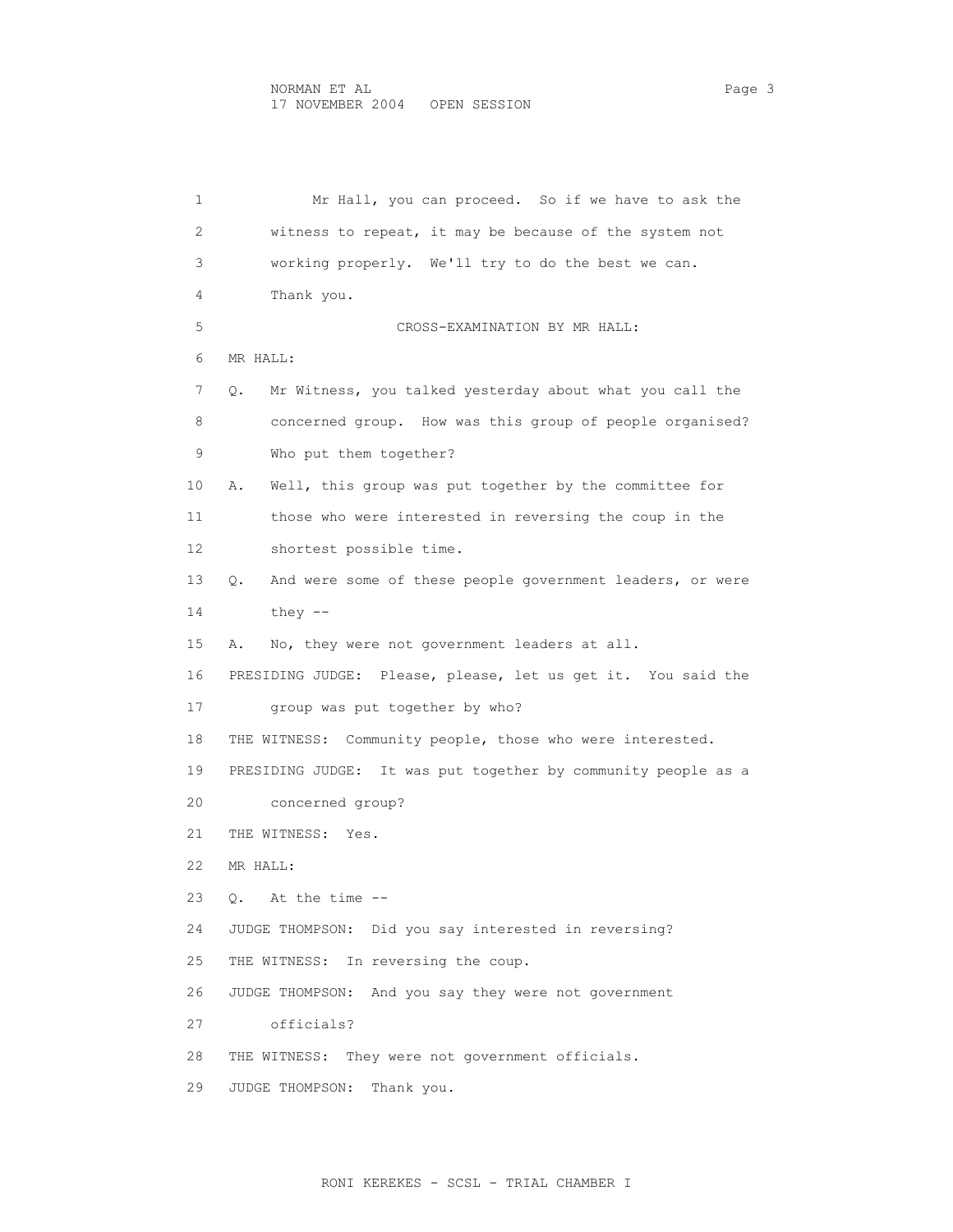1 MR HALL: 2 Q. At the time the group was put together, was 3 President Kabbah still in the country? 4 A. He was not in the country. At that time he has gone out 5 of the country. 6 JUDGE THOMPSON: Just a minute. He is asking about Kabbah. 7 Can we have that, please. 8 THE WITNESS: Okay. He was not in the country. 9 MR HALL: 10 Q. So this concerned group was organising to defend against 11 the coup? 12 A. Yes, of course. 13 Q. And you had no military of your own? 14 PRESIDING JUDGE: Mr Hall, it was organised to do what? 15 MR HALL: Defend against the coup. 16 JUDGE THOMPSON: Learned counsel, could you slow down a bit. 17 MR HALL: 18 Q. As a group you had no military; correct? 19 A. Yes. 20 Q. But you know of the CDF; correct. 21 A. I knew what? 22 Q. As a group you knew about the CDF? 23 A. I knew about CDF? 24 Q. Yes? 25 A. Yes. 26 Q. And the CDF at the time was that -- at the time was run 27 by Hinga Norman? 28 A. Yeah, up to the time of the coup. Yes. 29 Q. Mr Norman was in charge then?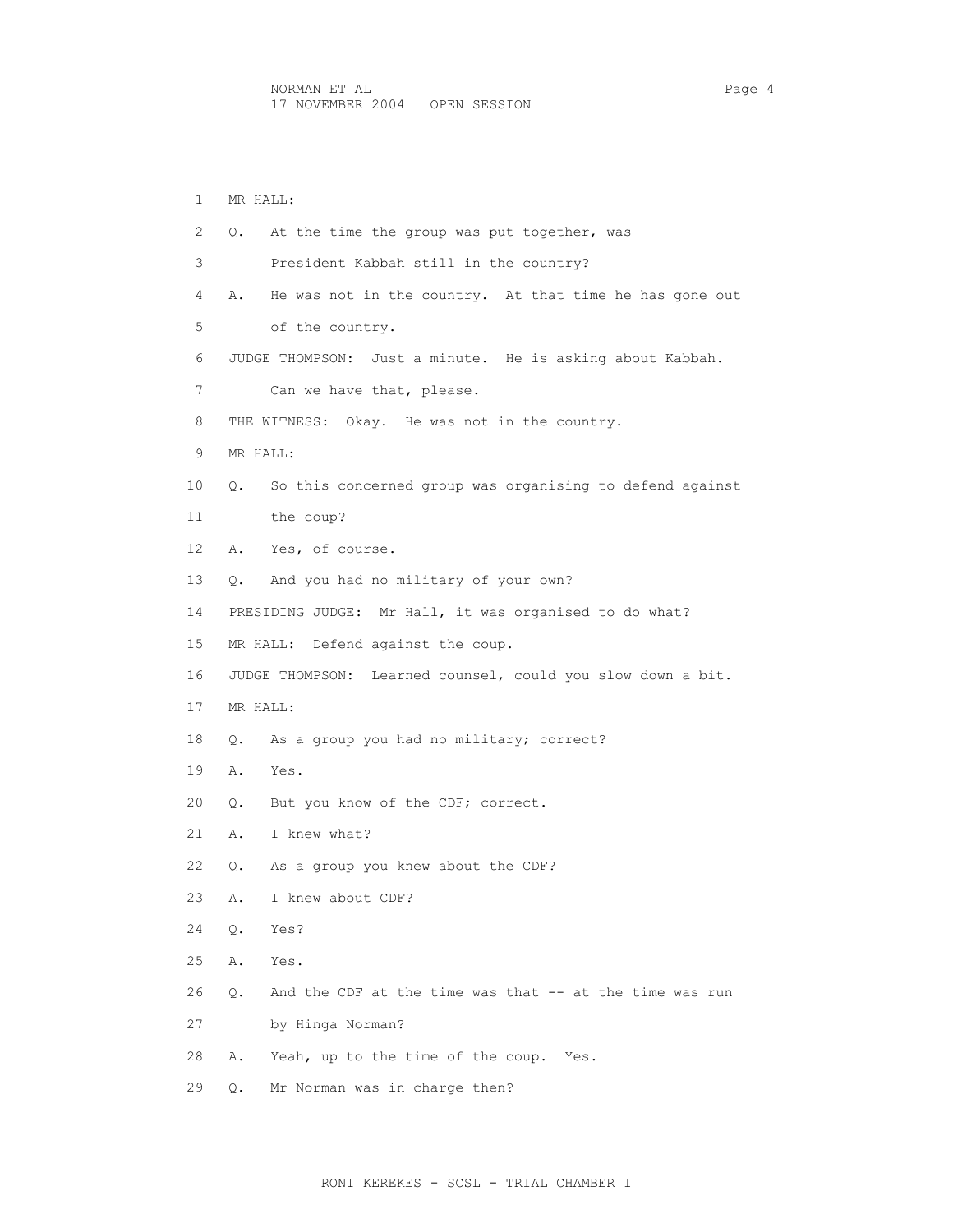| 1  | Up to the time of the coup he was in charge.<br>Α.              |
|----|-----------------------------------------------------------------|
| 2  | The Kamajors as a group existed prior to the coup;<br>Q.        |
| 3  | correct?                                                        |
| 4  | Α.<br>Yes.                                                      |
| 5  | And how long -- you may have testified to this, but it is<br>Q. |
| 6  | not in my notes -- how long after the coup was it that          |
| 7  | you had this meeting to reverse the coup?                       |
| 8  | Well, to my experience, it was about two or three weeks<br>Α.   |
| 9  | to organise. Took us this time to organise this group.          |
| 10 | And where did this group go to meet?<br>О.                      |
| 11 | To meet?<br>Α.                                                  |
| 12 | Yes?<br>Q.                                                      |
| 13 | We were meeting in the town, in Bo Town.<br>Α.                  |
| 14 | Okay. Had there been any communication with anyone in<br>Q.     |
| 15 | government about assistance in reversing the coup?              |
| 16 | No, not at all.<br>Α.                                           |
| 17 | So there had been --<br>О.                                      |
| 18 | JUDGE BOUTET: Mr Hall, what was your question, again? I'm       |
| 19 | sorry, I missed it.                                             |
| 20 | There had been no meeting with anybody from the<br>MR HALL:     |
| 21 | government prior to this.                                       |
| 22 | JUDGE BOUTET: Prior to the concerned group meeting?             |
| 23 | MR HALL:<br>In Bo.                                              |
| 24 | JUDGE BOUTET:<br>In Bo.                                         |
| 25 | MR HALL:<br>Yes.                                                |
| 26 | PRESIDING JUDGE: Have you heard the question, Mr Witness?       |
| 27 | Prior to the concerned meeting group, had there<br>THE WITNESS: |
| 28 | been any connection with the any government, or any             |
| 29 | consulting with any government officials, I said no.            |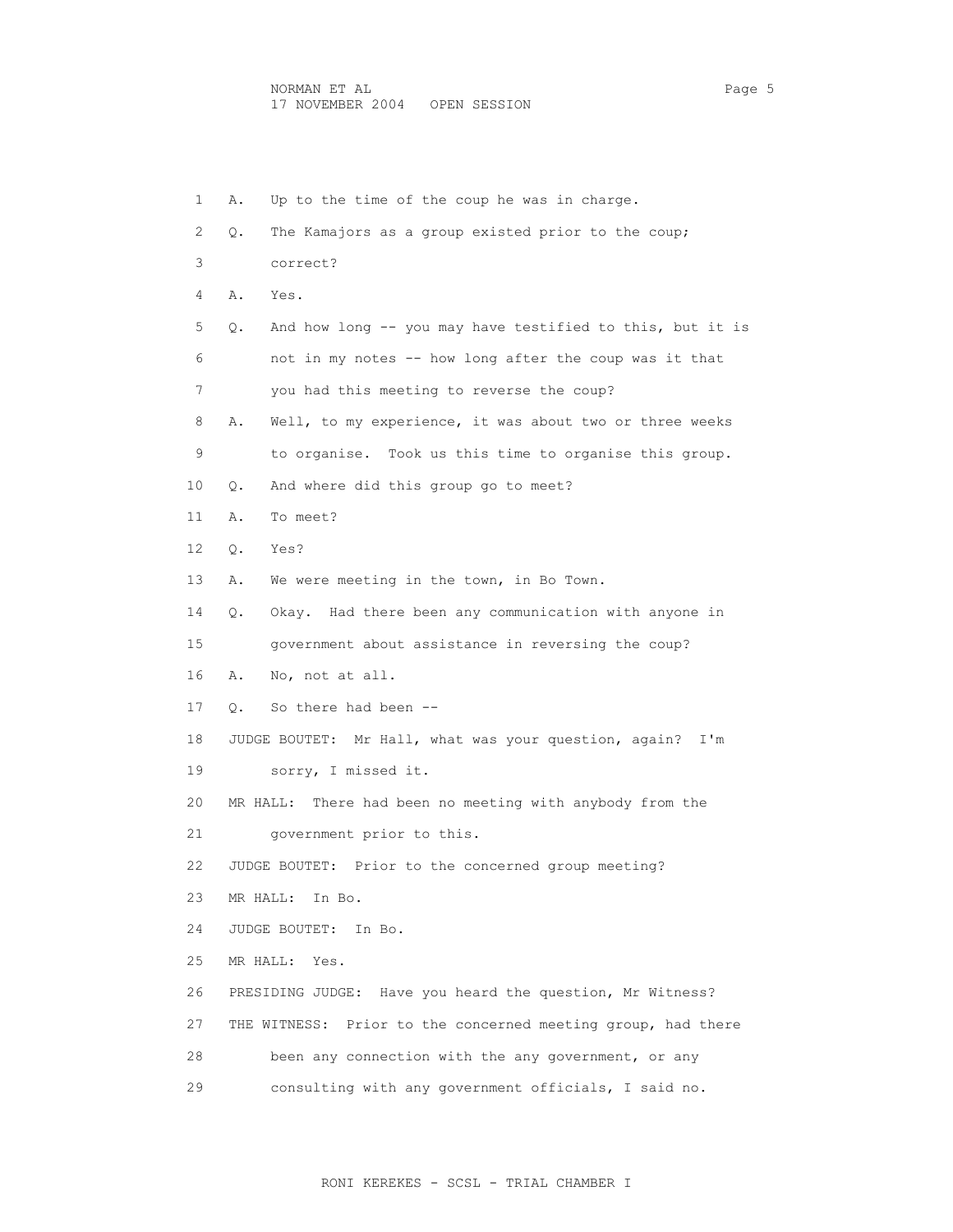1 MR HALL: 2 Q. All Sierra Leone had to defend itself at this point then 3 was the CDF; is that a fair statement? 4 A. Pardon? 5 Q. The only military type of force that Sierra Leone had to 6 defend itself at the time you met was the CDF? 7 A. Yes, of course. 8 Q. And you knew about the CDF -- 9 PRESIDING JUDGE: Please wait. 10 MR HALL: Sorry. 11 Q. How familiar were you with the CDF at the time of this 12 meeting? 13 A. Pardon? 14 Q. How familiar were you with the existence of CDF at the 15 time of this meeting? 16 A. Well, I knew CDF at that time that they were going -- 17 they were allied forces to SLA to go to war front 18 [inaudible] -- they didn't know the terrain, so the CDF 19 was there to join them to go on the war front and that 20 was the main purpose of the CDF at that time. They were 21 working together with SLA up to the time of the coup. 22 PRESIDING JUDGE: Just a minute, please. 23 JUDGE BOUTET: I'm just trying follow your evidence on this, 24 Mr Witness. You were asked how familiar you were with 25 the CDF prior to your concerted -- concerned group 26 meeting. Your answer, if I understand it, is you were 27 there because the CDF, prior to the coup, were working 28 together with the SLA to fight the rebels at the time. 29 Am I --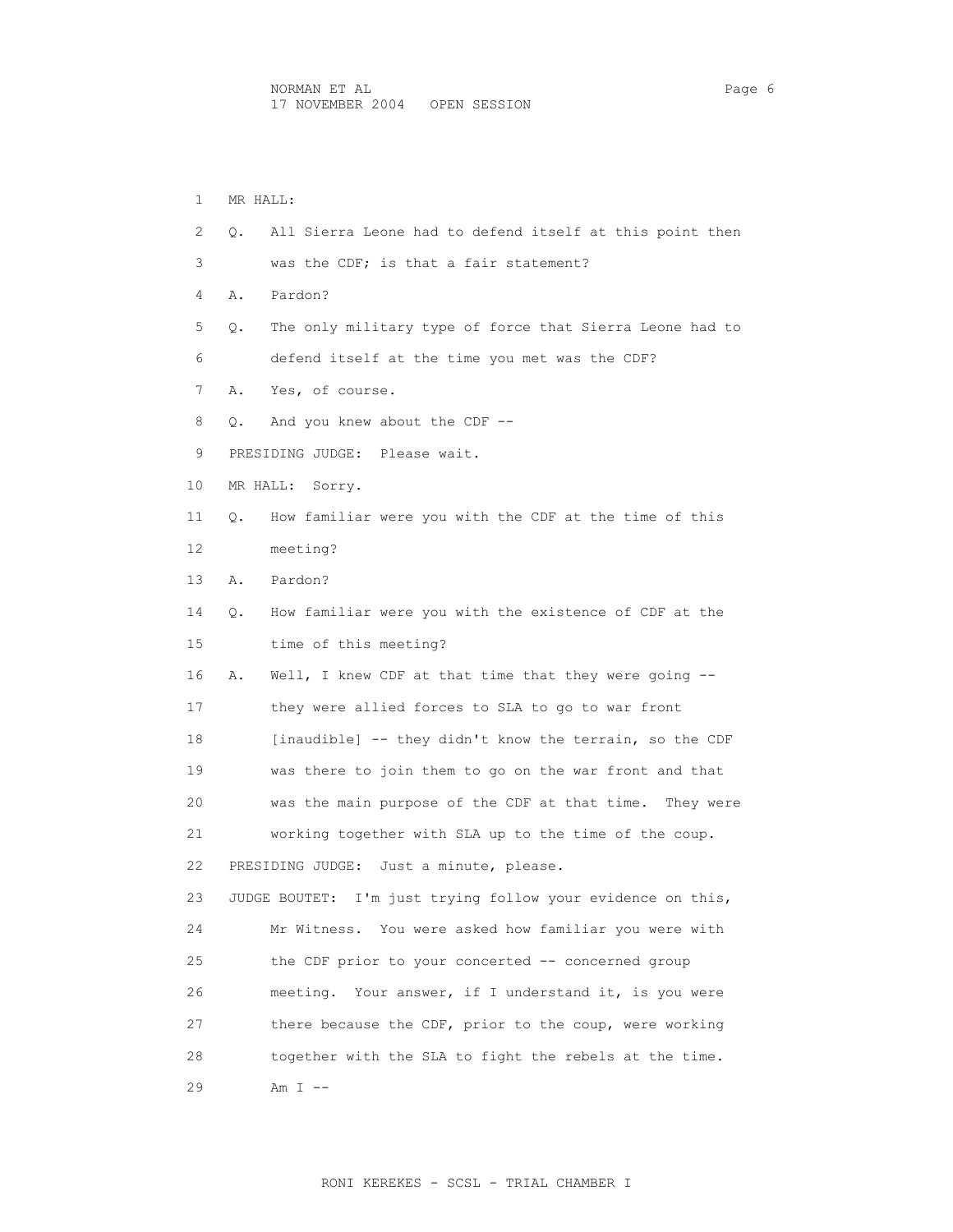NORMAN ET AL Page 7 17 NOVEMBER 2004 OPEN SESSION

 1 THE WITNESS: Yes, sir, that's correct. 2 JUDGE BOUTET: So that is how you knew of the CDF? 3 THE WITNESS: Yes. 4 MR HALL: 5 Q. And then the SLA also broke off? 6 A. Pardon? 7 Q. The SLA also went against the government later too; is 8 that correct? 9 A. Yes, because the coup d'etat. 10 Q. So that left the CDF to defend the country? 11 A. Of course, yes. 12 Q. When you met in Bo to -- deciding to reverse the coup as 13 quickly as possible, did you discuss bringing ECOMOG into 14 to help defend? 15 A. No. 16 Q. How long before -- 17 PRESIDING JUDGE: Please wait. Please we want to get the 18 reply. "When we were discussing in our group to reverse 19 the coup, we did not involve ECOMOG"; is that what you're 20 saying? 21 THE WITNESS: Yes, sir. 22 MR HALL: 23 Q. At some point, however, ECOMOG became involved? 24 A. Yeah, of course, later. 25 Q. Now, you talked about going to Base Zero, the War 26 Council? 27 A. Pardon? 28 Q. The War Council went to Base Zero? 29 A. Well, the War Council did not go to Base Zero. The War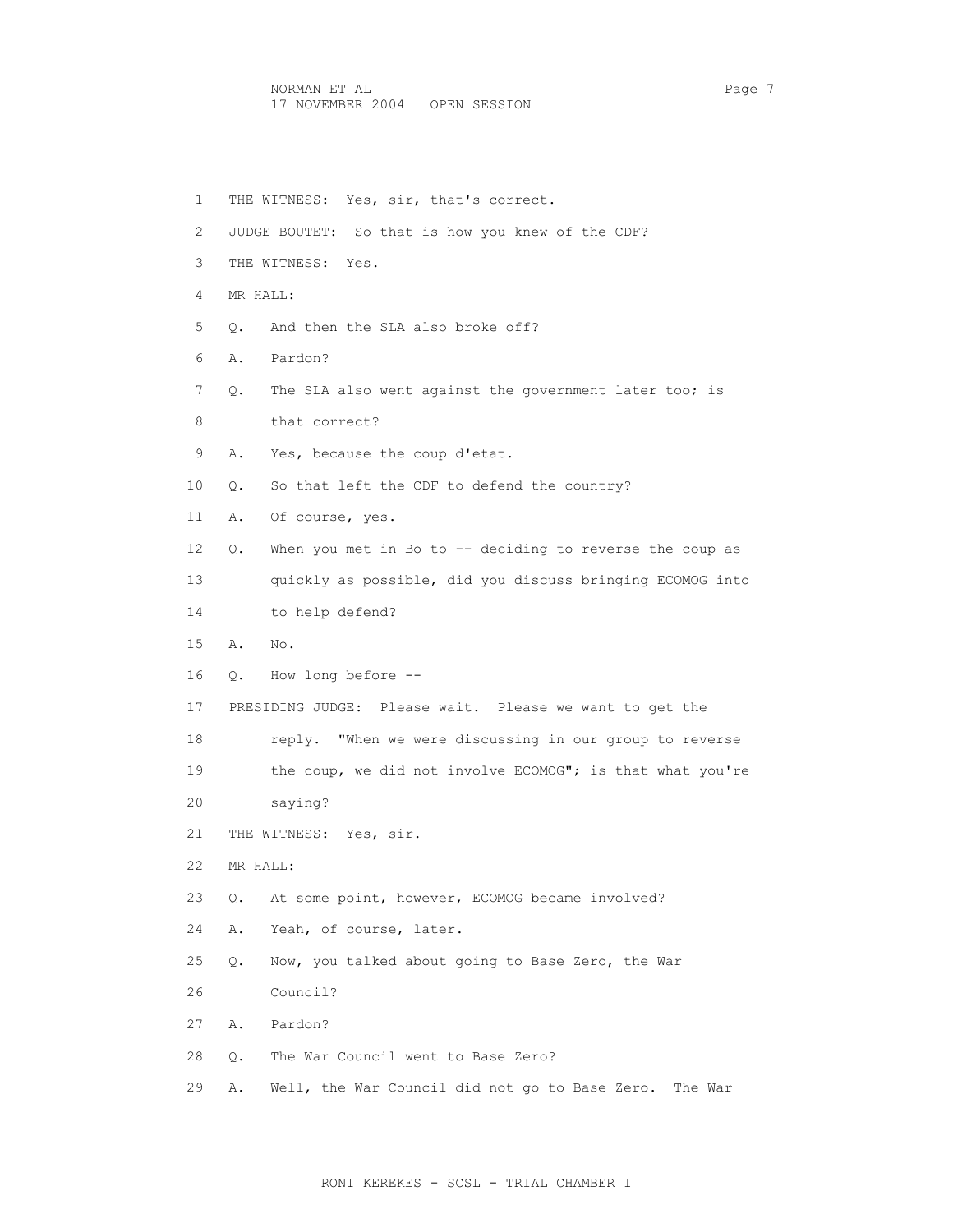| 1  | Council was formed at Base Zero. The War Council didn't       |
|----|---------------------------------------------------------------|
| 2  | go to Base Zero as per se, because at that time there was     |
| 3  | no War Council.                                               |
| 4  | JUDGE BOUTET: The evidence-in-chief of the witness is,        |
| 5  | indeed, that the War Council was created and formed at        |
| 6  | Base Zero in the circumstances described. It did move         |
| 7  | out of there at some given time, but at the outset that       |
| 8  | is where it was created. At least, that is the evidence       |
| 9  | of this witness in-chief.                                     |
| 10 | MR HALL:                                                      |
| 11 | You were at Base Zero four months, I believe, you said?<br>О. |
| 12 | About that time.<br>Α.                                        |
| 13 | During that four months how often did you see Hinga<br>Q.     |
| 14 | Norman there?                                                 |
| 15 | Well, very often. He was staying at Base Zero and he<br>Α.    |
| 16 | only usually goes out for detail for arms, ammunition and     |
| 17 | other food rations. But we were all staying there.            |
| 18 | Did Hinga Norman appoint the entire War Council?<br>Q.        |
| 19 | Yes.<br>Α.                                                    |
| 20 | PRESIDING JUDGE: What is your question? Did Hinga Norman      |
| 21 | appoint the entire War Council?                               |
| 22 | MR HALL:<br>Yes.                                              |
| 23 | And was the War Council picked from the group that was<br>Q.  |
| 24 | already at Base Zero?                                         |
| 25 | Α.<br>Pardon?                                                 |
| 26 | Was this War Council picked from the group of people<br>Q.    |
| 27 | already at Base Zero?                                         |
| 28 | Those who were at Base Zero at that time.<br>Α.<br>Yes.       |
| 29 | How did the idea of a War Council arise?<br>Q.                |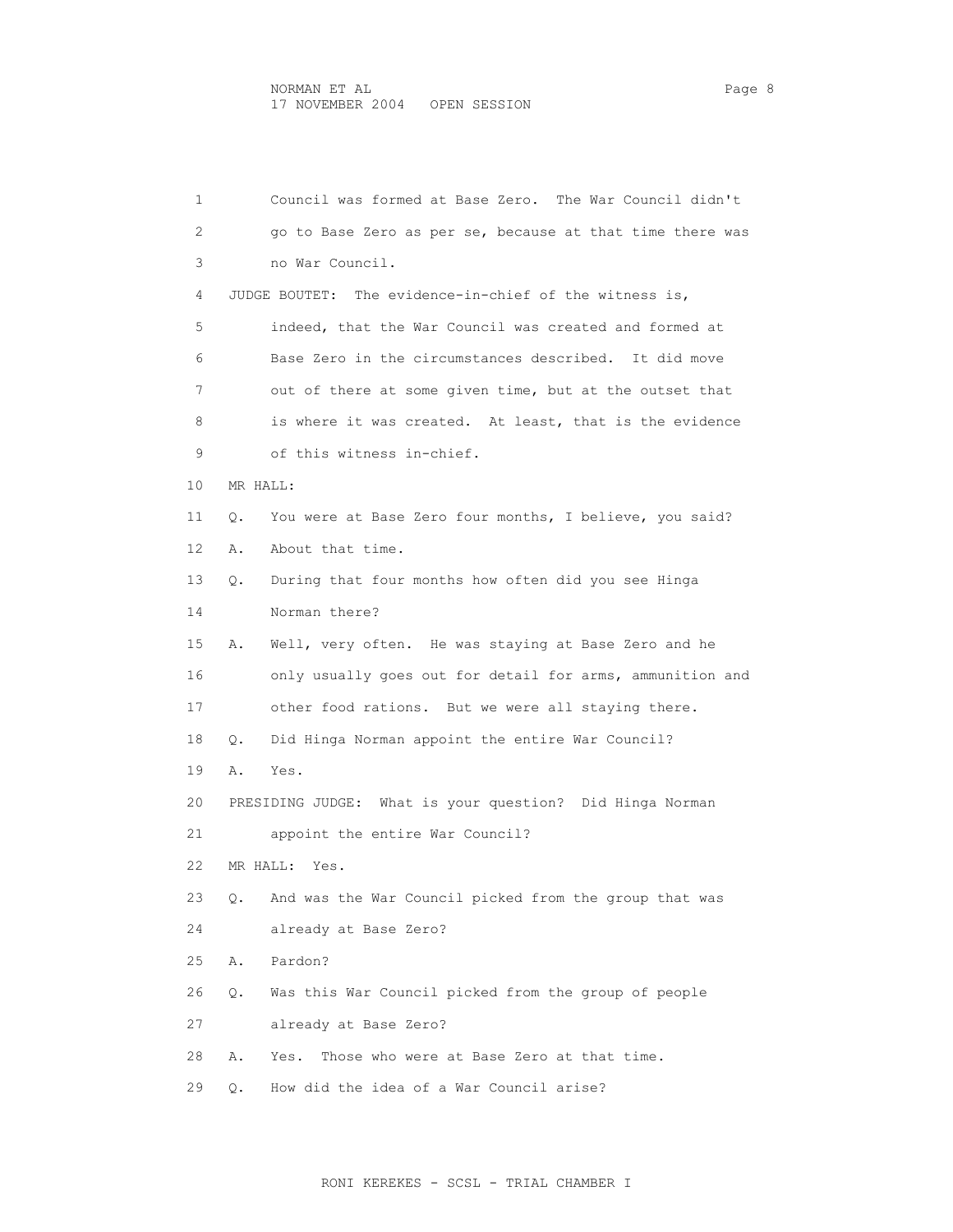| 1  | Α.       | Well, as the -- as I told you, those members of War       |
|----|----------|-----------------------------------------------------------|
| 2  |          | Council were -- people were present now present at that   |
| 3  |          | place and the administration was -- at that time was only |
| 4  |          | in the hands of the National Coordinator, the High Priest |
| 5  |          | and the Director of War. So there were a lot of           |
| 6  |          | atrocities and activities the Kamajors reported. So the   |
| 7  |          | National Coordinator himself thought it safe that there   |
| 8  |          | should be an administrative wing, that we should sit down |
| 9  |          | over some of these things to recommend to him what to do. |
| 10 |          | So that was the idea. That is where the War Council was   |
| 11 |          | born.                                                     |
| 12 | Q.       | Is it fair to say, Mr Witness, then that Hinga Norman     |
| 13 |          | wanted the War Council to help manage the war?            |
| 14 | Α.       | Pardon?                                                   |
| 15 | Q.       | Is it fair to say that Hinga Norman --                    |
| 16 |          | PRESIDING JUDGE: Mr Hall, take it slowly for him. He has  |
| 17 |          | some difficulty, you know. Take it slowly, please.        |
| 18 | MR HALL: |                                                           |
| 19 | Q.       | Is it fair to state that Hinga Norman wanted the War      |
| 20 |          | Council to help manage the war?                           |
| 21 | Α.       | To help manage the war?                                   |
| 22 | Q.       | Yes.                                                      |
| 23 | Α.       | Yeah, yeah, of course, yes. At that stage, that started   |
| 24 |          | the formation of the -- that was the reason for the       |
| 25 |          | formation of the War Council.                             |
| 26 | Q.       | And as a part of that it was to bring organisation to the |
| 27 |          | loose-knit groups known as the Kamajors?                  |
| 28 | Α.       | Pardon?                                                   |
| 29 | Q.       | As part of the duties of the War Council was to bring     |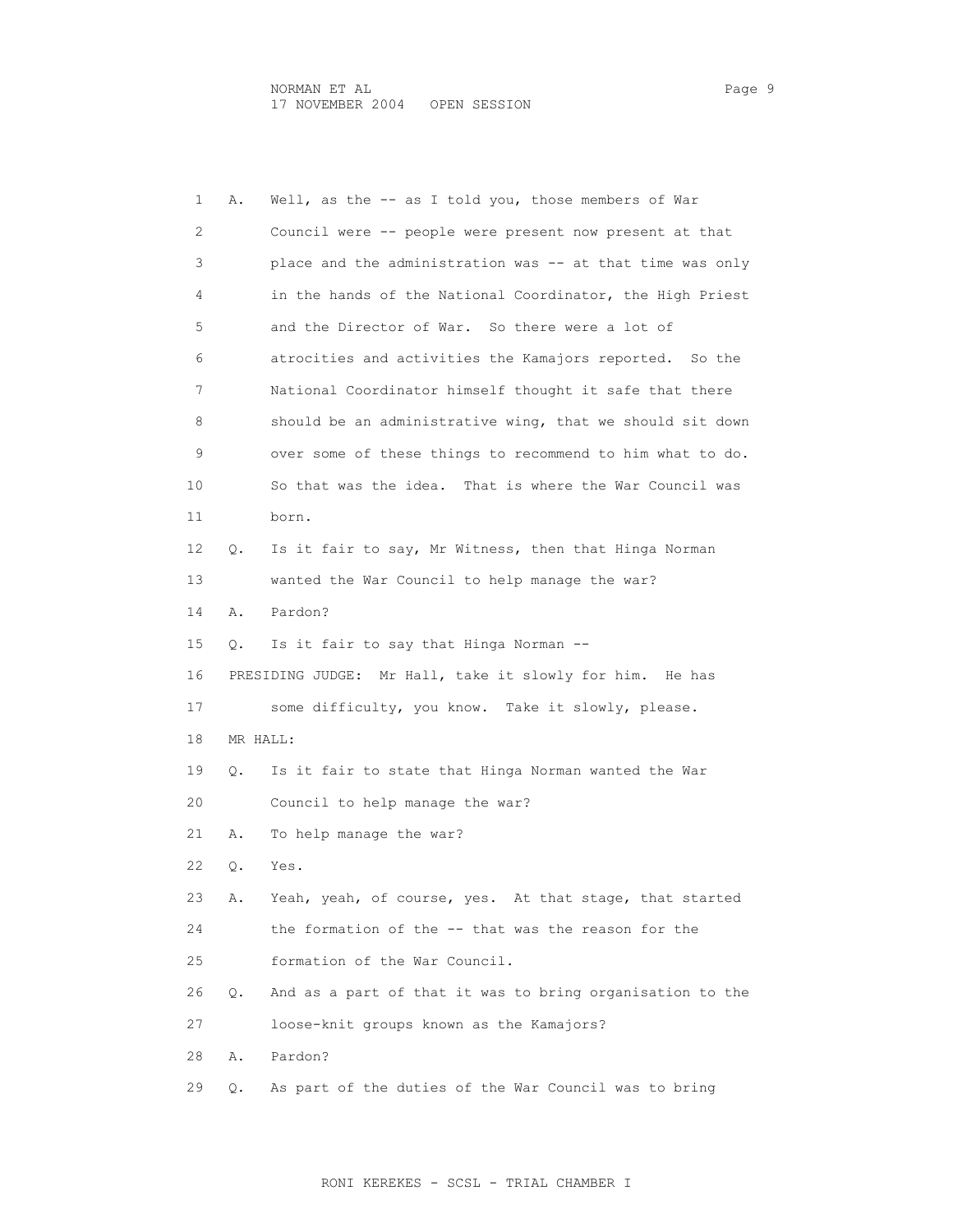1 organisation to the loose-knit group of Kamajors? 2 A. The loose-knit group of Kamajors? 3 Q. Yes, loose-knit. 4 A. Sorry, I don't -- 5 PRESIDING JUDGE: Losing what? 6 MR HALL: Loose-knit. Let me state it another way. 7 PRESIDING JUDGE: Please don't use idiomatic expressions. Use 8 straight English words, you know, which he will 9 understand and give us accurate responses. Can you -- 10 can Mr Hall reframe his question, please. 11 MR HALL: 12 Q. You testified yesterday that the Kamajors were in 13 disarray around the country? 14 A. I talked about disarray when there was -- after the coup 15 they were in disarray. That is the time I talked about 16 disarray. 17 Q. Because they are spread out all over the country? 18 A. Yeah. 19 Q. And they have different leaders all over the country? 20 A. After the coup that was exactly true what happened. That 21 was what had happened. They were in disarray because the 22 National Coordinator was not in the country now and we 23 didn't know his whereabouts. So they were scattered all 24 over. At that time when we were training at Base Zero, 25 the formation of the War Council, they were brought back 26 under the control of the National Coordinator. That is 27 what I said yesterday. 28 Q. There were literally hundreds of groups of Kamajors 29 throughout the country?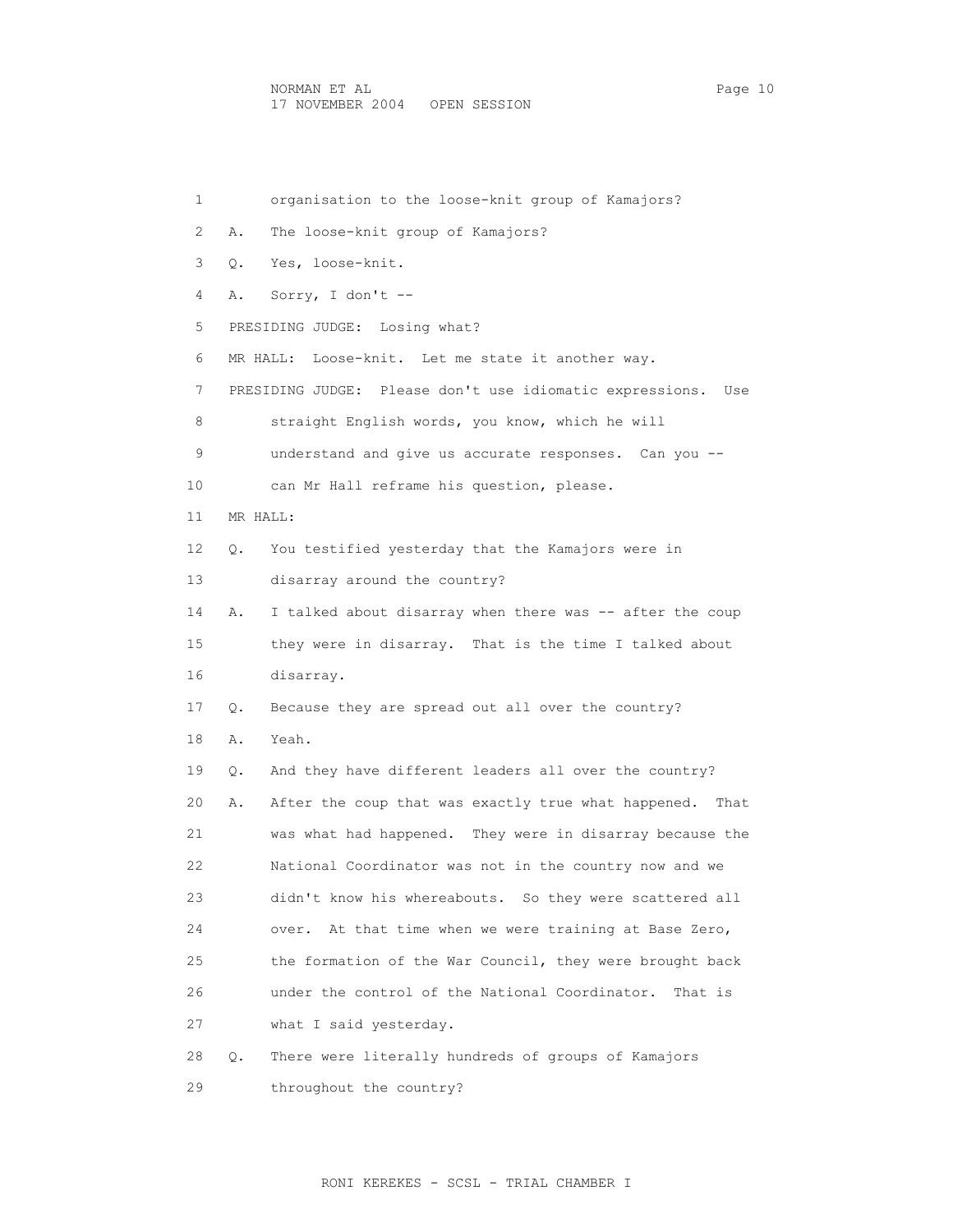| 1  | Α. | Yes.                                                           |
|----|----|----------------------------------------------------------------|
| 2  | О. | And how would anybody communicate with this hundreds of        |
| 3  |    | qroups?                                                        |
| 4  | Α. | Yeah.                                                          |
| 5. | Q. | How?                                                           |
| 6  | Α. | I told you yesterday that every base, every group<br>Yeah.     |
| 7  |    | has a commander. And all these commanders were coming to       |
| 8  |    | Base Zero to take instruction from the High Command or         |
| 9  |    | the National Coordinator. So when they came, whatever          |
| 10 |    | instruction they were given, they have to take back to         |
| 11 |    | their fighting groups in their various locations.              |
| 12 | О. | And all those leaders came to Bo, to Base Zero?                |
| 13 | Α. | All of them. Every group or location where the Kamajors        |
| 14 |    | were based, they were coming. When they came, all got          |
| 15 |    | training, facilities, instruction.                             |
| 16 | О. | You were trained as a Kamajor; correct?                        |
| 17 | Α. | Myself?                                                        |
| 18 | Q. | Yes?                                                           |
| 19 | Α. | Yes.                                                           |
| 20 | Q. | What are the laws of the Kamajor?                              |
| 21 | Α. | Huh?                                                           |
| 22 | Q. | What are the laws of the Kamajor?                              |
| 23 | Α. | Well, the society per se, when you are $-$ -                   |
| 24 |    | PRESIDING JUDGE:<br>Your question, Mr Hall, was related to the |
| 25 |    | training and training has nothing to do with --                |
| 26 |    | THE WITNESS:<br>Oh, okay.                                      |
| 27 |    | PRESIDING JUDGE: No, no, Mr Witness, I'm not talking to you.   |
| 28 |    | I'm talking to learned counsel. The question was related       |
| 29 |    | to his training and not the laws of the Kamajors. Are          |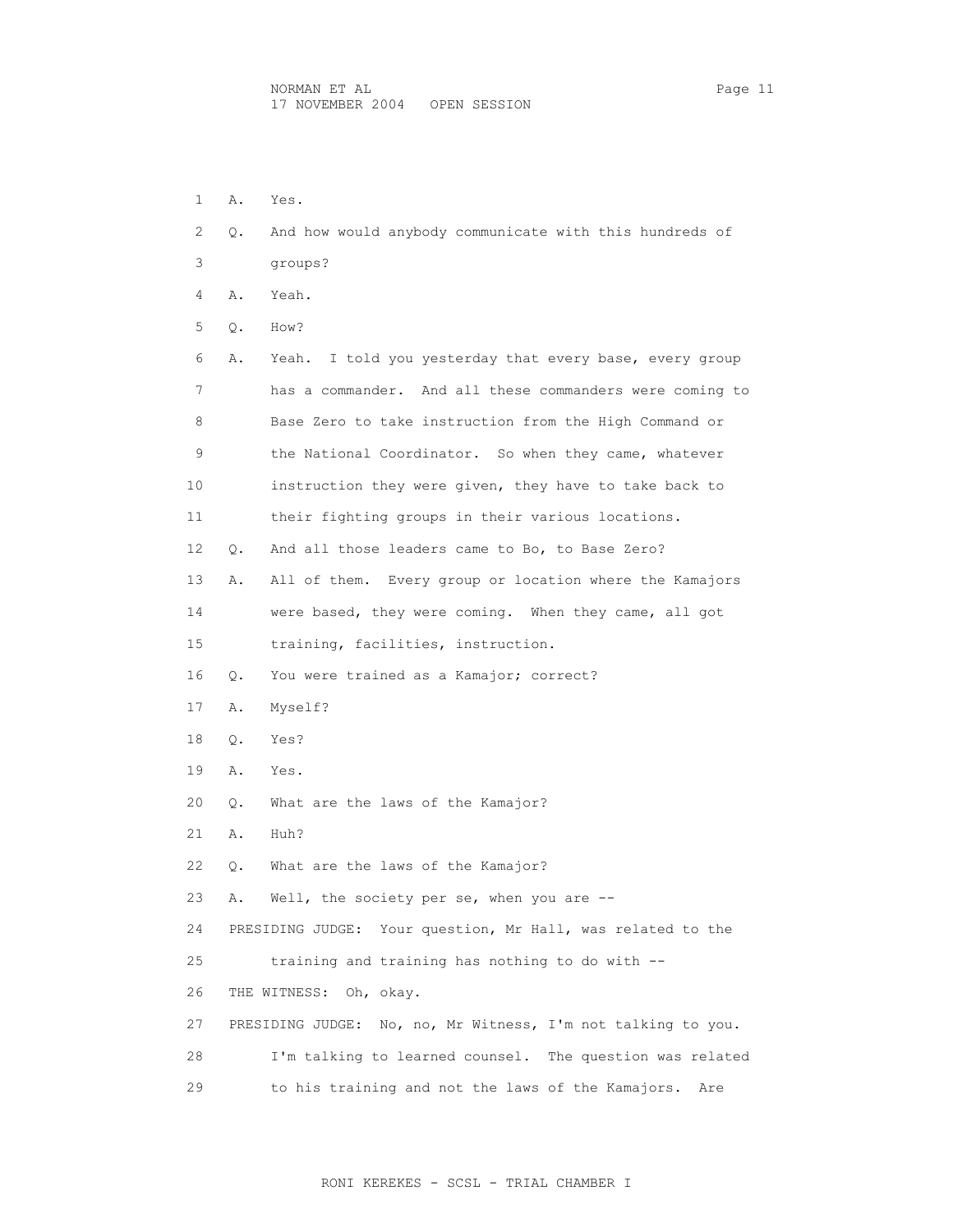1 you asking him whether he was initiated? If you're 2 asking him to say whether he was initiated, which he has 3 said, then you can put the question to him as to what the 4 laws of the Kamajors were, because the issue of the laws 5 of the Kamajors has nothing to do with the training. If 6 he was trained, "Yes, I was trained." Then you say, what 7 are the laws? Are you seeing the distinction I'm 8 creating? 9 MR HALL: No, because I think if he was trained, he would have 10 been trained in the laws. 11 PRESIDING JUDGE: In which laws? He was being trained as a 12 soldier. There was initiation. Please create a 13 distinction between initiation and training. 14 MR HALL: 15 Q. As part of your training you were told about the law of 16 the Kamajors? 17 A. No, the training, no. 18 Q. How did you ever come to know the law of the Kamajors 19 then? 20 A. Well, when you join the Kamajors, any society has its own 21 rules and regulations. When you join, they will not tell 22 you that this is the law of the Kamajors, law of Kamajor, 23 no. But there will -- be around the initiate there will 24 be some civilians they want to be spectators who are not 25 Kamajors. They will never tell you. 26 Q. You were not told, then, that as a Kamajor you were to 27 protect the civilians? 28 A. Well, that was the prerequisite of being initiated and of 29 being a member of the society to protect your territory.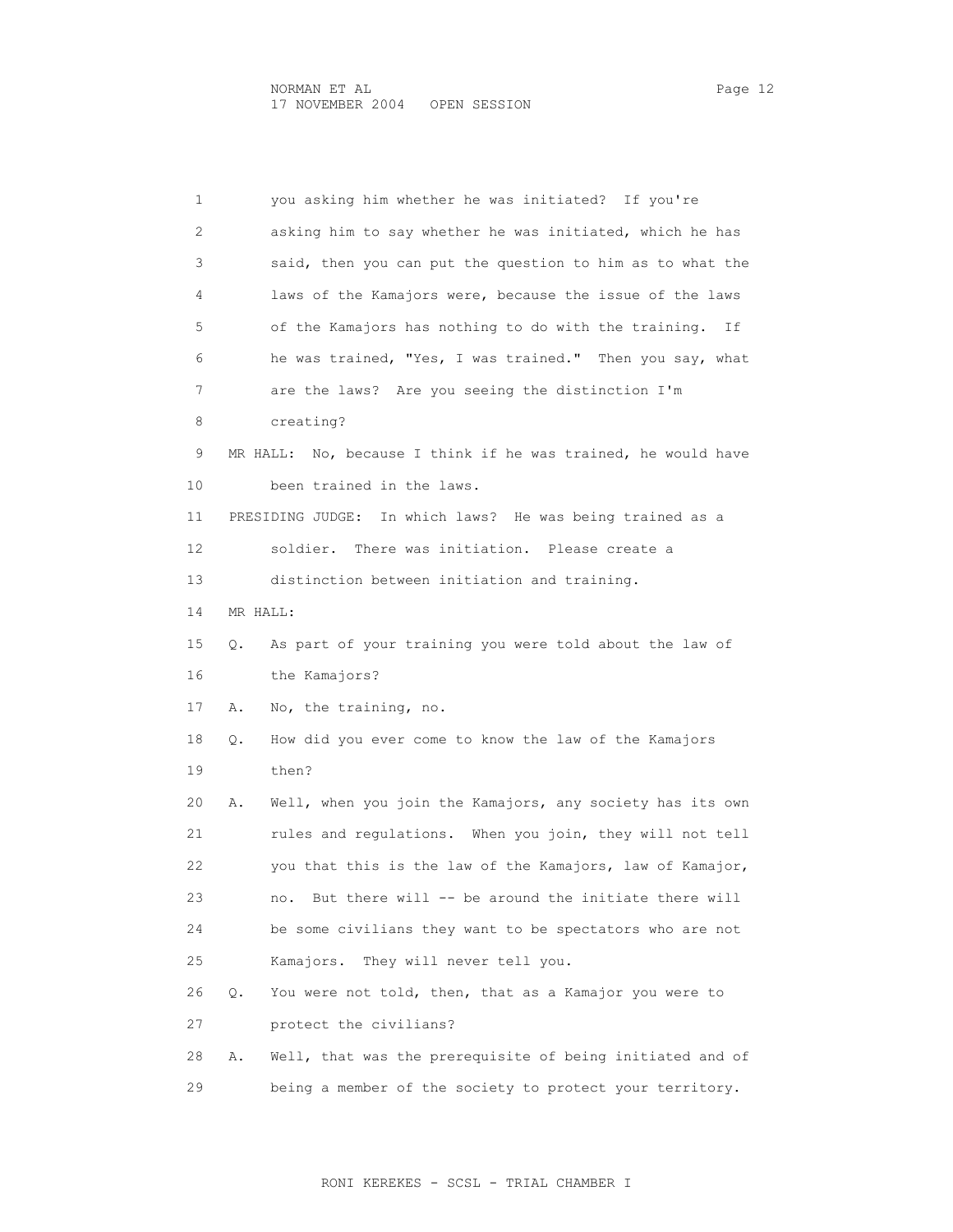NORMAN ET AL Page 13 17 NOVEMBER 2004 OPEN SESSION

 1 Q. And protect -- 2 PRESIDING JUDGE: Mr Hall, was it territories -- to protect 3 territories or civilians? 4 MR HALL: Civilians was the question. 5 PRESIDING JUDGE: Pardon? 6 MR HALL: The question was protect civilians. 7 [MULTIPLE SPEAKERS] 8 PRESIDING JUDGE: So you say it was one of the objectives? 9 THE WITNESS: Prerequisites. 10 PRESIDING JUDGE: One of the objectives was to protect 11 civilians? 12 THE WITNESS: Yes. I said that in my statement. 13 JUDGE THOMPSON: Did you say one of the prerequisites of being 14 initiated, because I want to have it clearly. 15 THE WITNESS: Yeah, because you have -- 16 JUDGE THOMPSON: Is it a prerequisite of the initiation? 17 THE WITNESS: That was the objective of the Kamajors. 18 JUDGE THOMPSON: I see. In other words, the objective of the 19 Kamajors was to protect civilians. 20 THE WITNESS: Yes. 21 MR HALL: 22 Q. And were you told this in training or did you just know 23 this generally? 24 A. Well, you were told -- you be told at training. You be 25 told at the training base. At the same time -- 26 JUDGE THOMPSON: Just a minute. You can be told at the 27 training base. Yes. 28 MR HALL: 29 Q. And another part of one of the Kamajor rules was to not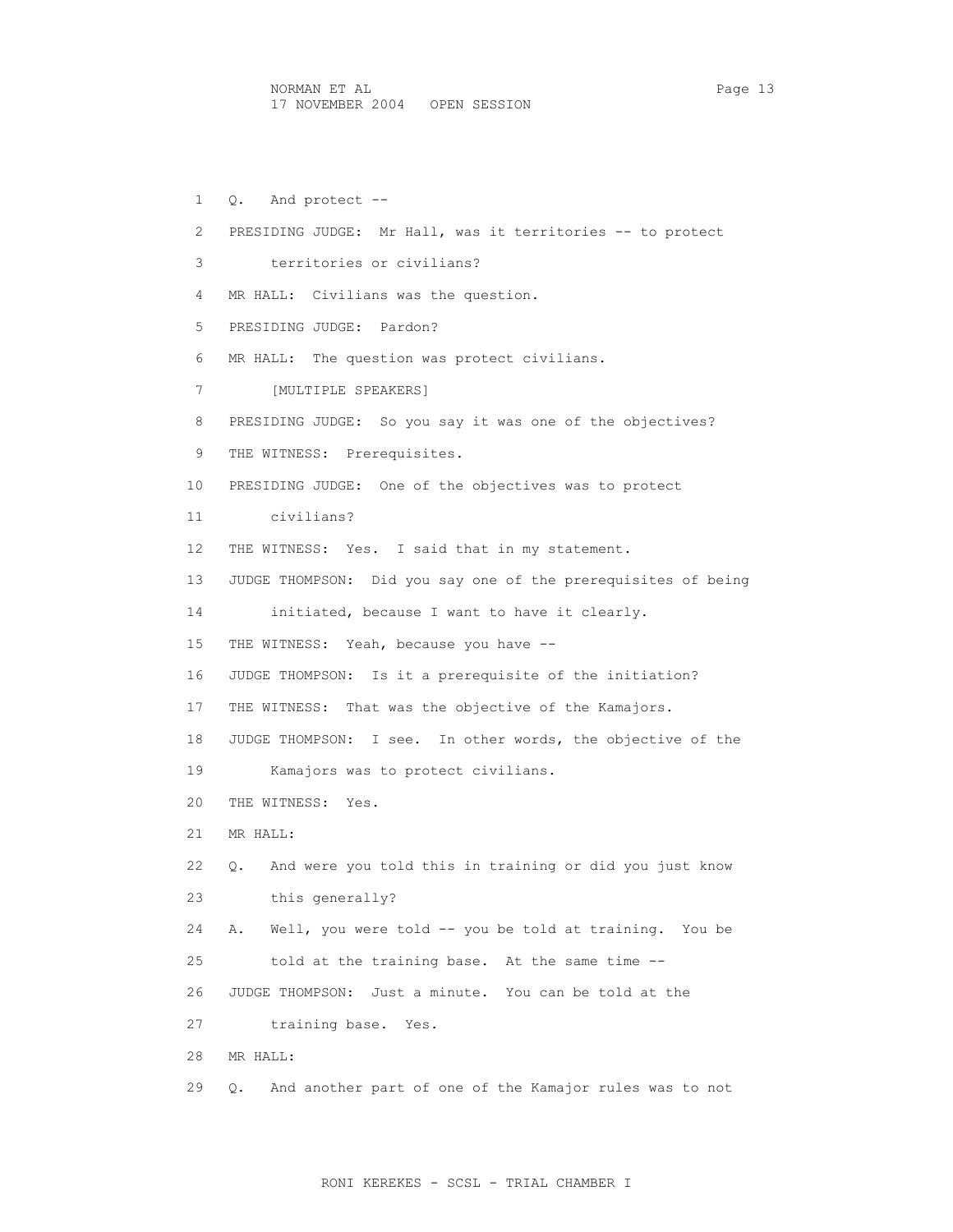1 plunder civilian property; is that correct? 2 A. Yes, when you join the Kamajors they tell you that you 3 should not loot, you should not rape, you should not do 4 that, all those things. Then in the society law -- 5 JUDGE THOMPSON: Let us take it step by step. He is not 6 asking you a multiplicity of questions. Let's just take 7 it bit by bit, otherwise we get a disentangled piece 8 here. He asked whether it was your -- one of the rules 9 that you should not loot. 10 MR HALL: Correct. 11 Q. And you and I are on the same wavelength, my next 12 question was what you answered; that another was that you 13 don't rape the women? 14 A. Yes. 15 JUDGE THOMPSON: Was not to loot. 16 MR HALL: 17 Q. This was told to all Kamajor trainees during their 18 training? 19 JUDGE BOUTET: Well, that's where we are getting confused, 20 Mr Hall, because you keep insisting on training. He has 21 told you that is not necessarily the case. So if -- your 22 question first was: You were told this in training. 23 Some of the answers of the witness were "not 24 necessarily", and then he has been talking that some of 25 the rules were not to loot, not to rape women. So rules, 26 as I understand it, does not necessarily mean the rules 27 that were issued to them and that they were trained in as 28 such, so it would be important for other understanding 29 that you try to differentiate, if there is any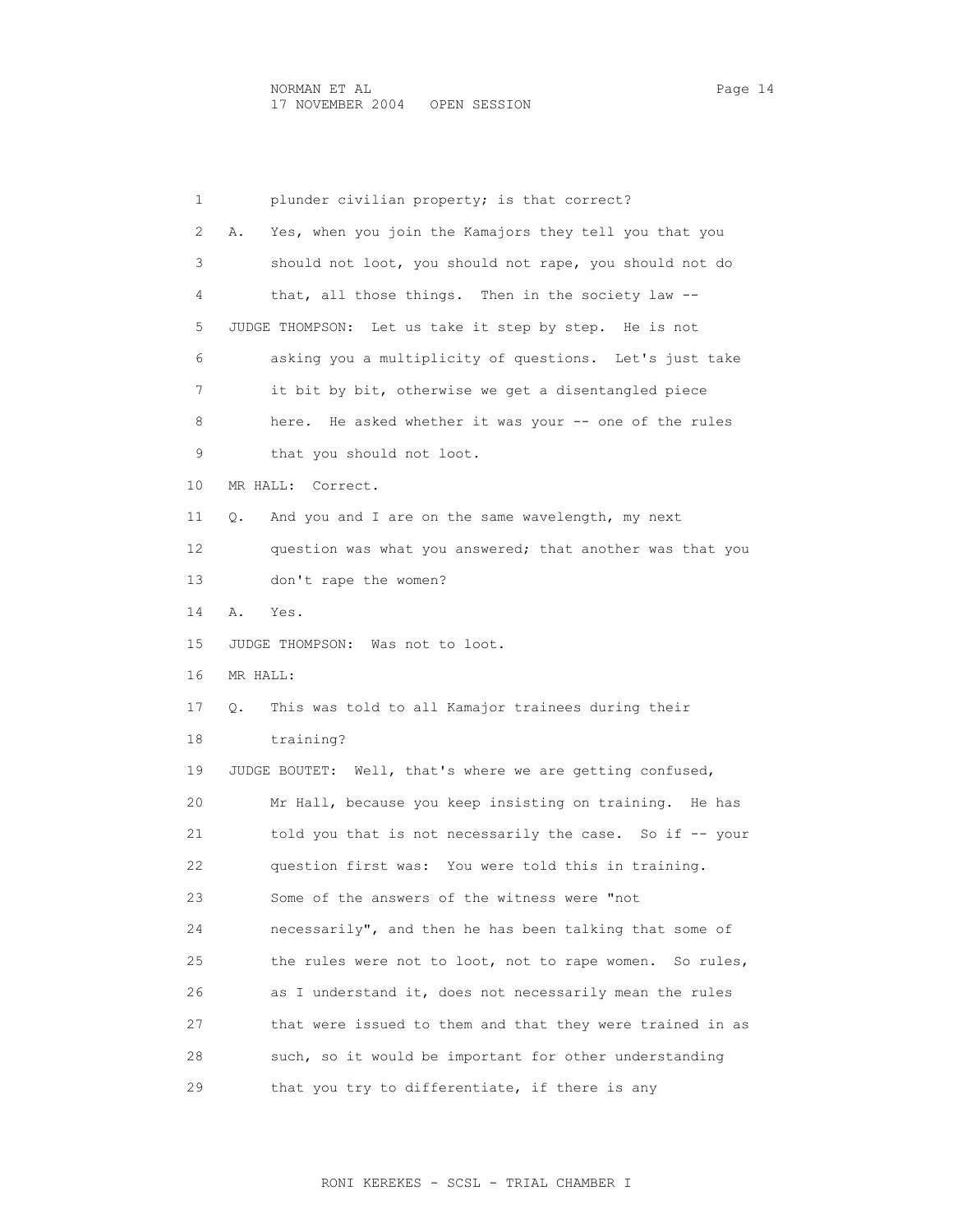1 differentiation. I may be wrong, but it is not clear if 2 this is training or if it was something other than 3 training. I have the feeling that if it was something 4 other than training, as one of my brothers has said, it 5 may have been related to initiation rather than training, 6 or maybe they got some additional training in that. I 7 don't know. 8 MR HALL: 9 Q. Okay, let's clear that up for the Court. Did you learn 10 this at training or in initiation? 11 A. Well, they will tell you in the training that you were 12 going to defend civilians. These are the rules. When 13 you join the society, they will tell you. When you have 14 your attire on, you have this, and when you are headed 15 for combat, you should not touch woman, you should not 16 rape women and we were encouraged to not loot properties. 17 This, of course, generally when you join the society. 18 JUDGE BOUTET: So these are the rules -- Mr Witness, slowly 19 please. These are the rules that you are being told and 20 given when you join the society? 21 THE WITNESS: When you join the society. When they receive 22 your training fee, this is not explained here. 23 [Inaudible] when you come you have it in your mind so 24 that -- so that you should not be exposed. 25 JUDGE BOUTET: In other words, prior to going for training at 26 Base Zero these are notions that you already -- and these 27 are rules that you know of as a Kamajor. 28 THE WITNESS: Yes, because I'm sorry, that is a society law. 29 I'm explaining to the Court. I don't know what will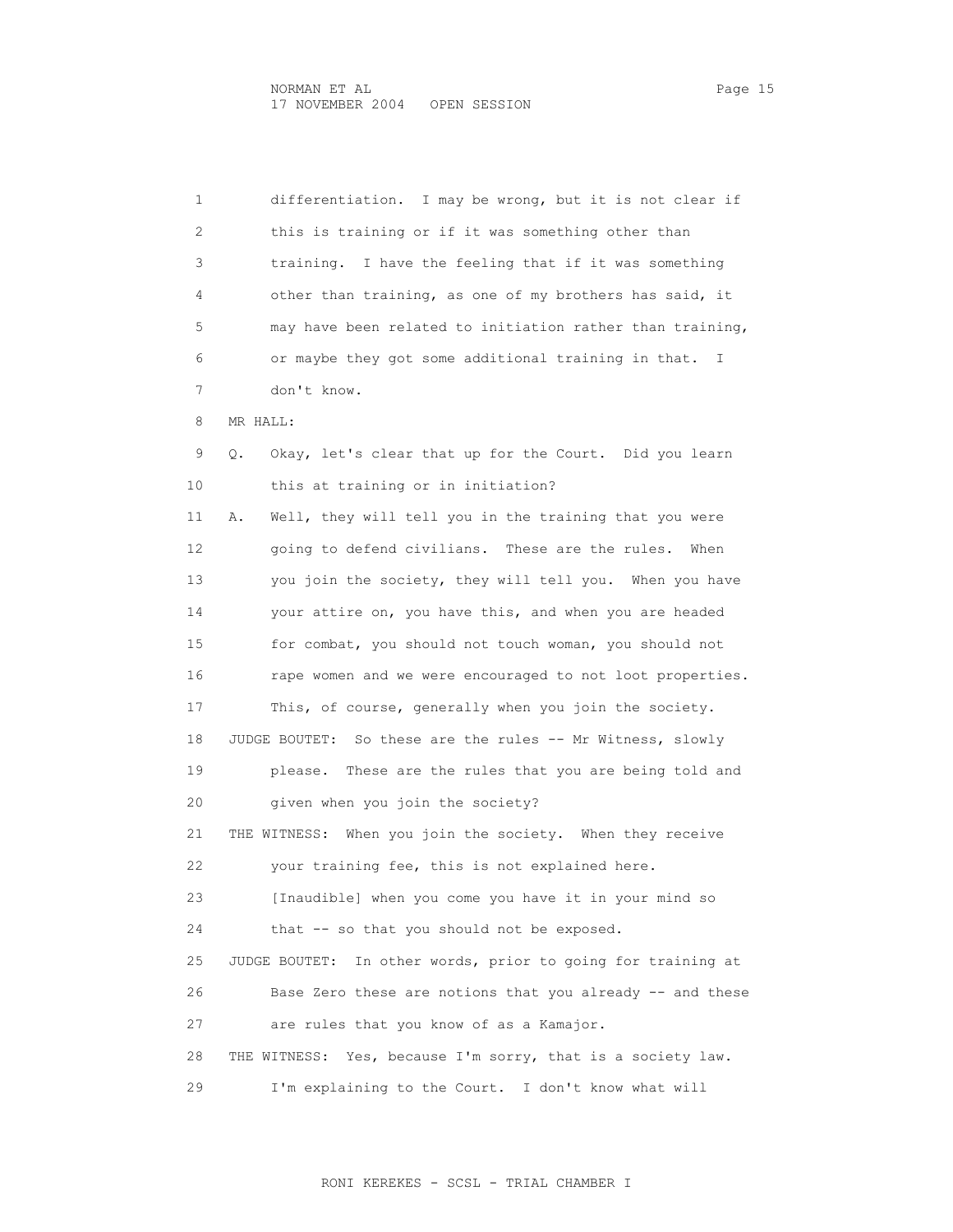1 happen the next time. I'm explaining to you the society. 2 This we never explained. It was never explained in the 3 field. 4 PRESIDING JUDGE: Never mind. It has been explained here. 5 THE WITNESS: Okay, sir. 6 PRESIDING JUDGE: It has been explained here. Nothing can be 7 hidden, you know, before the law, unless you want us to 8 administer an injustice because part of what you are 9 explaining, I imagine, the way it is coming out, you 10 know, goes to the credit of the Defence -- the conduct of 11 the Defence and the accused persons. Do you understand 12 me? 13 THE WITNESS: Yeah. 14 PRESIDING JUDGE: Right. 15 MR HALL: 16 Q. A more specific question about the laws of war. At any 17 time were Kamajors told about the laws of war? For 18 instance, were they given a pamphlet from the 19 International Red Cross -- 20 MR KAMARA: Objection, Your Honour, that is a legal question. 21 Laws of war, it is a legal question and counsel may want 22 to rephrase that question. 23 PRESIDING JUDGE: No, counsel is saying: Were they given any 24 materials or so? Some material on what? 25 MR KAMARA: It is in addition to his first premises. In fact, 26 the question is not only a legal question, it is also 27 ambiguous. Firstly, he asked whether they were taught 28 anything about the laws of war, and secondly, whether 29 they were given pamphlets. So, firstly, if counsel can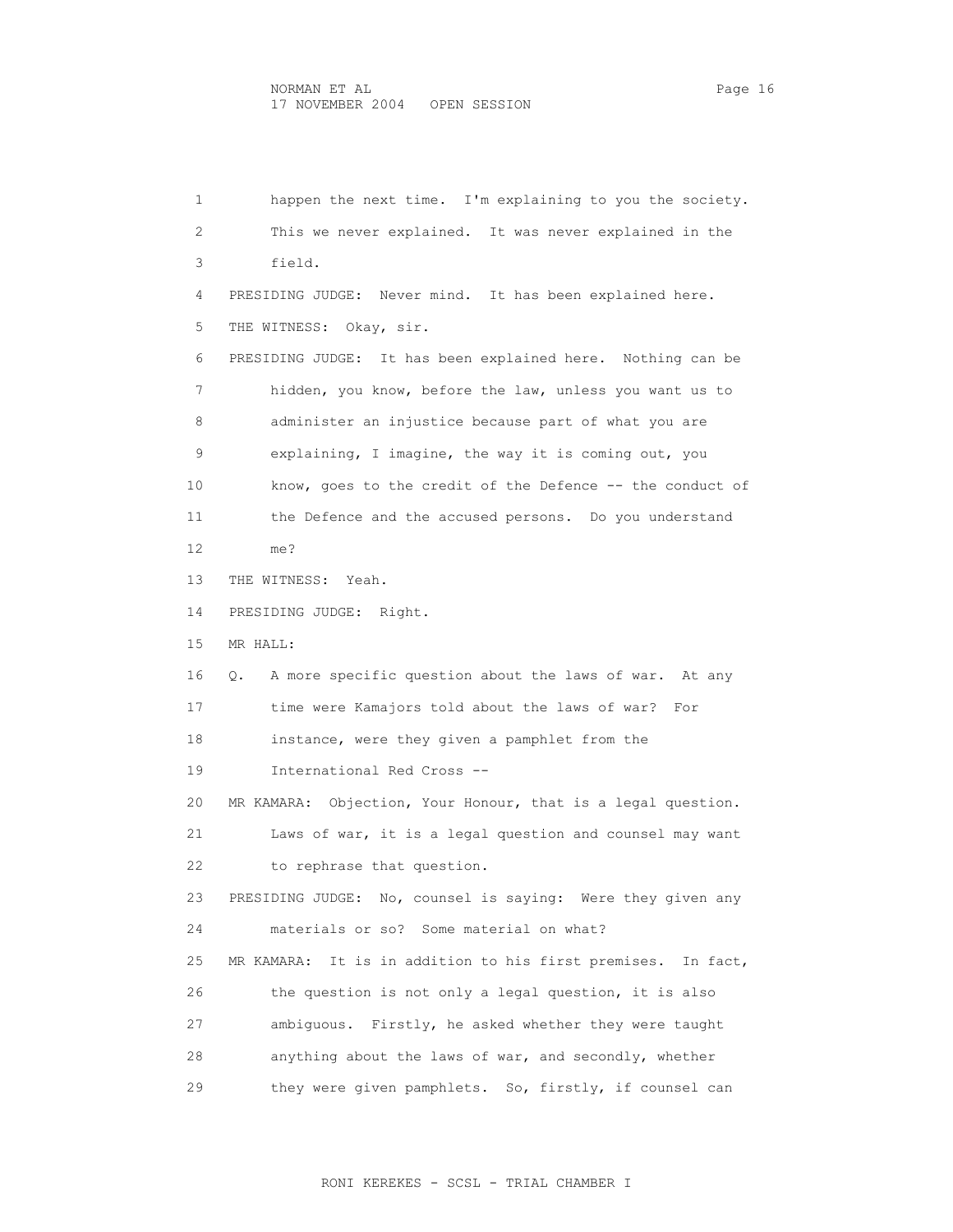1 differentiate the two questions and then ask one at a 2 time. And then the first premise is what I am arguing; 3 it is a legal question. It is not for this witness to 4 respond to a question of law. 5 PRESIDING JUDGE: Let us get the question again, please. 6 Let's get the question again. 7 MR HALL: I phrased it as two parts. 8 PRESIDING JUDGE: No, no, put your question the way you put 9 it. We have not asked you to rephrase it. 10 MR HALL: 11 Q. Were Kamajors, at any time, during training, initiation 12 or whatever, told by trainers about the laws of war? As 13 an example, were they given something like -- 14 PRESIDING JUDGE: No, no, that there were rules of war. 15 JUDGE THOMPSON: Rules of combat. 16 PRESIDING JUDGE: Stop there. Mr Kamara, are you objecting to 17 this question? 18 MR KAMARA: Yes, Your Honour. Objection on the fact that it 19 is a legal question and this witness is a lay witness. 20 He is not in a position to respond to legal issues. 21 PRESIDING JUDGE: Well -- 22 JUDGE THOMPSON: Learned counsel, why is it a legal question? 23 Where here you are basing your case, the Prosecution is 24 basing its case on the assumption that there were armed 25 factions engaged in a war situation and also that there 26 were certain norms and guidelines. Why is it 27 objectionable for this witness to be asked, as a Kamajor, 28 and who has told us that one of the objectives was to 29 protect society, protect civilians? Why is it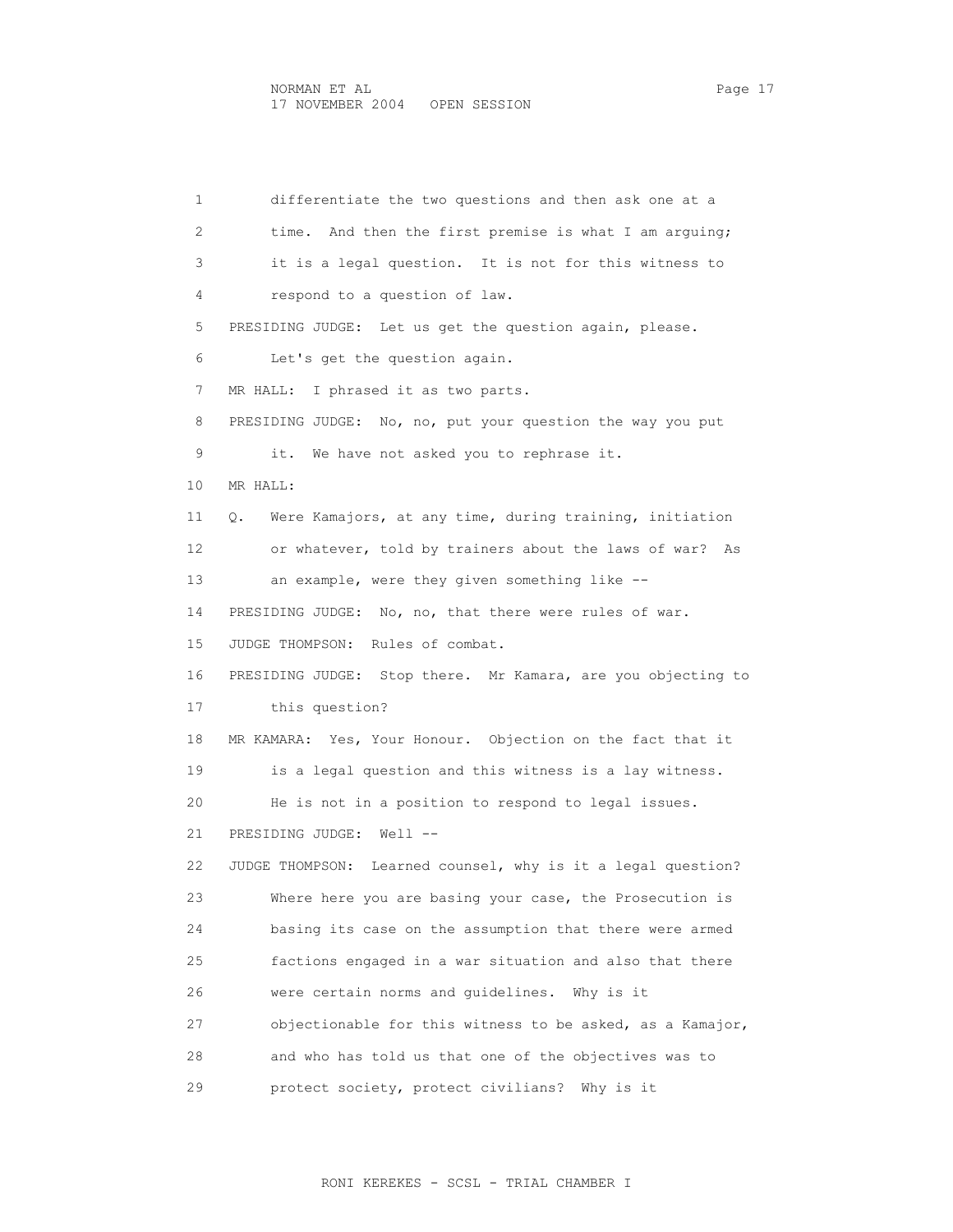1 objectionable for him not to answer the question that 2 whether he was taught -- or the Kamajors were taught in 3 their training the laws of war -- 4 PRESIDING JUDGE: Let me take it from that. What is wrong 5 with this witness, who says he was trained as a Kamajor, 6 telling this Court, you know, what the content of his 7 training was? 8 MR KAMARA: Your Honours, if I may take it at a time. 9 JUDGE THOMPSON: Before you answer my learned brother the 10 Presiding Judge, if this question is objectionable, why 11 is this indictment necessary? 12 MR KAMARA: Your Honour, I agree with you as regards to the 13 premise of the Prosection that we're here and based on 14 the arm factions, but the question my learned friend 15 seeks to get from this witness is laws of war. What are 16 those laws of war that this witness knows that he can 17 answer to and that laws of war is an issue of legalese. 18 It is only meant for lawyers to understand what the 19 context of laws of war are. 20 JUDGE THOMPSON: No. The point is that isn't the basis of 21 this indictment that the accused persons violated certain 22 international humanitarian law, to wit, the laws of war? 23 In other words, that they did not in the process of 24 combat observe certain humanitarian norms and principles. 25 Isn't that the substratum of the indictment? 26 MR KAMARA: It is the gravamen of the indictment, Your Honour. 27 And that is why we are here as lawyers to guide and 28 elicit the facts that point out what is this breech of 29 the laws of war. It is not for an ordinary lay witness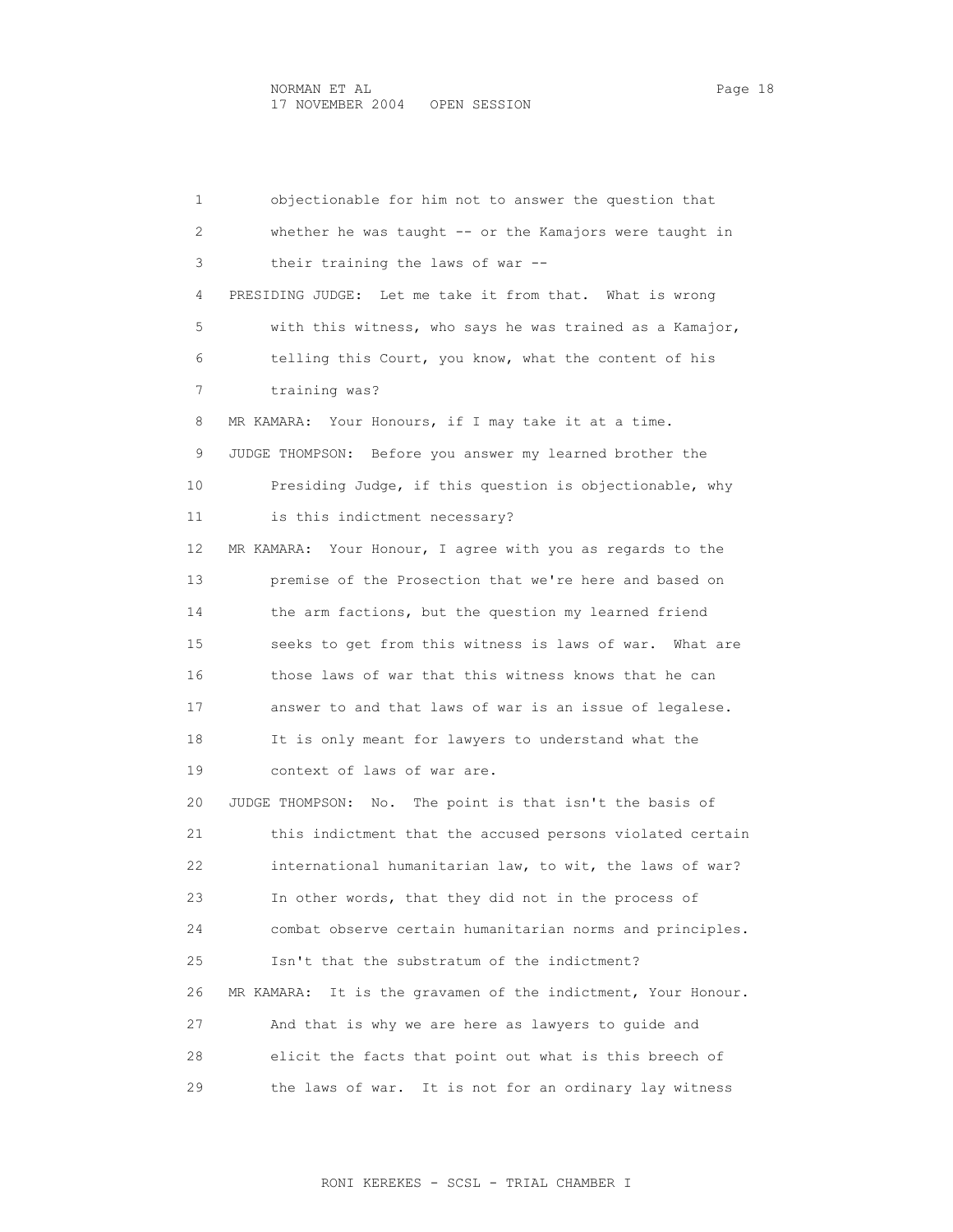1 to probe further, or to be put in a position to be able 2 to answer what is -- 3 JUDGE THOMPSON: A witness who is alleging that certain 4 violations took place in the course of the combat and 5 who, in fact, has admitted that he was a member of one of 6 the armed factions. You're saying that he is not in a 7 position to answer the question whether during their 8 training they were taught about the norms, the 9 humanitarian norms upon which the indictment is based? 10 MR KAMARA: I concede to that. 11 JUDGE BOUTET: If I may add to what my brother Judge Thompson 12 has just said. If I follow your reasoning, only lawyers 13 could fight the wars in accordance with the rules of the 14 war, because only they are able to understand the rules. 15 So I thought the rules that apply to the laws of war to 16 combatants is to train combatants to understand what the 17 rules are and what you may or may not do has nothing to 18 do with being a lawyer. It has to do with proper 19 understanding of how the conduct of hostilities is to be 20 done, not as to whether or not you have a trained 21 certificate in law, otherwise, it is useless to even have 22 this trial today. 23 MR KAMARA: Yes, Your Honour, I'm not saying that he is not in 24 a position to say. What he is in a position to say is 25 what he was told in the training. 26 JUDGE BOUTET: Whether he has been trained in the rules of 27 war, he can certainly understand that. 28 PRESIDING JUDGE: Anyway, I think we should move. We should 29 move. Mr Kamara, I'm afraid the objection is overruled.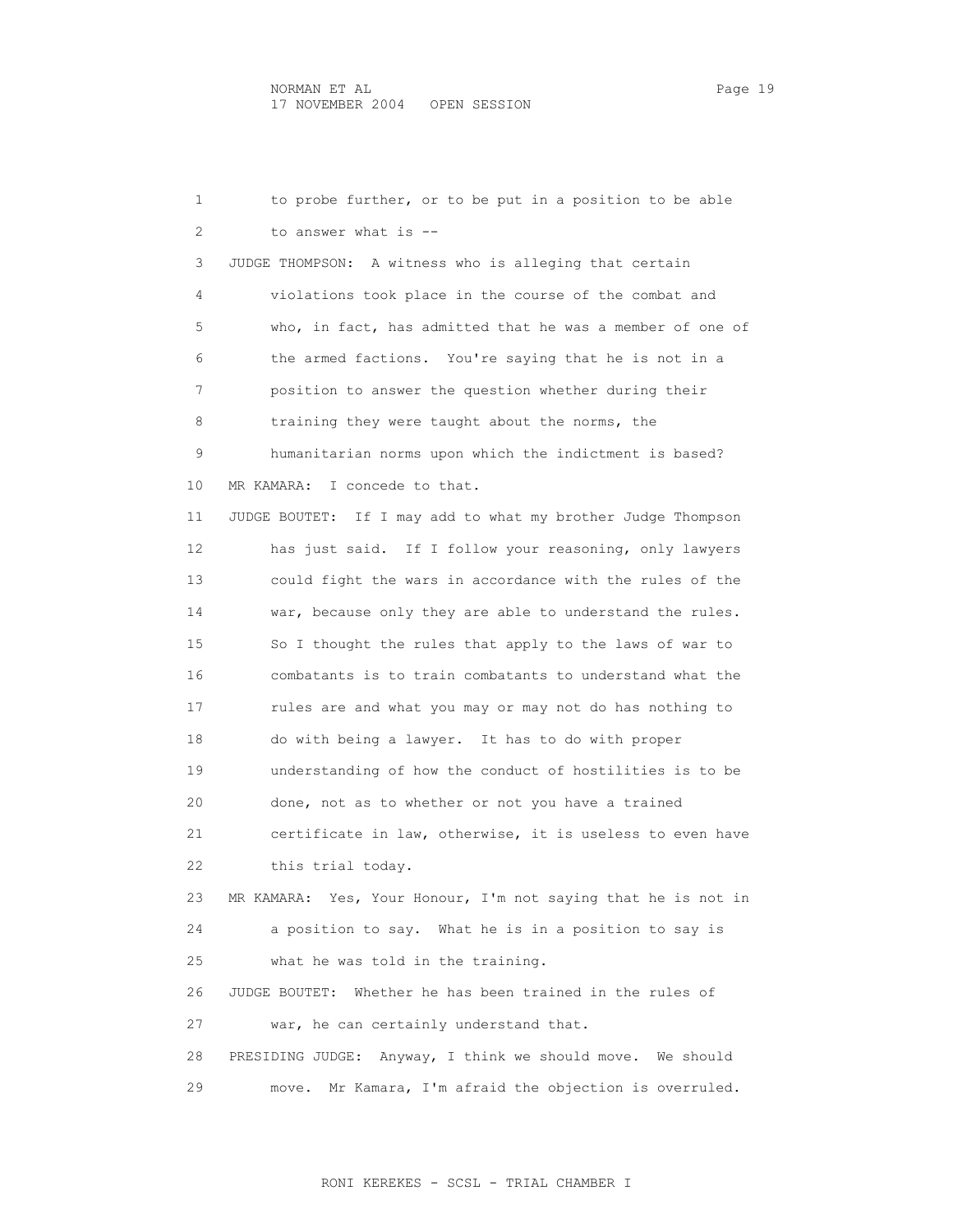1 Mr Hall, you may put that question. It is a perfectly 2 legitimate question. 3 MR KAMARA: Thank you, Your Honour. 4 JUDGE BOUTET: But, Mr Hall, if you can break your question 5 into parts. 6 PRESIDING JUDGE: But Mr Kamara's objection was premised on 7 the first arm of your question. 8 MR HALL: 9 Q. As Kamajors, in your training, were you told about the 10 laws of war? 11 A. Not at all. I said before this Court yesterday -- 12 PRESIDING JUDGE: No, no, please. You better wait. Don't 13 expound until you're asked to. 14 THE WITNESS: Okay. 15 MR HALL: 16 Q. You never saw anything like a booklet from the 17 International Red Cross that showed the rules of war? 18 A. No, not to my knowledge. 19 Q. Nobody told you anything about shooting unarmed people? 20 PRESIDING JUDGE: Please take it easy, Mr Hall. No book from 21 the Red Cross was ever given to us on the rules of war, 22 isn't it? Is that not the answer that you want? 23 Mr Hall, I'm referring to you. 24 MR HALL: No. That is the question. That is not the answer. 25 PRESIDING JUDGE: We have to move fast on these matters. 26 We're losing a lot of time. 27 JUDGE BOUTET: The question was whether they were given a 28 booklet by the Red Cross showing the rules of war and the 29 answer was no.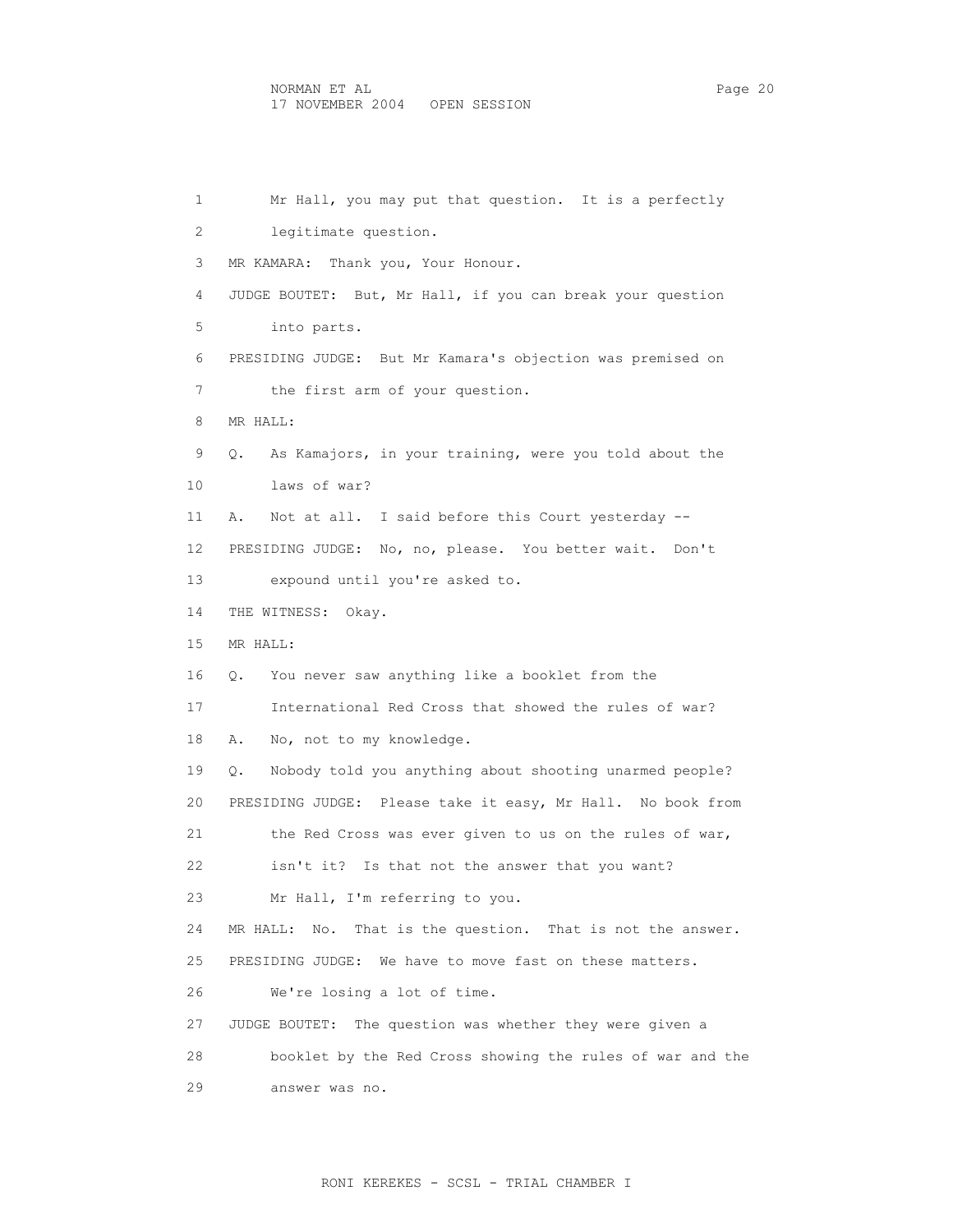1 MR HALL: 2 Q. And you were never told about shooting unarmed civilians? 3 A. Pardon. 4 Q. You were never told you could not shoot an unarmed 5 civilian? 6 A. No. 7 Q. But you were told -- 8 PRESIDING JUDGE: Please wait, Mr Hall. 9 JUDGE THOMPSON: We're trying to get the answers. I was never 10 told that I could not shoot at unarmed civilians. 11 MR HALL: 12 Q. But you were told to protect civilians? 13 A. I was told. 14 Q. Were you told about shooting unarmed enemy combatants? 15 A. Pardon? 16 Q. Were you told about shooting an unarmed enemy combatant? 17 A. Unarmed? 18 Q. Unarmed? 19 A. Did you say armed or -- 20 Q. Unarmed? 21 A. Combat, combats, combatants? 22 Q. Combatants? 23 A. As long as you are the opposing side, so we were not told 24 that as long as somebody has a gun you should not get rid 25 of him out of your way. 26 PRESIDING JUDGE: Please answer the question. Were you taught

27 that you should not shoot at an unarmed combatant?

28 THE WITNESS: No.

29 JUDGE THOMPSON: I would like to interject something at this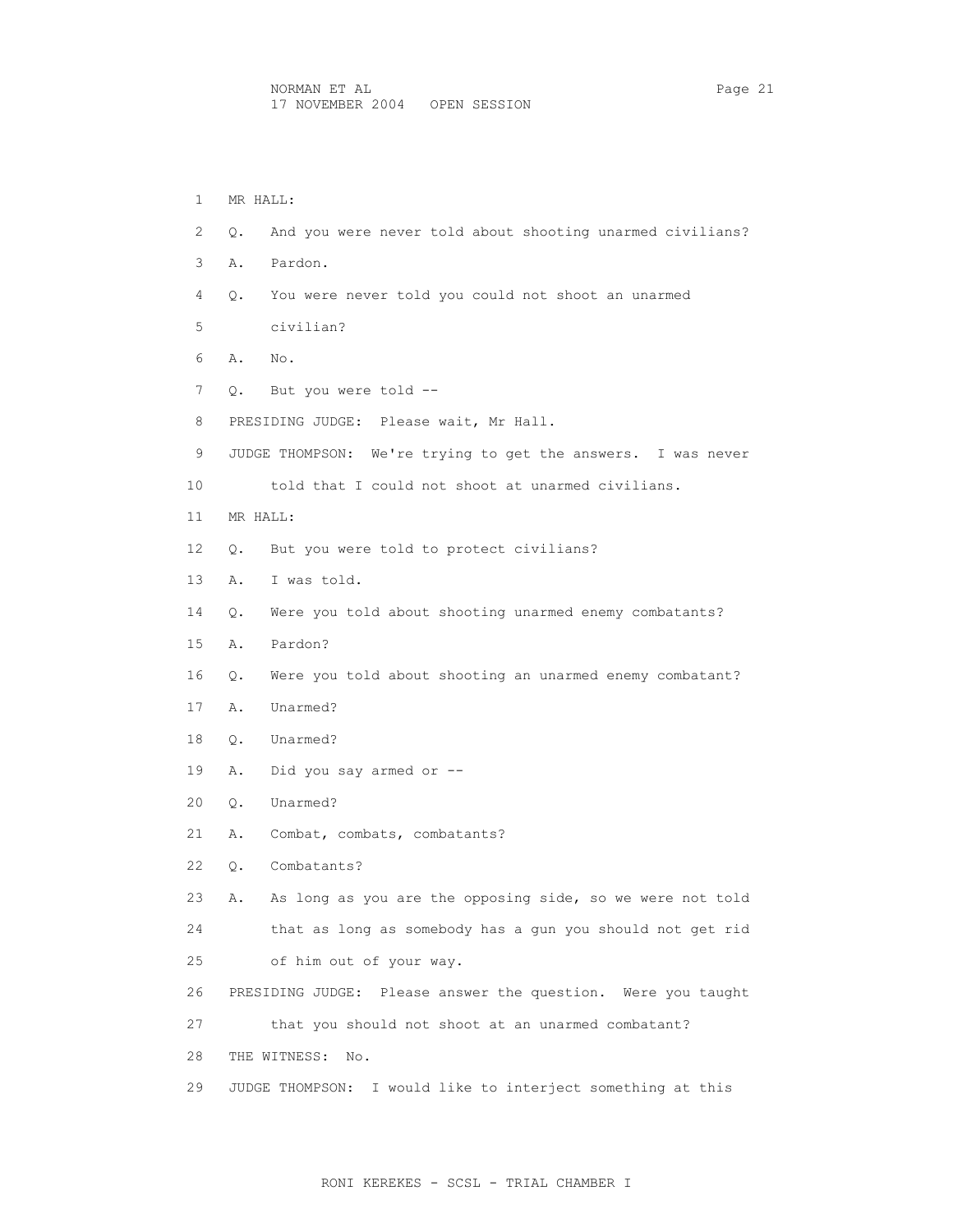| 1  | point. Your answers, do they relate to you alone or are       |
|----|---------------------------------------------------------------|
| 2  | you speaking for the collective?                              |
| 3  | THE WITNESS: Well, he's referring to the training.            |
| 4  | JUDGE THOMPSON: Yes. Are you speaking for -- because it is    |
| 5  | important for me to know this.                                |
| 6  | THE WITNESS: I'm talking what happened at training.           |
| 7  | JUDGE THOMPSON: At the training?                              |
| 8  | THE WITNESS: Yeah, at the training.                           |
| 9  | JUDGE THOMPSON: All right.                                    |
| 10 | PRESIDING JUDGE: Let me follow up from there. At the          |
| 11 | training in which you participated?                           |
| 12 | THE WITNESS:<br>Yes.                                          |
| 13 | JUDGE THOMPSON: Were you the only trainer?                    |
| 14 | THE WITNESS:<br>No.                                           |
| 15 | PRESIDING JUDGE: When he was being trained?                   |
| 16 | JUDGE THOMPSON: Yes, when you were being trained?             |
| 17 | THE WITNESS: I was [inaudible].                               |
| 18 | JUDGE THOMPSON: So you were not told this when you were being |
| 19 | trained.                                                      |
| 20 | THE WITNESS: [Overlapping speakers] 1997.                     |
| 21 | JUDGE BOUTET: Training here, Mr Witness, is training at Base  |
| 22 | Zero by the people you described yesterday; that is, the      |
| 23 | National Coordinator plus a few other names I don't           |
| 24 | recall, but that is what you mean by training?                |
| 25 | That is what I mean.<br>THE WITNESS:                          |
| 26 | JUDGE BOUTET:<br>And it was of a duration of three weeks, you |
| 27 | said?                                                         |
| 28 | THE WITNESS: Not three weeks. Three days, four days as the    |
| 29 | It was just to teach somebody to cock and<br>case may be.     |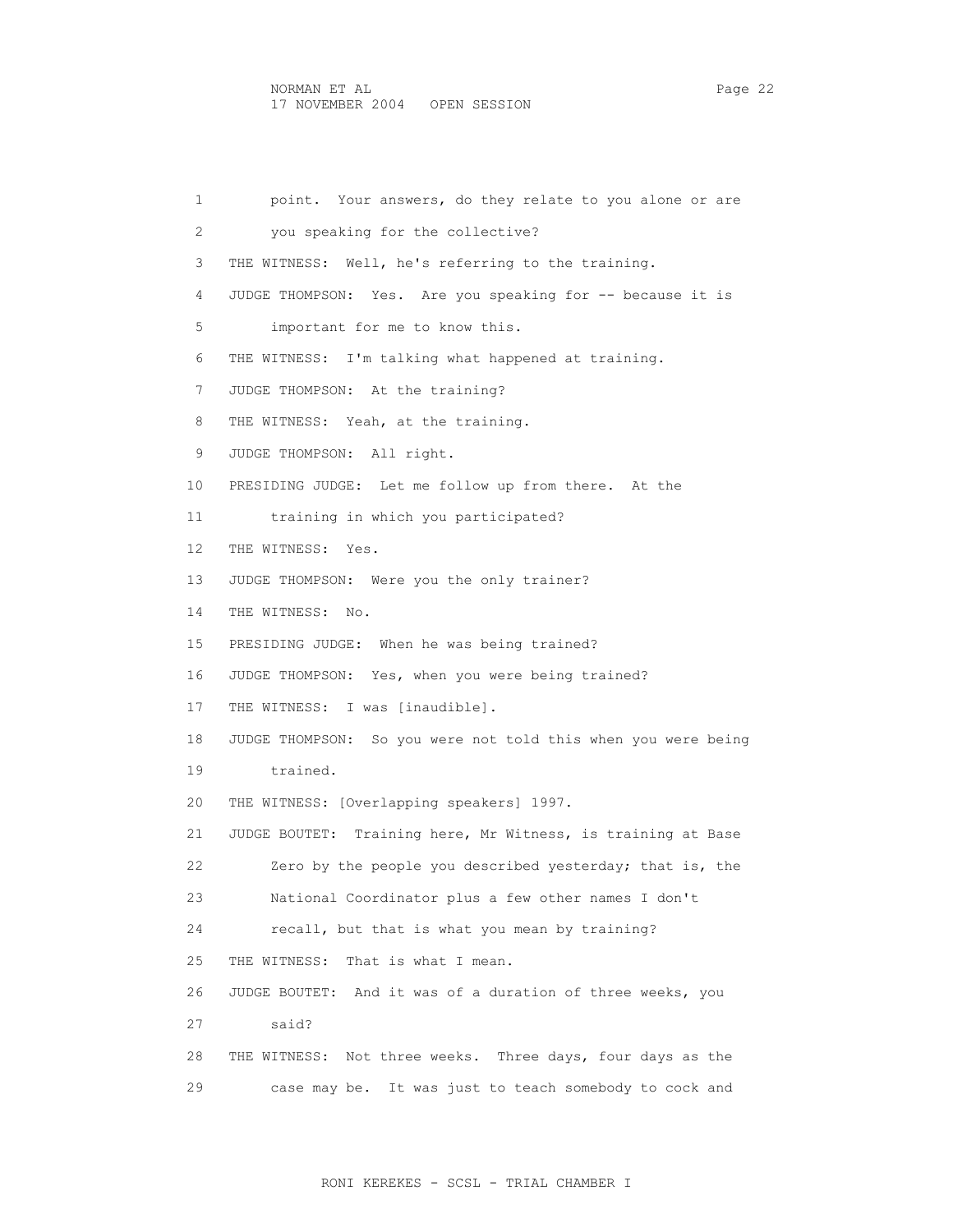| $\mathbf{1}$ | fire. You're talking training that you undergo you got               |
|--------------|----------------------------------------------------------------------|
| 2            | all these rules and regulations. Where can you train                 |
| 3            | these people [inaudible] say $1,500$ , $2,000$ ?                     |
| 4            | JUDGE BOUTET: So training had to do with how to use a weapon?        |
| 5            | THE WITNESS:<br>Weapons.                                             |
| 6            | JUDGE BOUTET: To fire?                                               |
| 7            | THE WITNESS: To cock and fire, that's all.                           |
| 8            | JUDGE BOUTET: That's it, okay.                                       |
| 9            | JUDGE THOMPSON: Thank you.                                           |
| 10           | JUDGE BOUTET: That is what you call cock and fire?                   |
| 11           | THE WITNESS: Cock and fire, yes.                                     |
| 12           | MR HALL:                                                             |
| 13           | As a member of the War Council then, are you saying you<br>$\circ$ . |
| 14           | knew nothing about the laws of war?                                  |
| 15           | Exactly, I don't know.<br>Α.                                         |
| 16           | And you, with others, undertook -- 14 others undertook<br>Q.         |
| 17           | the responsibility of strategising this war, knowing                 |
| 18           | nothing about the law of war?                                        |
| 19           | Yes, we were just as the community people, whereas I told<br>Α.      |
| 20           | you yesterday the thing started as a vigilante group in              |
| 21           | Bo [inaudible] so still after the overthrow we still                 |
| 22           | continued with this vigilante organisation to defend our             |
| 23           | areas and civilians and ourselves. So this --                        |
| 24           | Slow down a bit and wait for the Court. Go ahead and<br>О.           |
| 25           | complete your answer. I'm sorry?                                     |
| 26           | Huh?<br>Α.                                                           |
| 27           | You can complete your answer. I'm sorry?<br>Q.                       |
| 28           | As I said yesterday, the defence of the civilians or the<br>Α.       |
| 29           | community started as civil vigilantes. These used --                 |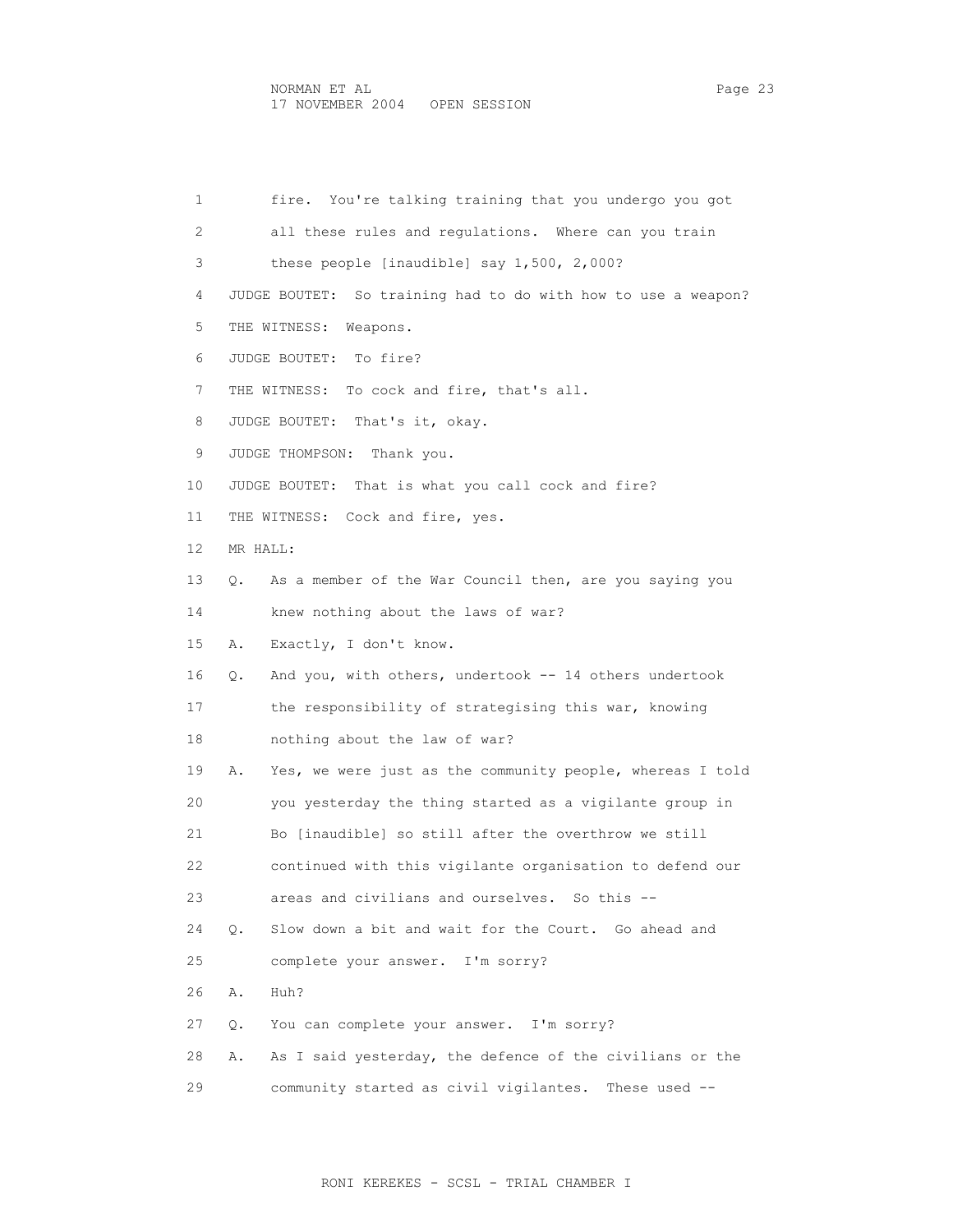1 [inaudible] to defend their areas, to guide community 2 people. So this was going on for some time until when 3 these Kamajors came here. So even as I told you about 4 this law, it was when, as I told you yesterday, what 5 I want to explain that area, that when the community 6 people were nominating initiates these laws were there, 7 but immediately after the overthrow there was no control 8 over initiation. Nobody was giving the initiate now. So 9 they were just going. At that time even when we had Base 10 Zero there was no law. All these laws were not 11 highlighted to the fighters [inaudible]. So there was 12 that kind of qualification of initiation. So that was 13 what I explained. 14 Q. But at that time the government had been overthrown, the 15 country was in a national emergency and the CDF was 16 organised with your direction -- 17 JUDGE BOUTET: Are you asking a question? Are you asking the 18 question if the country was in a national emergency? 19 This is the term you are using. Do you think the witness 20 will be able to understand that, this kind of technical 21 term? 22 MR HALL: Well, he said they were there to reverse the coup. 23 JUDGE BOUTET: Well, I thought a national emergency was 24 different than a war, but it may be that in your language 25 it is the same. 26 MR HALL: 27 Q. Well, the country is at war, the government is overthrown 28 and it is important to get as many soldiers together as 29 quickly as possible; correct?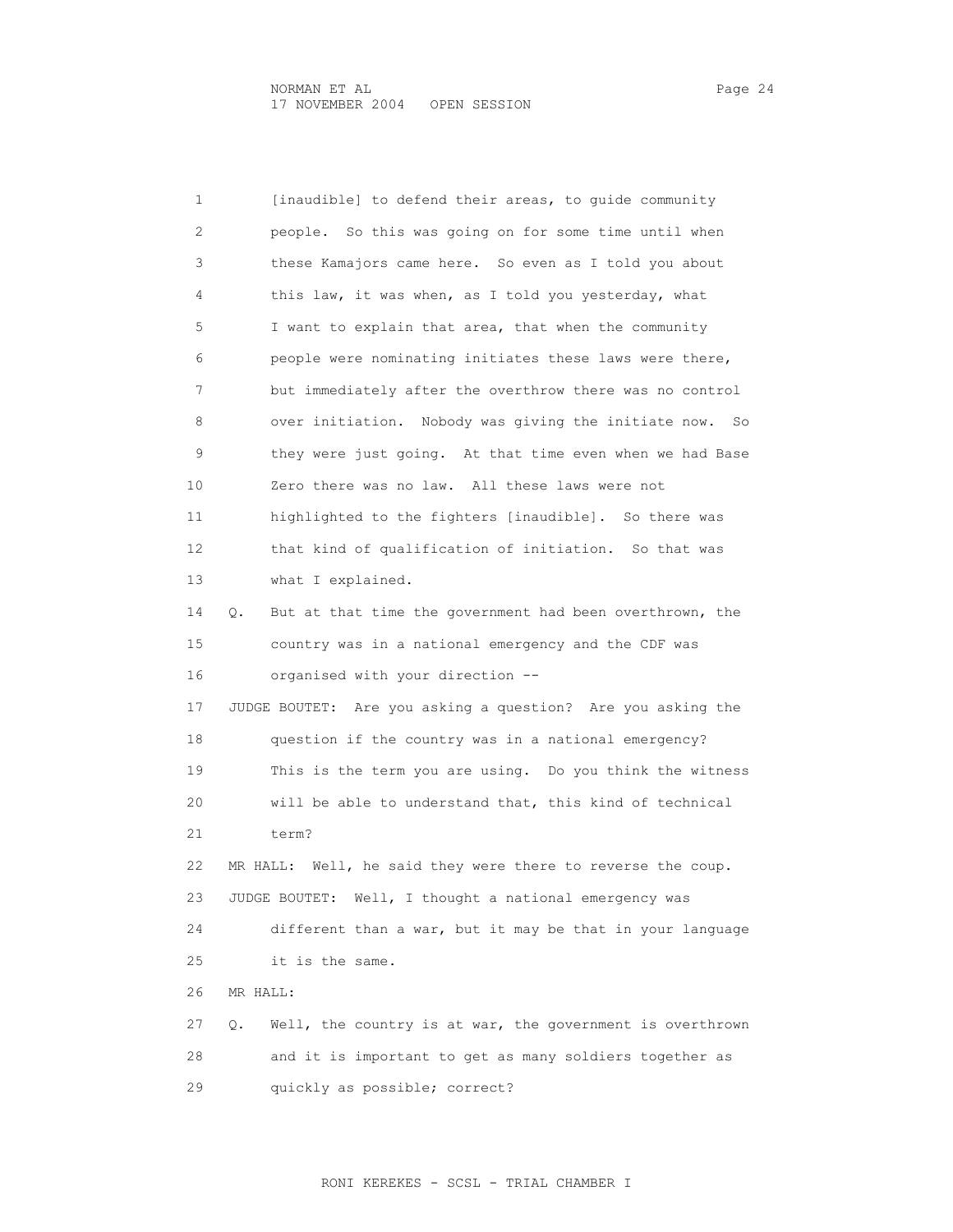1 A. Pardon? 2 Q. Your country is now at war, the government has been 3 overthrown and you, as a War Council for concerned 4 citizens, organised to reverse the coup and it was 5 important then to get as many people together as quickly 6 as possible to fight this war; correct? 7 A. Yes. 8 Q. And as a result of that -- 9 PRESIDING JUDGE: What is correct? 10 MR HALL: To get as many -- 11 PRESIDING JUDGE: Because you were getting into a mini lecture 12 in asking your question. What is correct? What has he 13 said is correct? I don't know what he has said is 14 correct. 15 MR HALL: Actually every step of it; that the country was at 16 war, that the government had been overthrown, that it was 17 necessary to reverse the coup as quickly as possible and 18 get as many soldiers together as quickly as possible. 19 PRESIDING JUDGE: Yes, that is what he said was correct. 20 MR HALL: Correct. 21 THE WITNESS: No, that was not it. The first thing that we 22 met -- we put in place was to -- in order to be able to 23 reverse the coup was to change the national coordinator. 24 We had the power at that time to put the Kamajor together 25 so therefore we traced him. 26 MR HALL: 27 Q. Who appointed Hinga Norman? 28 A. Huh? 29 Q. Who appointed Hinga Norman national coordinator?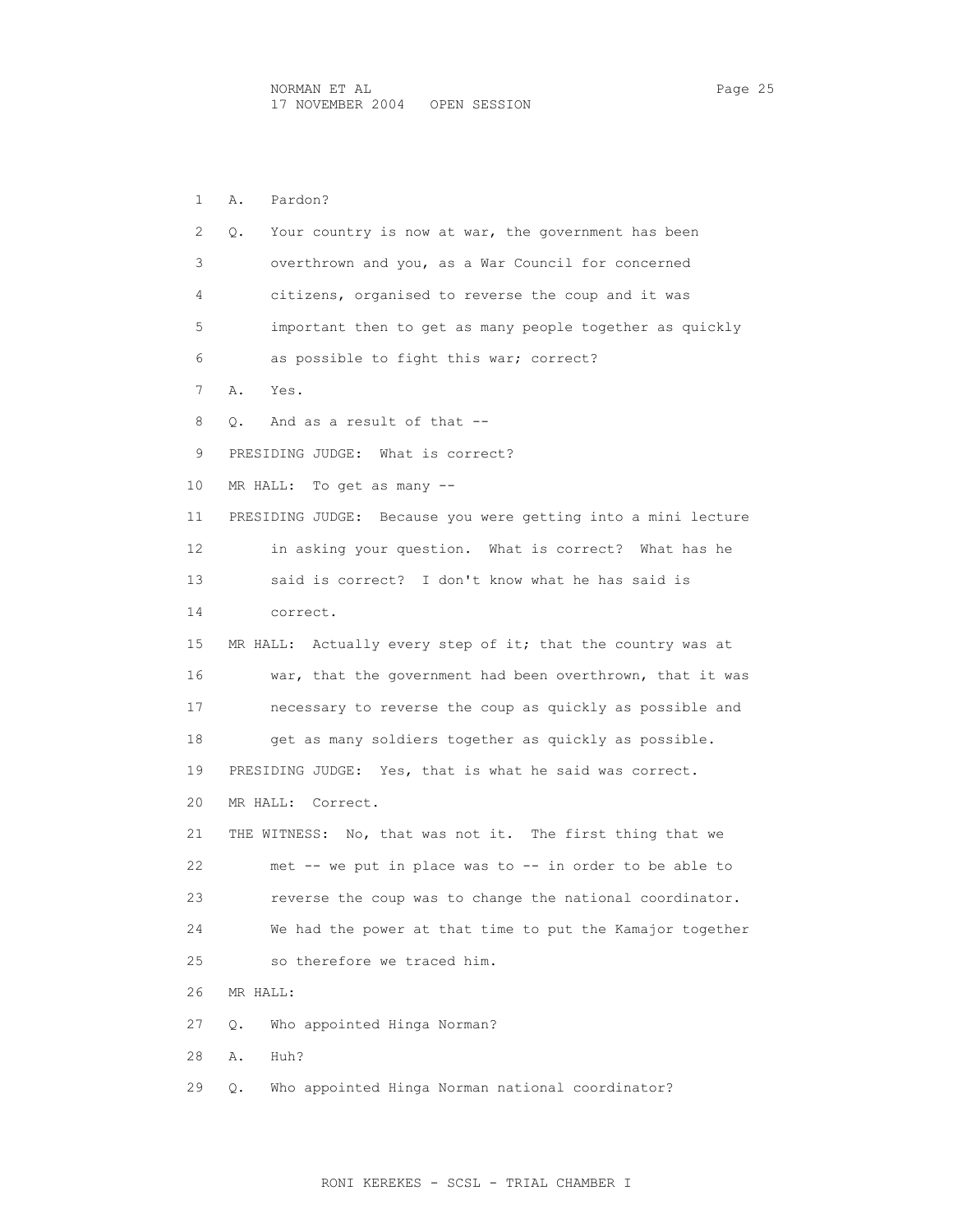1 A. The Kamajor society. 2 Q. Not the president? 3 A. Well, I don't know whether he was appointed by the 4 president but I know that he was the leader of the 5 Kamajors and called national coordinator. 6 Q. So it would be that all the region chiefs would have 7 appointed him national coordinator? 8 A. Sorry. 9 Q. The region chief would have appointed him national 10 coordinator? 11 A. He was a region chief when he was appointed national 12 coordinator, is that what you mean? 13 Q. No. Did the region chiefs get together to appoint him -- 14 if the Kamajors appointed him, who in the Kamajors did 15 it? 16 A. At the time -- let me explain that. The appointment 17 started from the time of NPRC when he was a region chief 18 at the [inaudible] the NPRC appointed him region chief 19 knowing him as an ex-serviceman. So they called him 20 organise the vigilante group. They started training 21 vigilantes at his base. So that was where I knew -- I 22 know that his appointed started. So even when the 23 government came to power, they do not have to remove him 24 again so continued from that point. 25 Q. When the government -- 26 A. He was appointed by NPRC to organise the vigilantes. 27 JUDGE BOUTET: What is NPRC? 28 PRESIDING JUDGE: What is NPRC, yes, that was going to be my 29 question.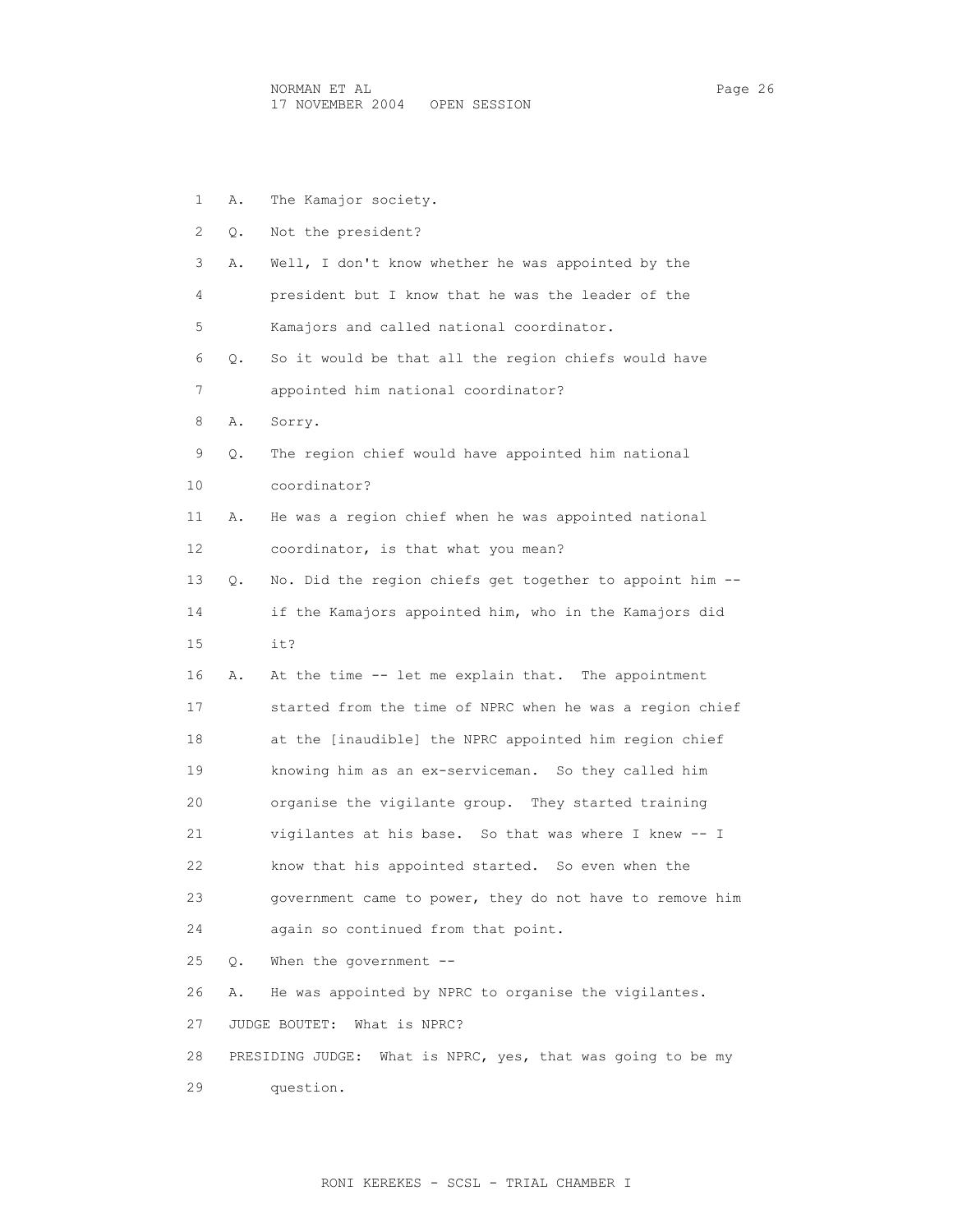1 MR HALL: 2 Q. What is NPRC? Can you spell that out? 3 A. NPRC, National Provisional Council, Ruling. 4 PRESIDING JUDGE: Provisional Ruling Council? 5 THE WITNESS: Yes. 6 JUDGE BOUTET: When were they organised -- or when did they 7 exist? 8 THE WITNESS: Well, the NPRC? 9 JUDGE BOUTET: Yes. 10 THE WITNESS: This is -- I have forgotten the date now, the 11 year. Before the general election, before the coming of 12 the elected SLPP power, but I cannot remember now. 13 JUDGE BOUTET: But it was before 1997? 14 THE WITNESS: Before 1997. Before 1997. 15 JUDGE BOUTET: Thank you. 16 PRESIDING JUDGE: And you say Mr Norman was appointed by this 17 NPRC to train who? The vigilante groups? 18 THE WITNESS: The vigilantes, yes. 19 PRESIDING JUDGE: And what else? The vigilante groups and 20 which other groups? 21 THE WITNESS: No but that [inaudible]. 22 PRESIDING JUDGE: The vigilante groups? 23 THE WITNESS: At that time they were vigilantes. The Kamajor 24 -- the issue started from these vigilantes. 25 PRESIDING JUDGE: You said somewhere in your reply that when 26 the government came they could not reverse the situation. 27 Which government? They could not reverse the situation, 28 they allowed him to continue in this capacity. 29 THE WITNESS: Yes, the SLPP led government.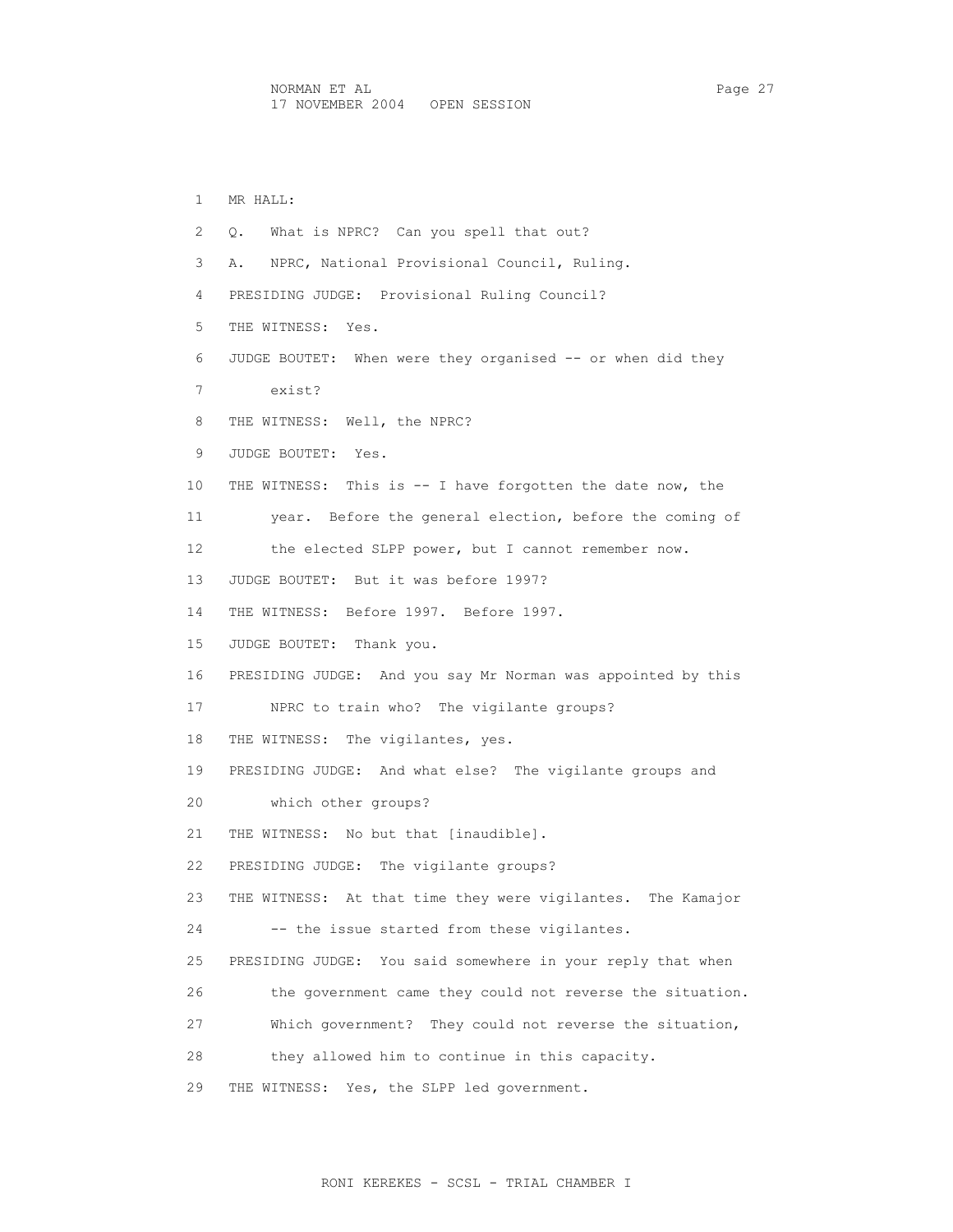|    | 1  | PRESIDING JUDGE: When the SLPP government came to power they   |
|----|----|----------------------------------------------------------------|
|    | 2  | allowed that?                                                  |
|    | 3  | THE WITNESS: Yes, he still continued to be the organiser.      |
|    | 4  | MR HALL:                                                       |
|    | 5  | So Hinga Norman was the national coordinator before the<br>Q.  |
|    | 6  | coup then?                                                     |
|    | 7  | Pardon?<br>A.                                                  |
|    | 8  | Hinga Norman was the national coordinator for the CDF<br>Q.    |
|    | 9  | before the coup?                                               |
| 10 |    | Α.<br>Yes.                                                     |
| 11 |    | When the coup occurred, Sierra Leone had no government,<br>Q.  |
| 12 |    | no army?                                                       |
| 13 |    | Yes, Sierra Leone had no government at that time --<br>Α.      |
| 14 |    | elected government. At that time Sierra Leone had no           |
| 15 |    | elected government.                                            |
| 16 |    | PRESIDING JUDGE: After the coup there was no elected           |
| 17 |    | qovernment?                                                    |
| 18 |    | THE WITNESS: Yes.                                              |
| 19 |    | MR HALL:                                                       |
| 20 |    | The president was in exile?<br>О.                              |
| 21 |    | Α.<br>Yes.                                                     |
| 22 |    | And when you came to Bo you knew Hinga Norman was in Bo?<br>Q. |
| 23 | Α. | Pardon?                                                        |
| 24 |    | You came to the CDF to help reverse this coup; correct?<br>Q.  |
| 25 |    | JUDGE BOUTET: He is from Bo so I --                            |
| 26 |    | THE WITNESS:<br>I cannot get you clear.                        |
| 27 |    | JUDGE BOUTET: [Overlapping speakers] I don't understand your   |
| 28 |    | question, too.                                                 |
| 29 |    | MR HALL:                                                       |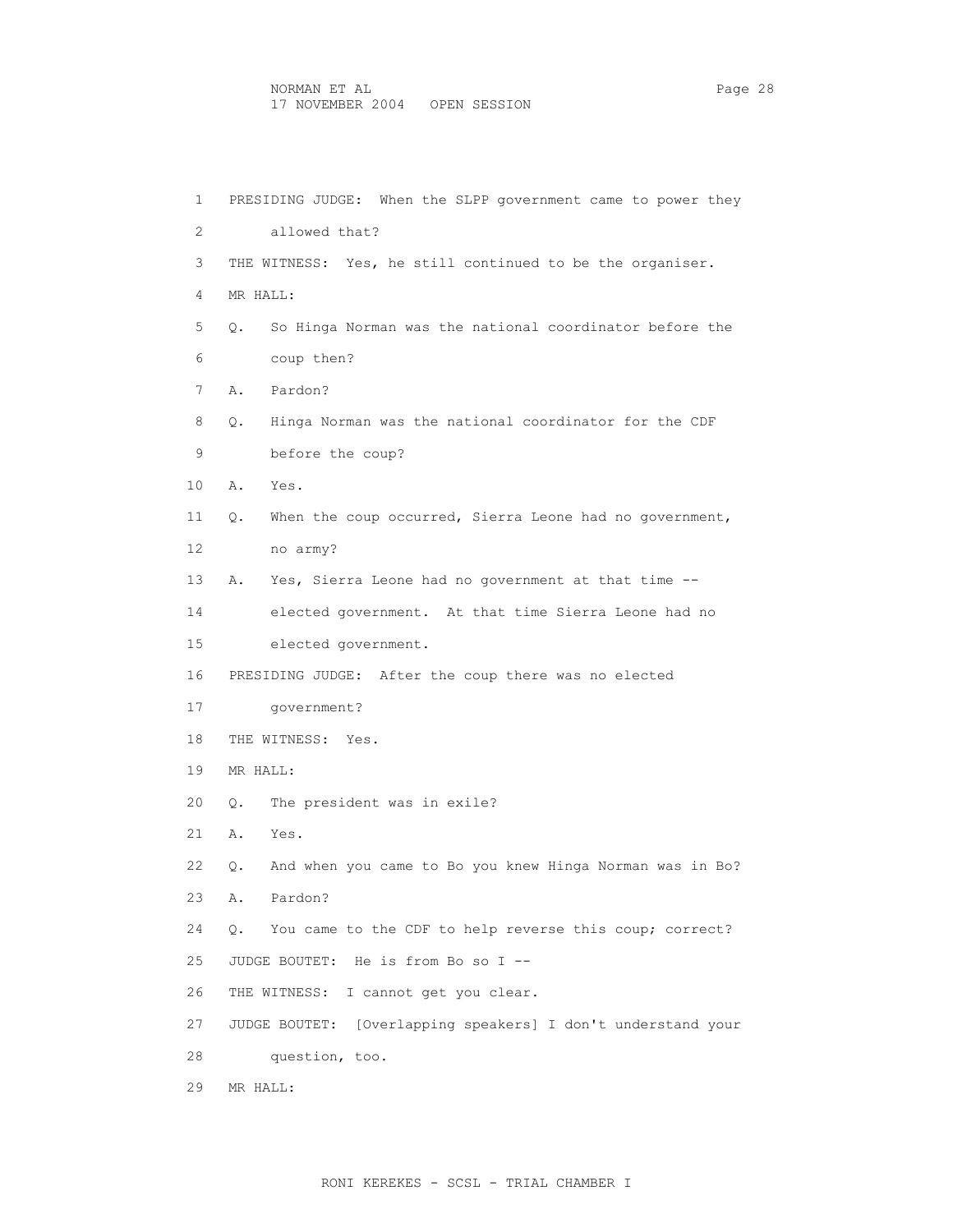1 Q. The concerned citizens came together to come to Hinga 2 Norman to organise the CDF to put down the coup? 3 A. That was not in Bo. Hinga Norman was not in Bo. When 4 the concerned group came together, the line that Chief 5 Norman was in Guinea, Conakry. So the delegation 6 consequently was sent to Hinga Norman to threaten him 7 into starting in Conakry. He was not in Bo. 8 PRESIDING JUDGE: And he was not in Conakry, either. 9 THE WITNESS: He was not in Conakry either, we went there. 10 PRESIDING JUDGE: You went to look for him in Liberia. 11 MR HALL: 12 Q. But you went to look for him to get him to fight this war 13 for you? 14 A. Yes. To organise the Kamajors, because he was the 15 national coordinator. 16 Q. And when you came looking for him, he was out of the 17 country looking for war material to supply the troops? 18 A. Yes. 19 [HN171104B 10.43 a.m.] 20 Q. And while you were -- 21 A. Yes? 22 Q. While you were on the War Council, Mr Norman often left 23 the country on these types of missions? 24 A. Yes. 25 Q. You testified yesterday to him showing up with a 26 helicopter -- in a helicopter? 27 A. Pardon? 28 Q. You testified yesterday that he showed up one time in a 29 helicopter with armaments and food?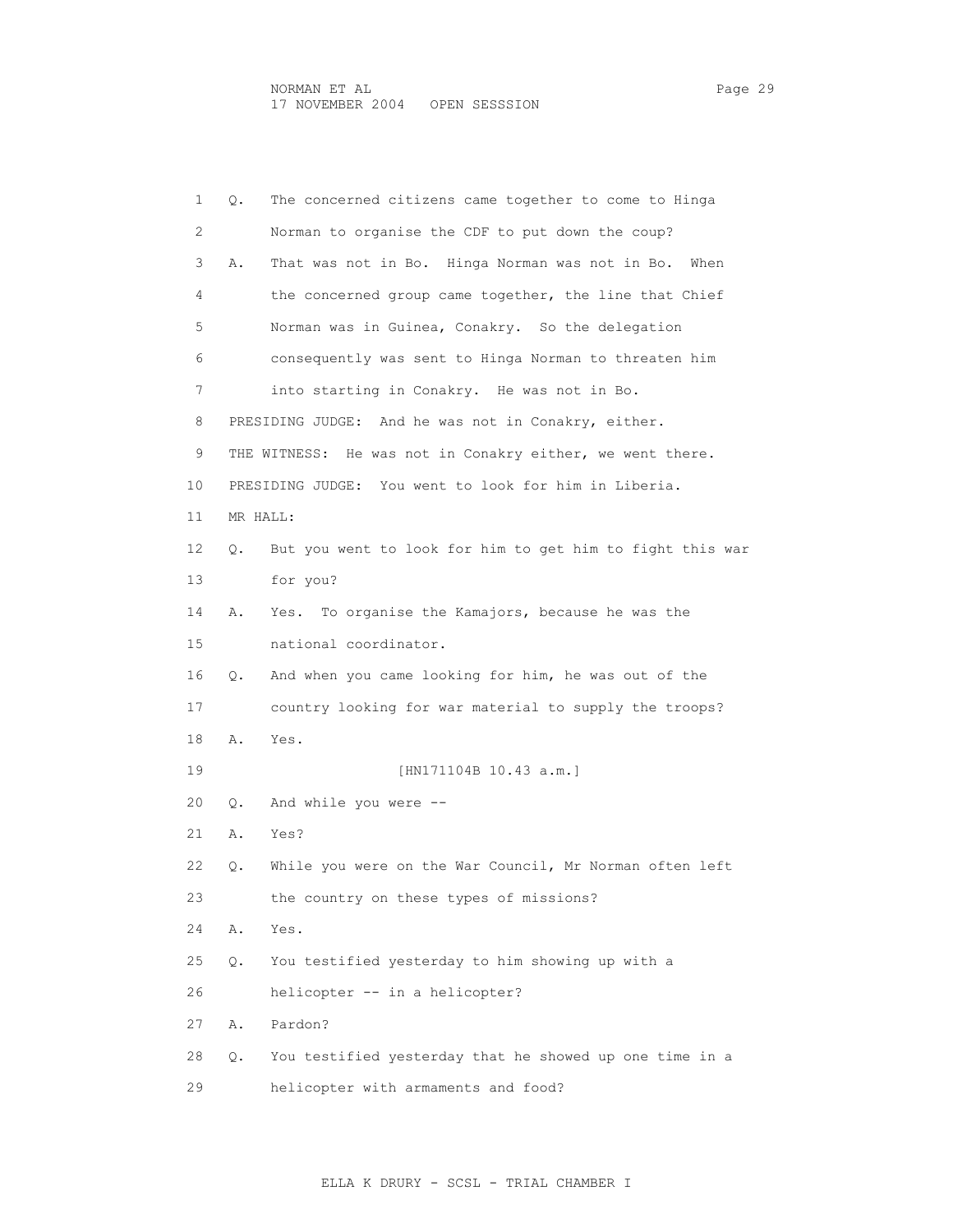1 A. Yes. 2 Q. CDF did not have its own helicopters, did it? 3 A. No. 4 Q. Whose helicopter was it? 5 A. Well, this was a -- the headquarter was the -- it's 6 combats headquarter military kind of helicopter. 'Cause 7 as I saw the description on it. 8 JUDGE BOUTET: Do you know whose helicopter it was? 9 THE WITNESS: Well, I can't tell. I don't know whose 10 helicopter it was. 11 MR HALL: 12 Q. How many different times did you see Mr Norman come in on 13 a helicopter? 14 A. I can't remember them, they are so many times. 15 Q. Would it be a different helicopters he'd come in on or 16 always the same one? 17 A. The same helicopter. 18 Q. At some point ECOMOG joined forces with the CDF; is that 19 correct? 20 A. Yes. 21 Q. And that's who General Khobe was attached to? 22 A. Yes. 23 Q. As between ECOMOG and the CDF, was any group in control 24 or were they operating independent? 25 A. Well, the CDF was independent. 'Cause where the CDF was 26 staying, there was no presence of the ECOMOG. ECOMOG 27 were Lungi, Freetown at that time, while CDF was in the 28 south and east. So the CDF was independent and ECOMOG 29 was independent.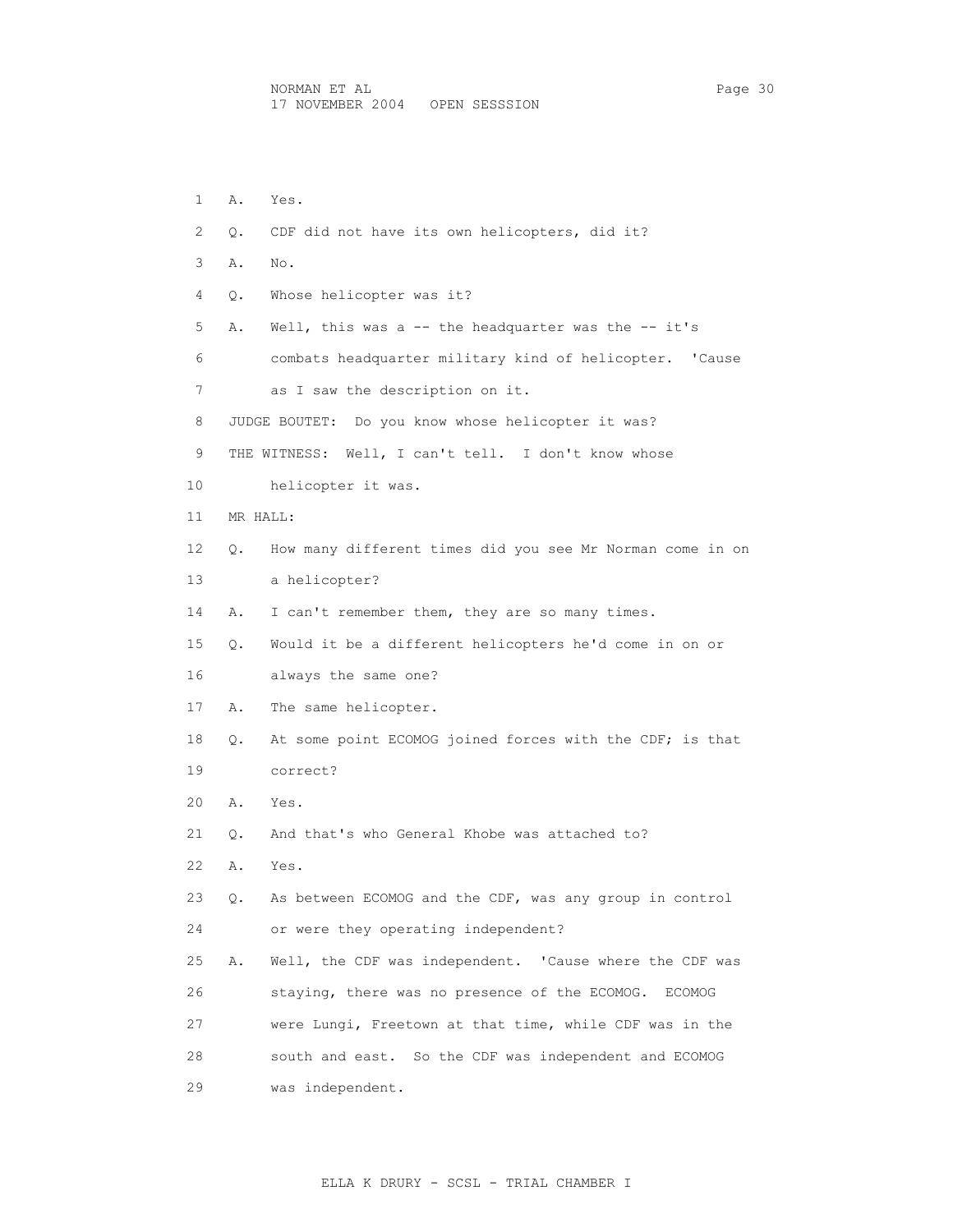1 Q. At times the Kamajors would take control of some 2 territory, would ECOMOG come in then to back them up? 3 A. No. 4 Q. The Kamajors, then, were on their own; is that correct? 5 A. Yes. 6 PRESIDING JUDGE: I got the first arm of the question. If 7 Kamajors took over some territory, ECOMOG would not come 8 to reinforce them. 9 MR HALL: Would not back them up. 10 PRESIDING JUDGE: Which other question followed after that? 11 MR HALL: The Kamajors then were on their own. 12 THE WITNESS: Yes. 13 MR HALL: 14 Q. Do you have any idea the number of Kamajors that were 15 involved in the war -- rough number? 16 A. No. 17 Q. Hundred thousand, two hundred thousand? 18 A. No, I can't estimate, 'cause I told you initiation was 19 just [inaudible]. 20 Q. There was essentially no way of knowing who was involved? 21 A. Huh? 22 Q. There was no way of knowing, at central command, who was 23 involved and fighting in the war, was there? 24 A. Yes, indeed. No involvement Kamajors, that's what I'm 25 saying. We only know what commanders, but the number of 26 Kamajors under their operational list, I can't tell, 27 except the various commanders who were minding the 28 operational areas. 29 Q. When the country had the coup and the Kamajors were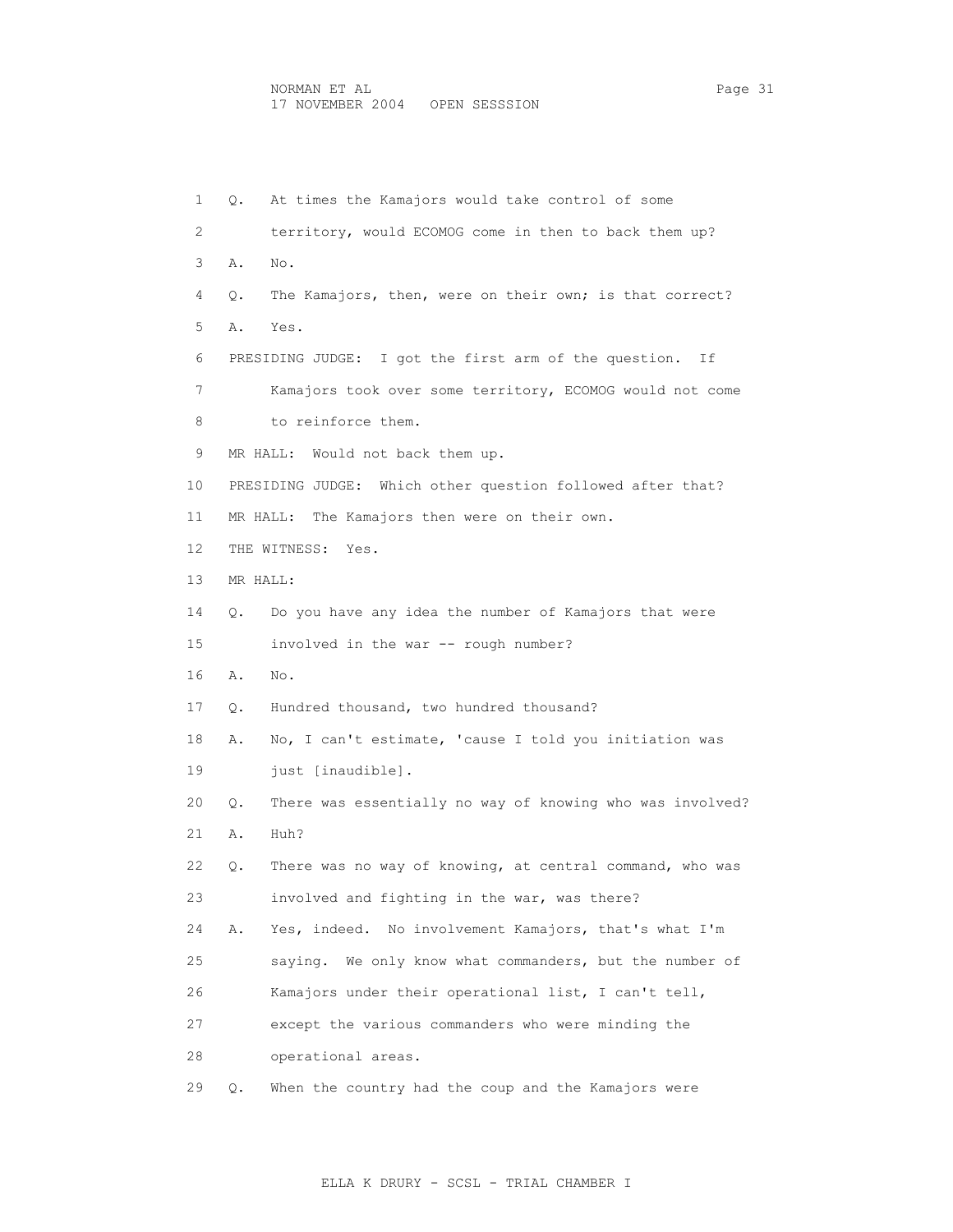| 1  | recruiting, it was going on all over the country?               |
|----|-----------------------------------------------------------------|
| 2  | Pardon?<br>Α.                                                   |
| 3  | The recruiting of Kamajors -- the initiating of Kamajors<br>Q.  |
| 4  | was done all over the country?                                  |
| 5  | Well, would not be all over the country, but initiation<br>Α.   |
| 6  | was going on wherever initiators were. So I can't say           |
| 7  | all over the country, because I was not all over the            |
| 8  | country. Initiation was going on wherever initiators            |
| 9  | were.                                                           |
| 10 | Q. So the War Council had no way of knowing how many CDF        |
| 11 | forces there were?                                              |
| 12 | No.<br>Α.                                                       |
| 13 | No way of knowing how many were being initiated?<br>Q.          |
| 14 | How many initiators were there?<br>Α.                           |
| 15 | PRESIDING JUDGE: Please, split that question. The War           |
| 16 | Council did not know how many Kamajors there were in all;       |
| 17 | is that not the first question?                                 |
| 18 | MR HALL: In all, yeah.                                          |
| 19 | PRESIDING JUDGE: They wouldn't also know how many were          |
| 20 | initiated?                                                      |
| 21 | MR HALL: How many initiators there were -- [Overlapping         |
| 22 | speakers]                                                       |
| 23 | PRESIDING JUDGE: Or how many initiators?                        |
| 24 | THE WITNESS: Yeah, exactly.                                     |
| 25 | MR HALL:                                                        |
| 26 | Every community was organising together on its own to put<br>Q. |
| 27 | together a Kamajor group?                                       |
| 28 | Well, at that time every community was there to defend<br>Α.    |
| 29 | his area by having vigilantes and the Kamajors, of              |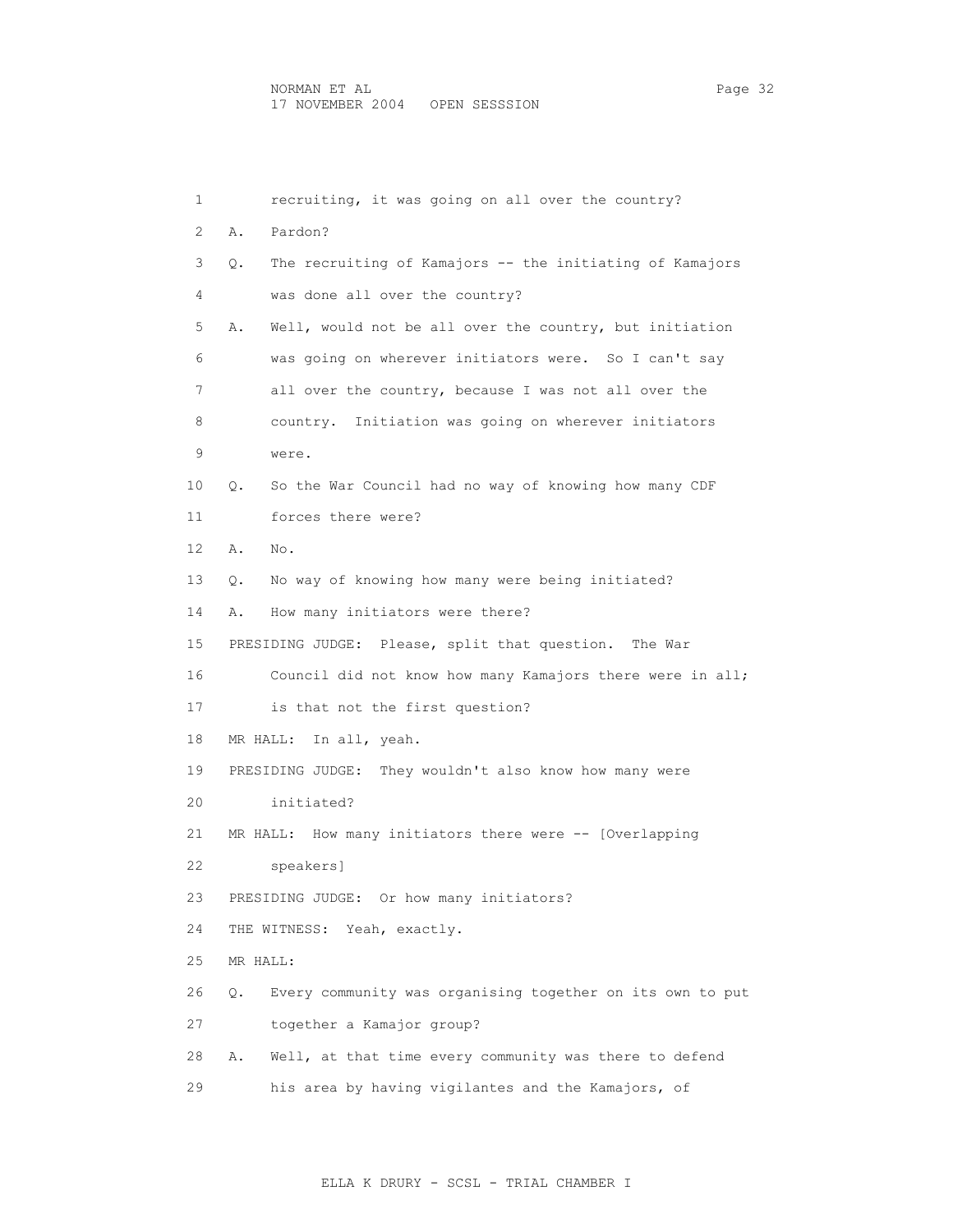| 1  |    | But this was organised under initiators and<br>course.    |
|----|----|-----------------------------------------------------------|
| 2  |    | these initiators were reporting to the national           |
| 3  |    | coordinator.                                              |
| 4  | Q. | But each community was gathering troops on its own to     |
| 5  |    | join the CDF?                                             |
| 6  | Α. | No, that I have told you. When the community was doing    |
| 7  |    | this, that was before the coup. After the coup everybody  |
| 8  |    | was just joining the society now to defend. It was no     |
| 9  |    | longer a community coming together and have these people  |
| 10 |    | to do this.                                               |
| 11 | Q. | So there was no organisation whatsoever?                  |
| 12 | Α. | There was organisation, but for initiation, people were   |
| 13 |    | joining of their own accord as a membership. The CDF was  |
| 14 |    | there as an organisation.                                 |
| 15 | Q. | Is it fair to say that all these people had a common      |
| 16 |    | qoal?                                                     |
| 17 | Α. | What you say?                                             |
| 18 | Q. | Is it fair to say that all these people had the common    |
| 19 |    | goal of protecting democracy in Sierra Leone?             |
| 20 | Α. | Pardon? Be clear, please.                                 |
| 21 | Q. | Is it a fair statement, Mr Witness, that all these people |
| 22 |    | joining the Kamajors had as their common goal protecting  |
| 23 |    | democracy in Sierra Leone?                                |
| 24 | Α. | Yes, yes, that was the common goal, exactly.              |
| 25 | Q. | To restore democracy?                                     |
| 26 | Α. | Yes.                                                      |
| 27 | О. | And you obviously shared in that view, because you were   |
| 28 |    | one of the concerned citizens wanting to reverse this     |
| 29 |    | coup?                                                     |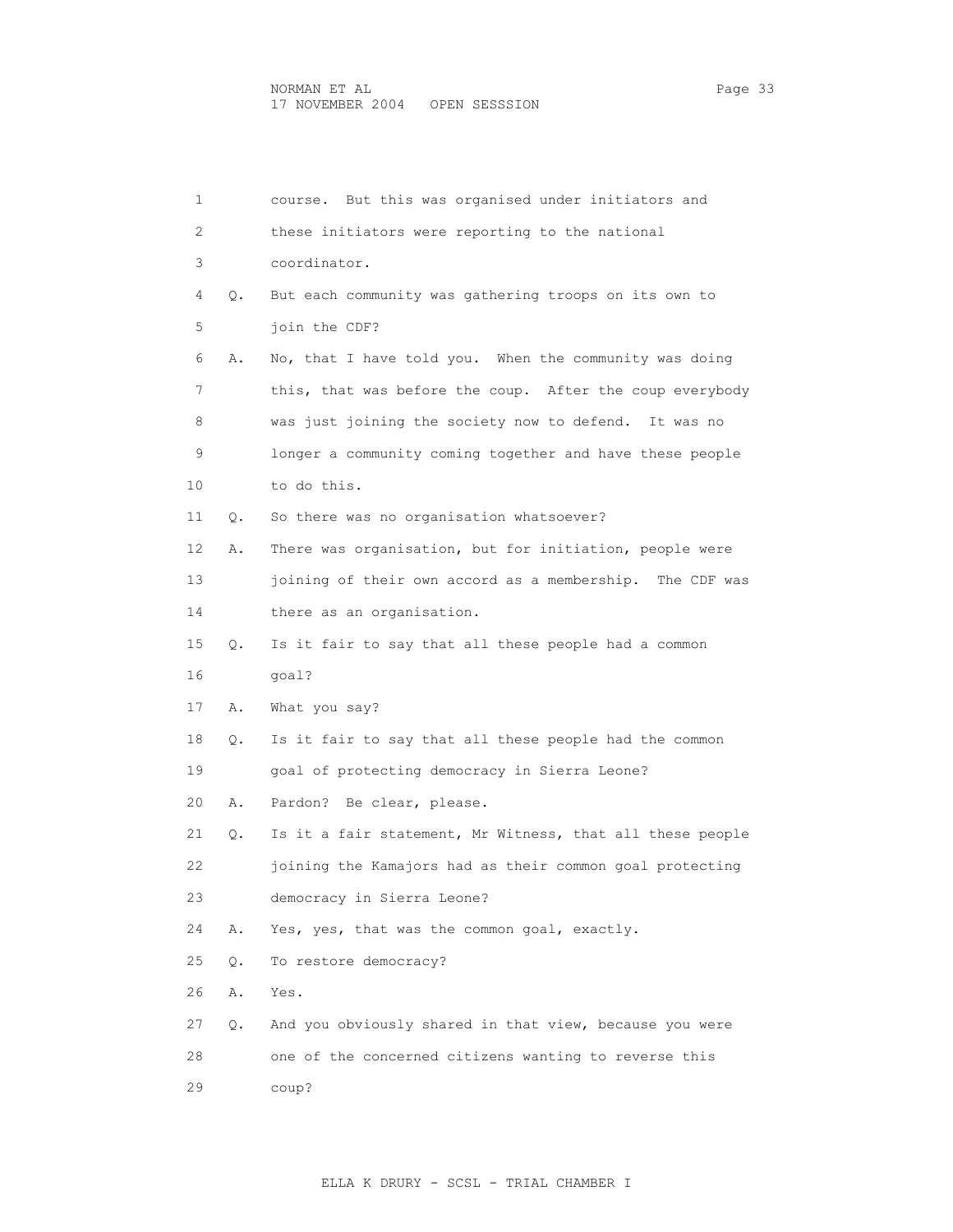1 A. Yeah. 2 Q. And you became a member of the War Council to reverse the 3 coup? 4 A. Yes. 5 Q. And restore democracy? 6 A. Yes. 7 PRESIDING JUDGE: So you shared this view, that is why you 8 became involved -- 9 THE WITNESS: In the society -- 10 PRESIDING JUDGE: -- up to being a member of the War Council? 11 THE WITNESS: Yes. 12 MR HALL: 13 Q. Did the War Council sitting in Bo actually sit in 14 judgment of somebody who was accused of violating the 15 laws of Kamajors by killing an innocent civilian? 16 A. No. In Bo? 17 Q. Anywhere? 18 A. Well, you said Bo. If you say Bo, no. 19 Q. Anywhere else? 20 PRESIDING JUDGE: You're saying that the War Council never sat 21 in Bo? 22 THE WITNESS: Never met at Bo. 23 JUDGE BOUTET: Mr Hall, my recollection of the evidence was 24 the War Council existed as a complete body only at Base 25 Zero. When he moved into various locations they were an 26 administrative body of the War Council, but the War 27 Council in itself, as an entity -- but you may wish to 28 pursue that if you want to.

29 MR HALL: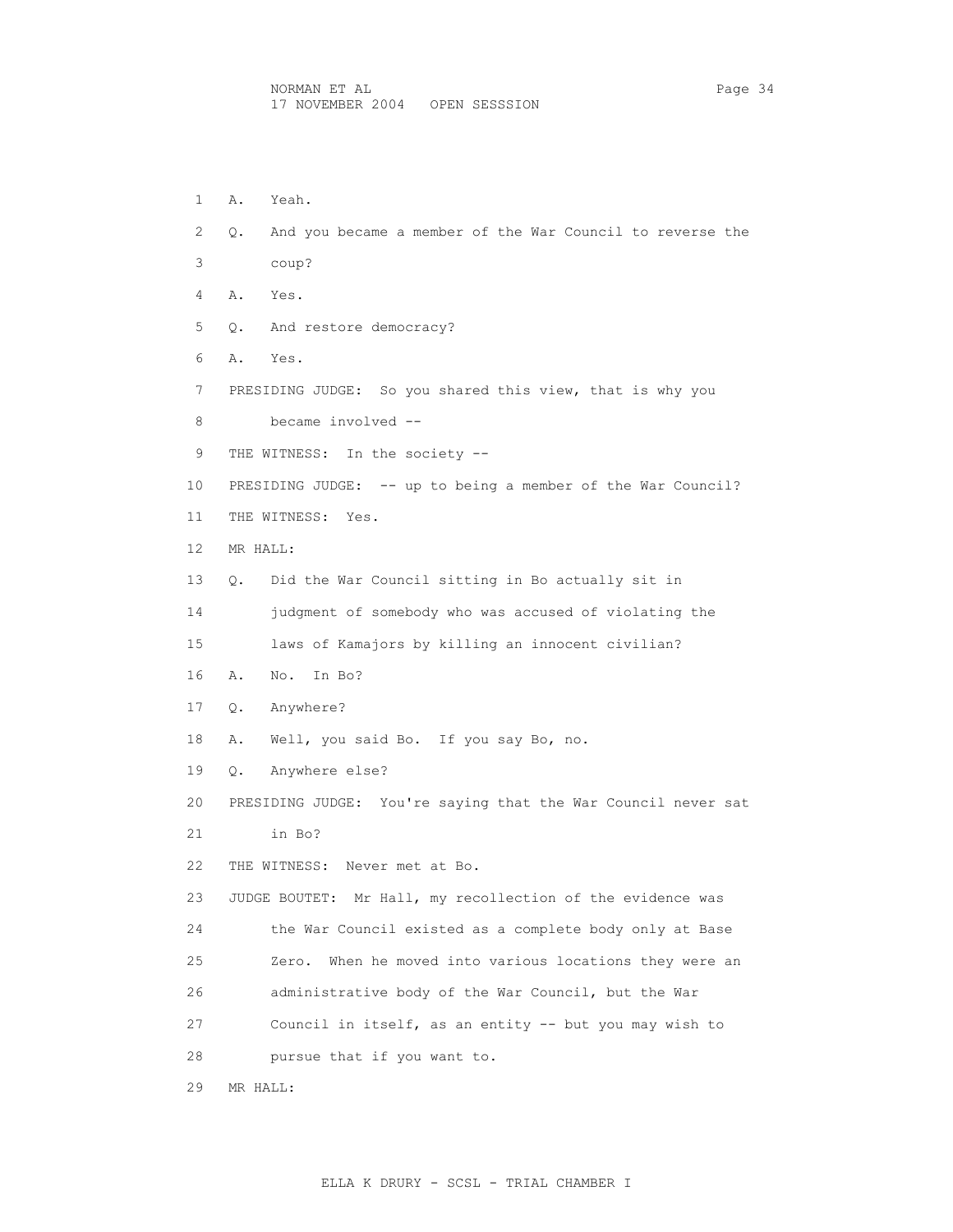| 1  | О. | Did the War Council sitting anywhere, wherever you were, |
|----|----|----------------------------------------------------------|
| 2  |    | consider charges against a soldier -- CDF soldier for    |
| 3  |    | killing an innocent civilian?                            |
| 4  | Α. | Yes.                                                     |
| 5  | Q. | Did you conduct a military tribunal out in the bush --   |
| 6  |    | out in the field?                                        |
| 7  | Α. | I can't call it military tribunal. I don't know what is  |
| 8  |    | a military tribunal. But a meeting was held, and         |
| 9  |    | delegation was done. Whether it was based on the         |
| 10 |    | military or what? So I can't say it was a military       |
| 11 |    | tribunal, because I don't know what a tribunal is.       |
| 12 | Q. | All right. But you had people tell you what happened and |
| 13 |    | you made a judgment, based on what you heard, whether or |
| 14 |    | not the person committed this violation?                 |
| 15 | Α. | Yes, we met on the issues, and then the delegation was   |
| 16 |    | done. And we find out that the Kamajor who were in       |
| 17 |    | question committed the crime, he killed, burnt down and  |
| 18 |    | looted.<br>The War Council met on that.                  |
| 19 | Q. | How many times?                                          |
| 20 | Α. | Well, many times. I can remember two or three incidents  |
| 21 |    | now, but this happened many times.                       |
| 22 |    | PRESIDING JUDGE:                                         |
| 23 | О. | And a verdict was reached after the questioning?         |
| 24 | Α. | Sir?                                                     |
| 25 | Q. | You arrived at a verdict after the questioning?          |
| 26 | Α. | What was the verdict?                                    |
| 27 | Q. | I say you arrived at a verdict --                        |
| 28 | Α. | Yes, yes, sir, we arrive --                              |
| 29 | Q. | -- after the questioning?                                |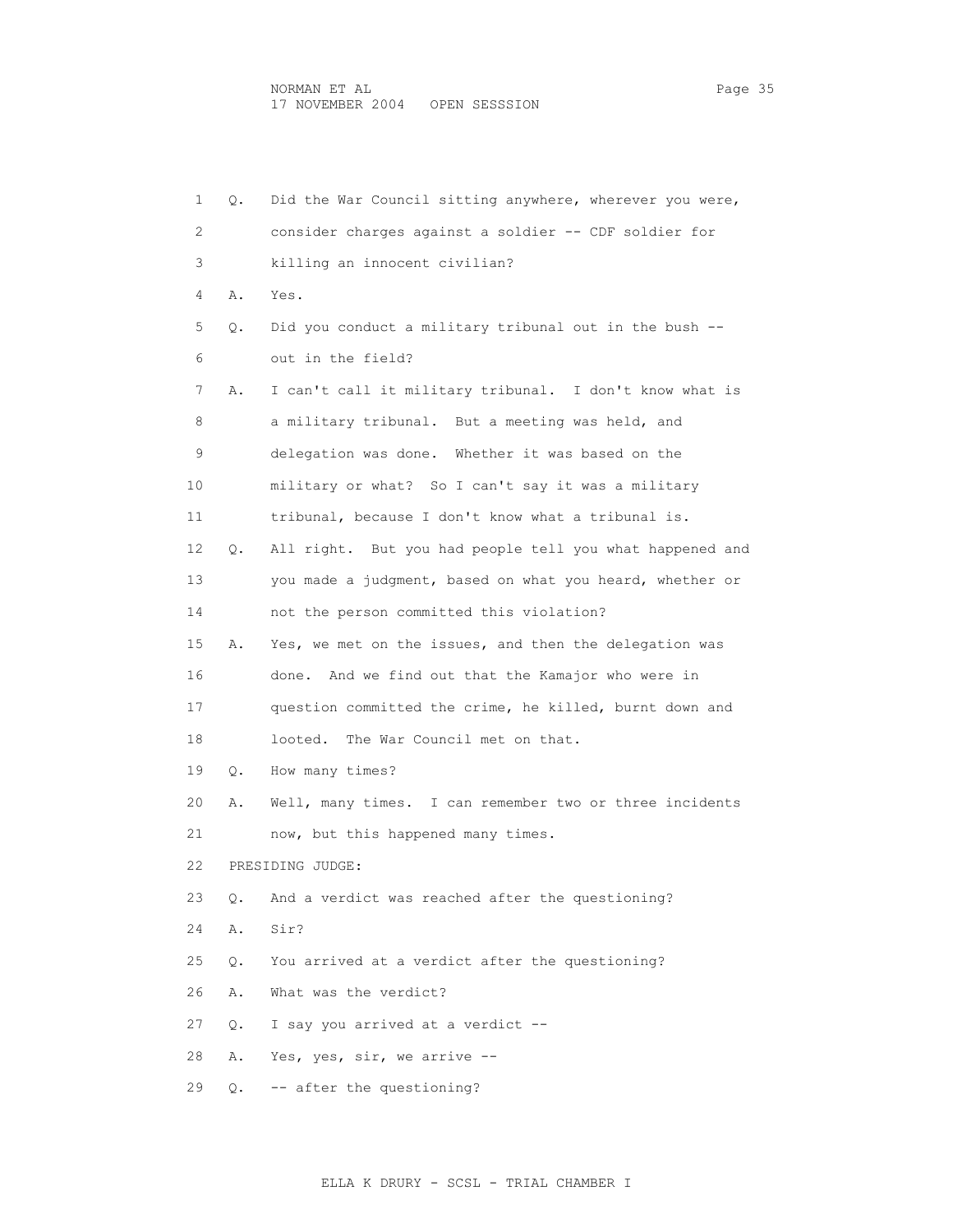1 A. We arrived at a recommendation. As war Council we can't 2 take a verdict. 3 Q. I see, okay. 4 A. Yeah, we recommend. 5 JUDGE BOUTET: So you would do investigation and make 6 recommendation to the national coordinator? 7 THE WITNESS: Make recommendation. Yeah, exactly. 8 MR HALL: 9 Q. Do you happen specifically to remember the name Vanjawai? 10 A. Yes. 11 Q. Was that man tried by your group? 12 A. Pardon? 13 Q. Was Vanjawai tried by your group? 14 A. Not tried. He was investigated. I want to use the 15 language that I'm using. 16 JUDGE BOUTET: Mr Hall, you keep using this notion of trial. 17 The witness has been saying consistently all they're 18 doing is investigating and making reports. If you want 19 to call that a trial, he does not call that a trial. 20 MR HALL: Okay, fair enough. 21 PRESIDING JUDGE: He knows the name Vanjawai. 22 THE WITNESS: Yes, I know Vanjawai. 23 MR HALL: 24 Q. And he was investigated? 25 A. Yes. 26 Q. I believe it was shooting a civilian or looting? 27 A. Killing civilian, one Jeneba, cutting hair of -- 28 PRESIDING JUDGE: 29 Q. Pardon me?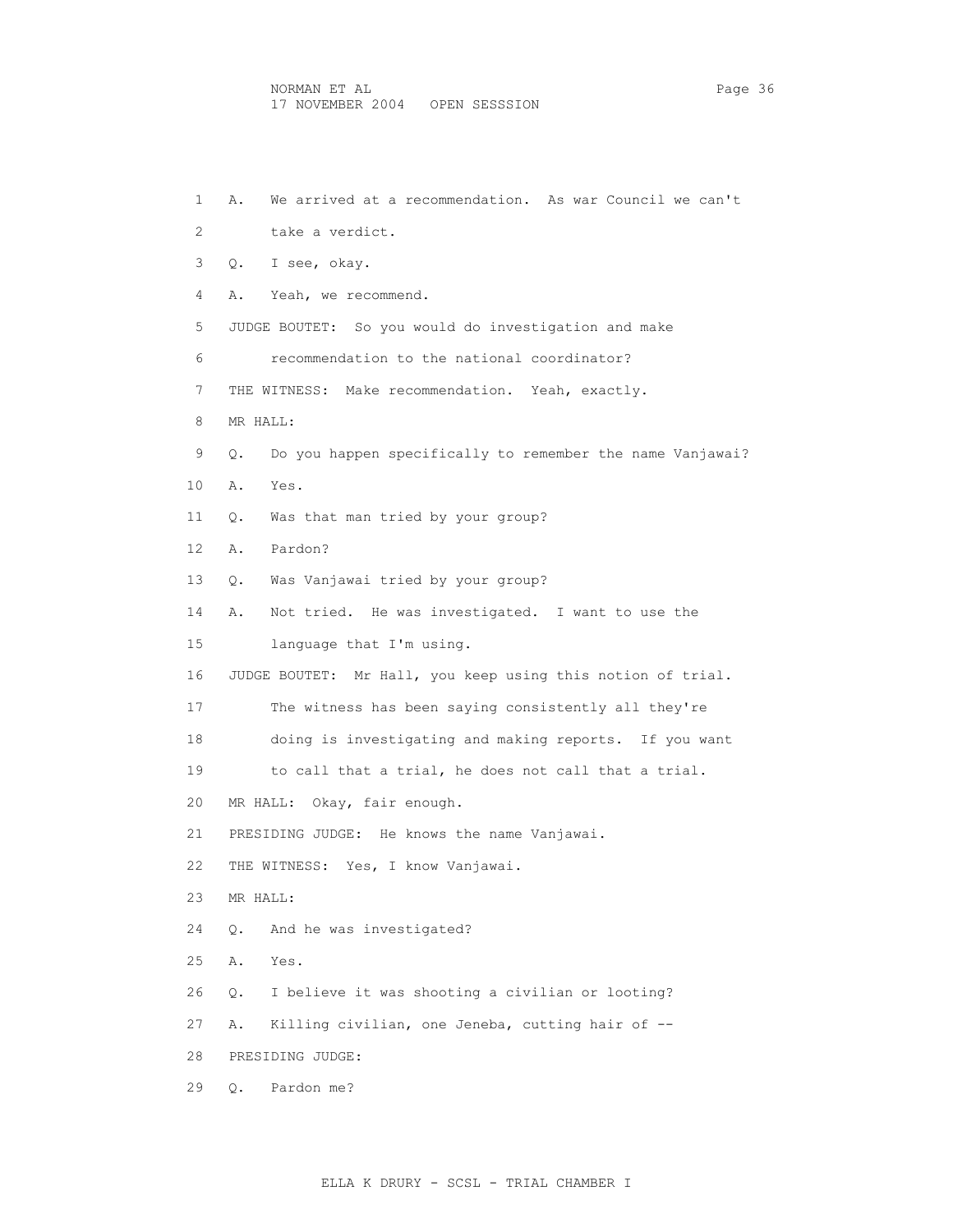- 1 A. Killing civilian, a pregnant woman, by the name of Jeneba
- 2 at Kponima, Jaiama-Bongor Chiefdom.
- 3 Q. A pregnant woman called --
- 4 A. Jeneba.
- 5 Q. Jene --
- 6 A. Jeneba.
- 7 Q. Jeneba?
- 8 A. Yes.
- 9 Q. And this happened where?
- 10 A. At Kponima, Kponima village, Jaiama-Bongor Chiefdom.
- 11 Q. K-O --
- 12 A. K-P-O-N-I-M-A.
- 13 Q. Kponima?
- 14 A. Yes.
- 15 Q. In the Jaiama-Bongor Chiefdom?
- 16 A. Yes. And cutting hair of one section speaker.
- 17 Q. And --
- 18 A. Cutting hair hair is cut off of one section speaker
- 19 by the name of Foday Hayama.
- 20 Q. One section speaker?
- 21 A. Section speaker, yes, by the name of Foday Hayama.
- 22 Q. Foday --
- 23 A. Hayama, H-A-Y-A-M-A.
- 24 Q. Hayama?
- 25 A. Hayama.
- 26 Q. Foday Hayama?
- 27 A. Yes. He was found guilty of that offence.
- 28 MR HALL:
- 29 Q. And what was the recommendation for him?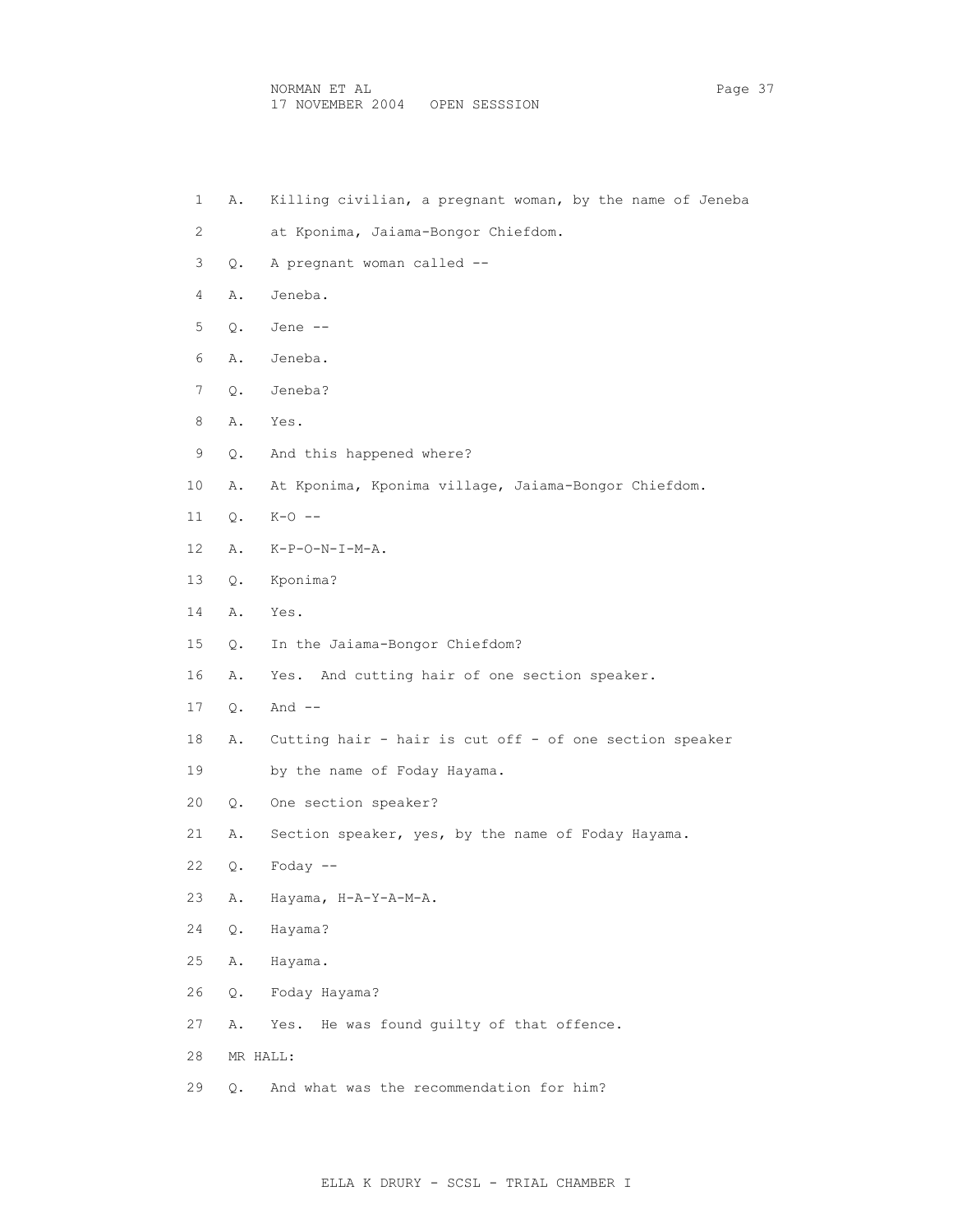| 1  | Α.       | Yeah, as this was not the only person that's killed so     |
|----|----------|------------------------------------------------------------|
| 2  |          | So in order to put in [inaudible] to put a stop to<br>far. |
| 3  |          | these kind of things, the War Council recommended a        |
| 4  |          | threat of death penalty -- a threat of death penalty.      |
| 5  |          | Recommended a threat of death penalty, though not to be    |
| 6  |          | carried out, but to instill fear in commanders to stop     |
| 7  |          | that kind of behaviour. Since this was just to serve as    |
| 8  |          | a threat, another recommendation was made, which was made  |
| 9  |          | to be implemented. That was pegging of Vanjawai at Base    |
| 10 |          | Zero, stopping him from going to warfront. That's what     |
| 11 |          | we meant, pegging.                                         |
| 12 |          | PRESIDING JUDGE:<br>Pegging?                               |
| 13 |          | THE WITNESS: Pegging, yes. To peg him at Base Zero.        |
| 14 |          | PRESIDING JUDGE: P-E-G-G-I-N-G?                            |
| 15 |          | THE WITNESS: P-E-G-G-I-N-G, yes.                           |
| 16 | MR HALL: |                                                            |
| 17 | Q.       | Was Mr Norman one of the people that gave evidence         |
| 18 |          | against Vanjawai?                                          |
| 19 | Α.       | What?                                                      |
| 20 | Q.       | Was Mr Norman one of the people to give evidence against   |
| 21 |          | Vanjawai?                                                  |
| 22 | Α.       | No, he was not [inaudible]. How could he give evidence     |
| 23 |          | against him?                                               |
| 24 | Q.       | He was not there at the time?                              |
| 25 | Α.       | Yeah, he was not at where the incident took place. It      |
| 26 |          | was reported to all of us, including to the War Council,   |
| 27 |          | including Chief Norman himself. So how can he give         |
| 28 |          | evidence?                                                  |
| 29 |          | PRESIDING JUDGE:                                           |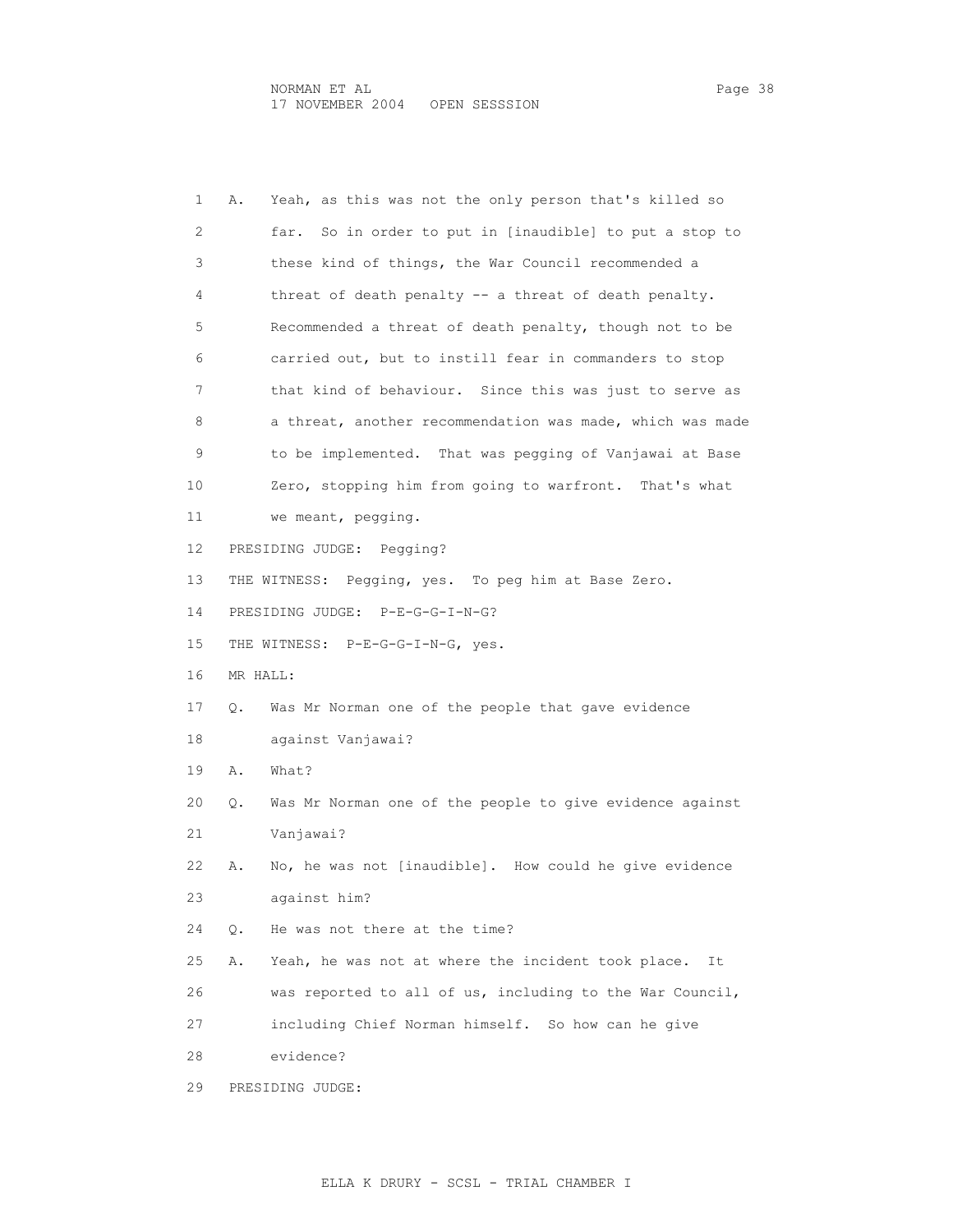| 1  | Q.        | Let's get one thing clear. Was Chief Norman at this       |
|----|-----------|-----------------------------------------------------------|
| 2  |           | trial?                                                    |
| 3  | Α.        | He was there, he was at the meeting $-$ -                 |
| 4  | Q.        | Not at the trial anyway; at that inquiry?                 |
| 5  | Α.        | No, he didn't -- what I'm saying, sir -- yes, sir, he was |
| 6  |           | at the meeting where this recommendation was made.<br>He  |
| 7  |           | was in the meeting where this trial came now, when the    |
| 8  |           | people came now. We don't call it trial, but when the     |
| 9  |           | people came that's when for investigation.<br>The         |
| 10 |           | recommendation was made in his presence in the Council,   |
| 11 |           | and when the -- the investigation was also done in his    |
| 12 |           | presence.                                                 |
| 13 | Q.        | You said the recommendation was made in his presence and  |
| 14 |           | what else?                                                |
| 15 | Α.        | His presence by the War Council, cause he was in that     |
| 16 |           | meeting -- the War Council meeting at that time. And      |
| 17 |           | then during the investigation he was there.               |
| 18 | Q.        | And then?                                                 |
| 19 | Α.        | During the investigation he was present.                  |
| 20 | MR HALL:  |                                                           |
| 21 | $\circ$ . | Did Chief Norman actually bring to the War Council the    |
| 22 |           | allegations against Vanjawai?                             |
| 23 | Α.        | Pardon?                                                   |
| 24 | Q.        | Did Chief Norman bring to the War Council the allegations |
| 25 |           | against Vanjawai?                                         |
| 26 | Α.        | If he bring to the War Council the allegation --          |
| 27 | Q.        | Was he the one that told you?                             |
| 28 | Α.        | Not Chief Norman told us about killing of this -- I told  |
| 29 |           | you not Chief Norman. It was another commander.<br>The    |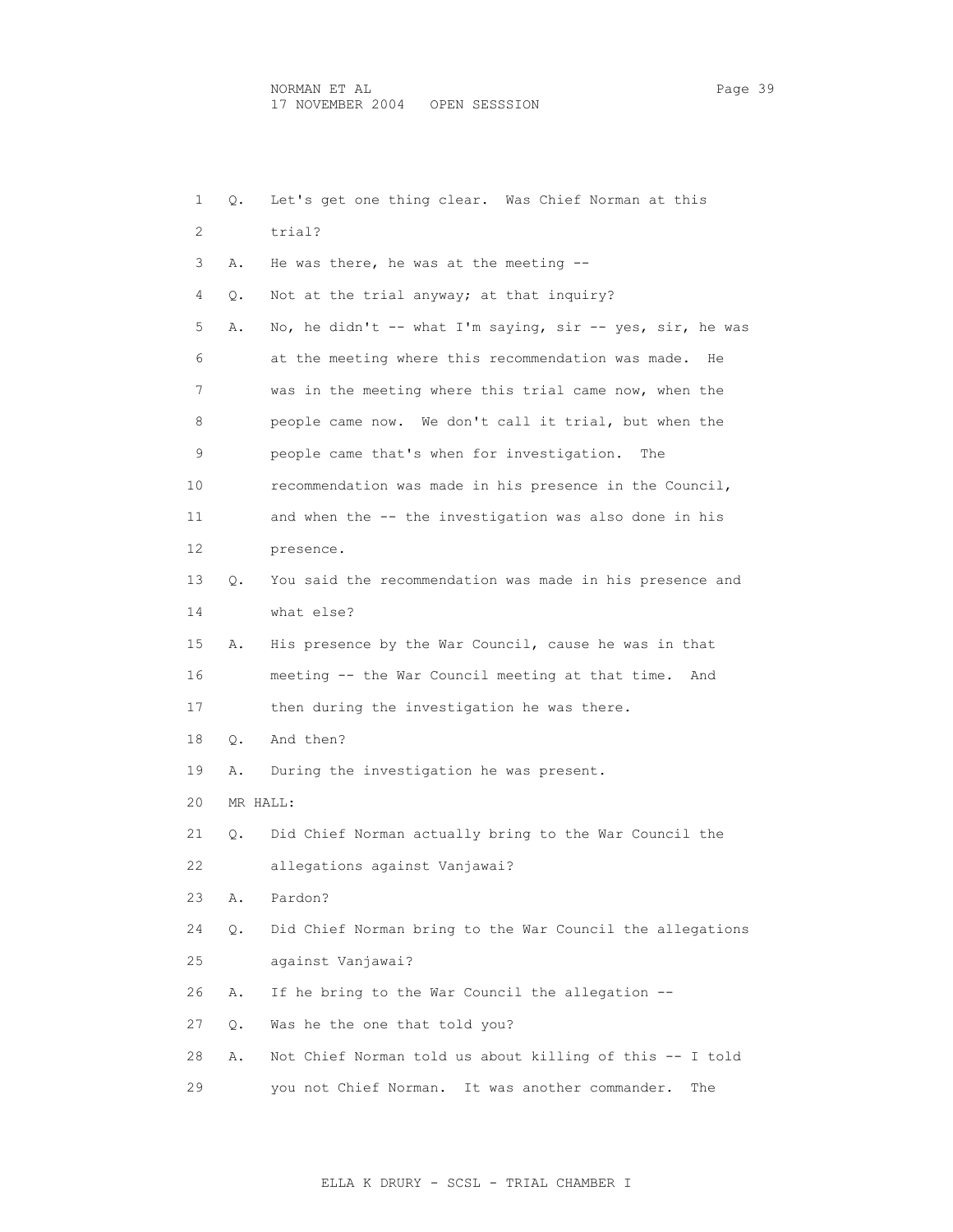| 1  |           | regional operation commander brought this report to us --     |
|----|-----------|---------------------------------------------------------------|
| 2  |           | to the War Council, together with Chief Norman.               |
| 3  | Q.        | Together with Chief Norman?                                   |
| 4  | Α.        | Yeah, we -- no, we in the War Council together with Chief     |
| 5  |           | He's a member of the War Council. He was there<br>Norman.     |
| 6  |           | when the reports was made by the regional operation           |
| 7  |           | commander. That's what I'm saying. He's not giving            |
| 8  |           | report to us against Vanjawai.                                |
| 9  | $\circ$ . | Since you did this many times, had complaints like this       |
| 10 |           | brought to you --                                             |
| 11 | Α.        | Yeah.                                                         |
| 12 | О.        | -- leaders in the field knew to report these violations?      |
| 13 | Α.        | Pardon?                                                       |
| 14 | Q.        | Leaders in the field must have known to report these          |
| 15 |           | violations?                                                   |
| 16 | Α.        | Leaders of the warfront who made these reports might have     |
| 17 |           | known?                                                        |
| 18 | Q.        | Yes.                                                          |
| 19 |           | PRESIDING JUDGE: But this is what the witness has said.<br>He |
| 20 |           | said it's a commander in the field who came and made the      |
| 21 |           | report against Vanjawai, in the presence of Norman.           |
| 22 |           | MR HALL: One did, but because there were so many others -- he |
| 23 |           | said they heard many.                                         |
| 24 | Q.        | So this may be argumentative, but because you heard so        |
| 25 |           | many, then other leaders in the field must have known to      |
| 26 |           | report them; correct?                                         |
| 27 | Α.        | According to the system there, we had a regional              |
| 28 |           | operation commander to whom all the battalion commander       |
| 29 |           | report were responsible. So we received this report from      |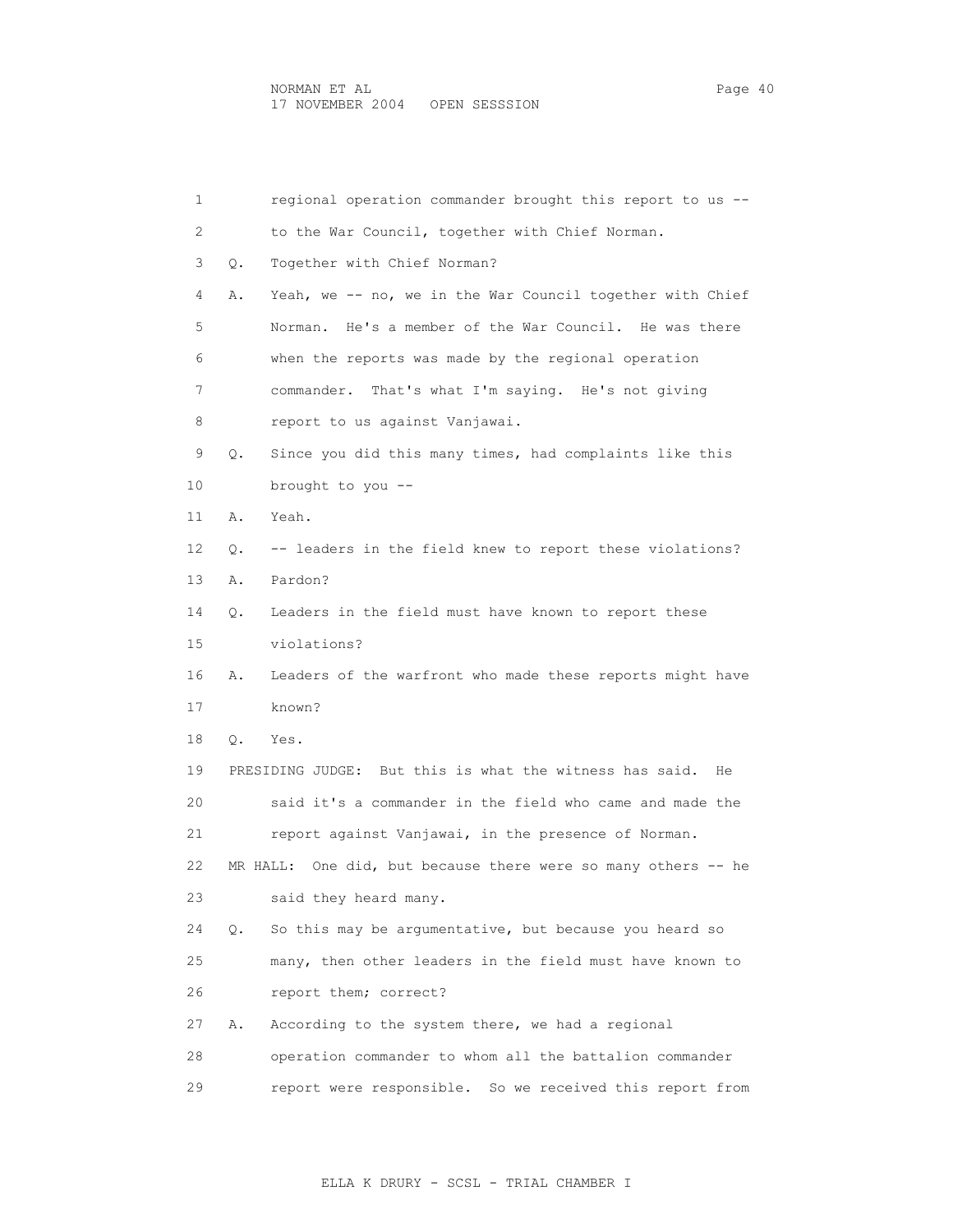1 regional commander, not from any other commander. He 2 came to the base with reports weekly, fortnightly, as the 3 case may be. So for me to get report from other 4 commander, it was very impossible. I only dealing with 5 the regional commander. 6 PRESIDING JUDGE: 7 Q. And in the case of Vanjawai, which regional commander 8 made the report? Do you remember the name? 9 A. Yeah, that is Albert J Nallo. He was the regional 10 commander for the south. 11 Q. You say it's Nallo? 12 A. Albert J Nallo. 13 Q. Nallo? 14 A. Yes. 15 Q. The regional commander of the south, you say? 16 A. Yes, sir. The general operational commander of the 17 south. 18 JUDGE BOUTET: 19 Q. So, Mr Witness, the way it was reported to the War 20 Council from the warfront, it would be reported to the 21 regional commander wherever they may be, and the regional 22 commander would come to the War Council. Is that the way 23 it was happening? 24 A. That's correct. 25 Q. Can you inform us as to how many regional commanders 26 there might have been, because you're talking of Nallo 27 being the original commander for the south? 28 A. We had a regional commander for the east. That was Musa 29 Junisa.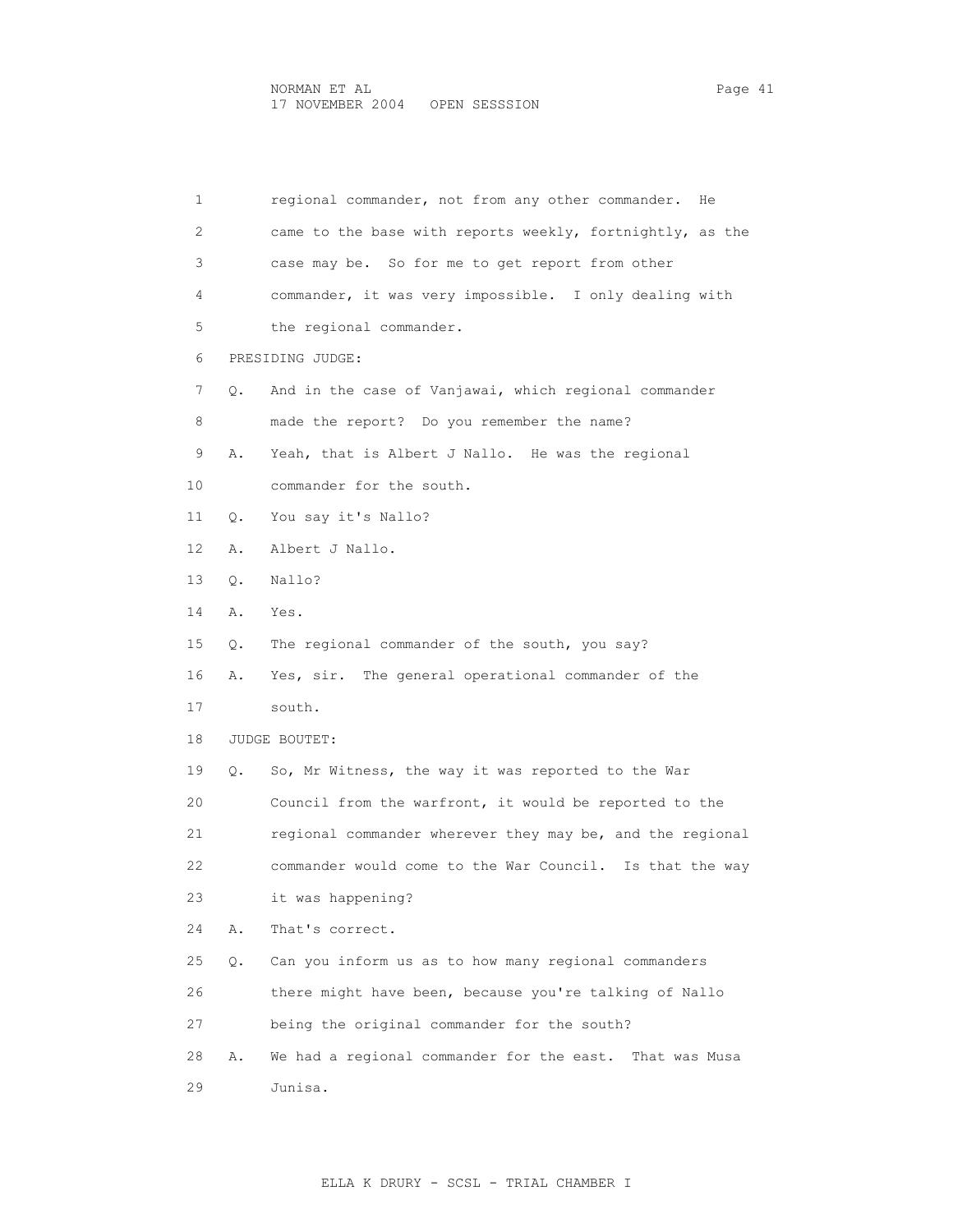1 Q. So you had two regional commanders? 2 A. Yes. 3 Q. One for the south and one for the east? 4 A. Because as we did not have -- at that time we are not 5 having much control over the north and the west, so there 6 was no appointment for a regional commander to be there, 7 to my knowledge. 8 Q. That's okay, we're asking you to your knowledge. And 9 this is at a time that you are at Base Zero? 10 A. Yes, that was exactly. 11 MR HALL: 12 Q. So I take it from your testimony, then, that complaints 13 had to come up through a chain of command? 14 A. Pardon? 15 Q. Complaints had to come up through a chain of command to 16 be reported to you? 17 A. Yeah. 18 Q. And everybody in the chain of command knew this 19 apparently? 20 A. Some people did it, some people did not. Like, somebody 21 in the east, for him to travel on foot to go and report 22 whatever incidents happen, and goes back, that he will 23 not allow that to lose that time from the warfront, 24 commander is there and come to Base Zero. So the people 25 were around, but in the south they were -- that was the 26 area where was. 27 Q. Part of that, then, I guess, is a problem of lack of 28 facilities -- communication equipment. You couldn't send 29 a radio transmission or a telephone transmission to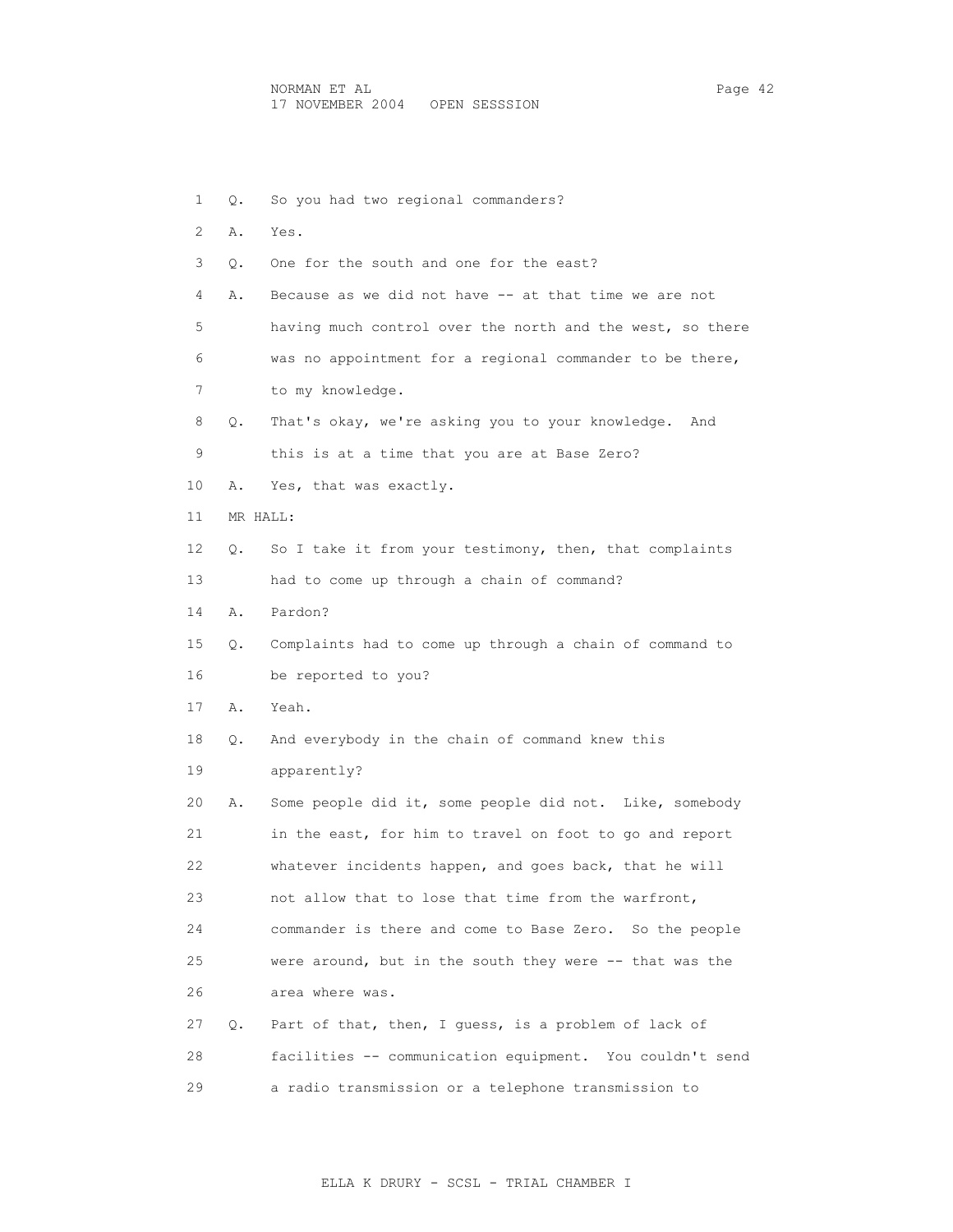1 inform somebody of this. It had to be somebody 2 travelling physically to tell you; correct? 3 A. Pardon? 4 Q. You had no facilities for communication? 5 A. Yeah, at that time, yes. 6 Q. So literally you had to have people driving between 7 cities or running between cities to pass on information? 8 A. Yes. 9 0. And that was the nature of this conflict? 10 A. Nature of what? 11 Q. The nature of this conflict was you had no modern 12 communication equipment to get the word out or to get the 13 word back; correct? 14 A. I don't understand you. I don't -- please be clear. You 15 know, you talk -- 16 MR KAMARA: Your Honours, will counsel rephrase the question. 17 By saying "nature of conflict", it sounds very ambiguous 18 and unclear. 19 JUDGE THOMPSON: It also sounds argumentative to say that lack 20 of communications was the nature of the conflict. It's 21 quite a very broad statement. I think you're right. 22 PRESIDING JUDGE: Certainly argumentative, but very 23 speculative. 24 MR HALL: Your Honour, I submit it is not speculative, because 25 he said there was no communication -- 26 PRESIDING JUDGE: I said it is speculative. Move on, please. 27 We should not argue. When a ruling comes from the Bench, 28 please move along, because we have to move. 29 JUDGE THOMPSON: My criticism is that singling out one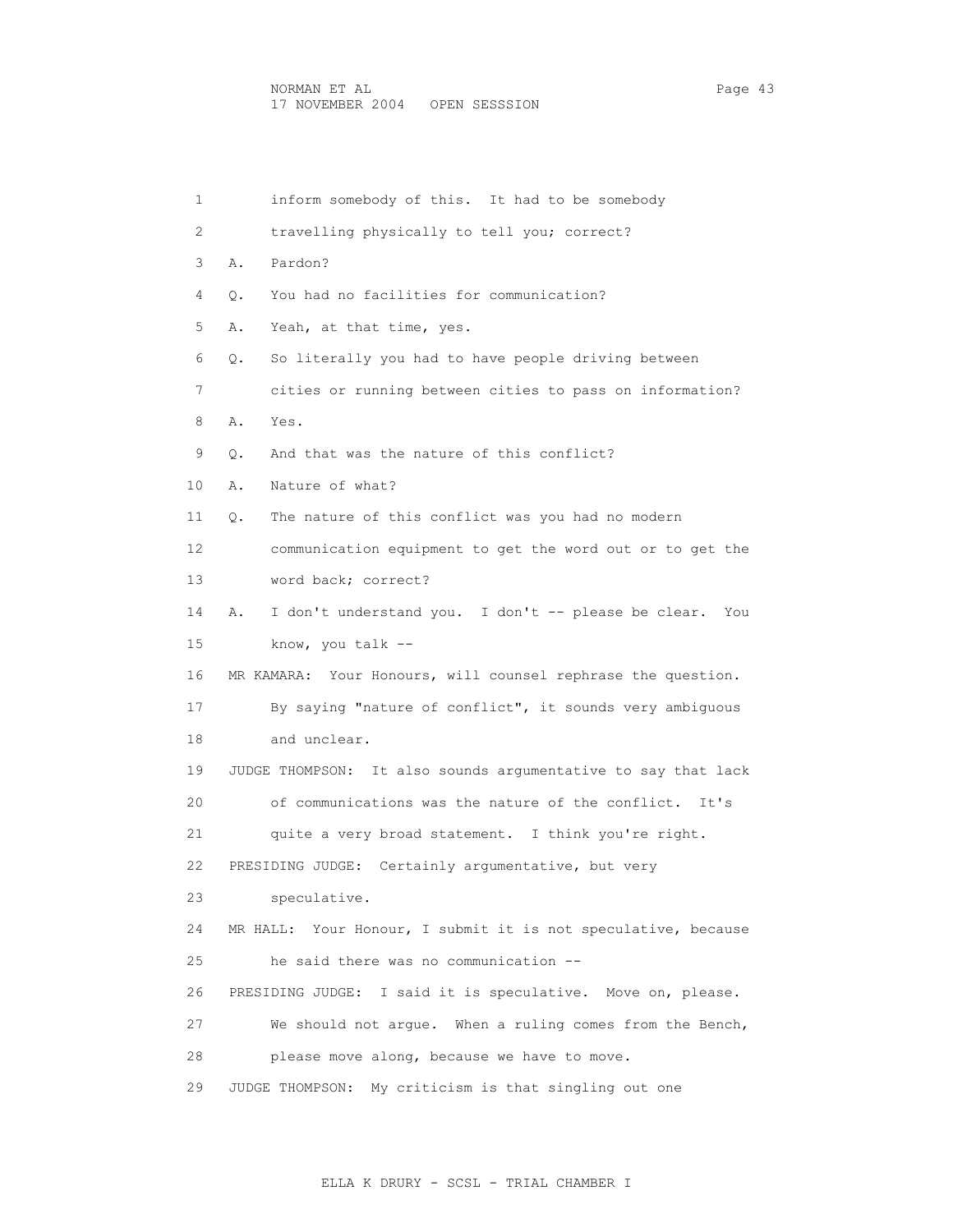| 1  |          | variable to say it was the nature of the conflict, would      |
|----|----------|---------------------------------------------------------------|
| 2  |          | seem very, very broad indeed -- an oversimplification.        |
| 3  | MR HALL: |                                                               |
| 4  | Q.       | So when the allegation against Vanjawai was brought, it       |
| 5  |          | was his regional commander came directly to Base Zero to      |
| 6  |          | report it?                                                    |
| 7  | Α.       | Yeah, the regional commander reported to Base Zero.           |
| 8  | Q.       | Was Vanjawai with him?                                        |
| 9  | Α.       | Pardon?                                                       |
| 10 | Q.       | Was Vanjawai with him?                                        |
| 11 | Α.       | He came and reported first; Vanjawai was not there.<br>And    |
| 12 |          | then later on Vanjawai was invited and Vanjawai came.         |
| 13 | Q.       | And how did you get the word to Vanjawai?                     |
| 14 | Α.       | Huh?                                                          |
| 15 | Q.       | How did you get the word to Vanjawai?                         |
| 16 | Α.       | The regional commander went back and brought him.<br>They     |
| 17 |          | ask him to go and bring him.                                  |
| 18 | Q.       | How far did he have to go?                                    |
| 19 | Α.       | Well, he has to leave the Bonthe District to Bo District.     |
| 20 |          | It's a very long distance. It take two days travelling.       |
| 21 | Q.       | Was the allegation against Vanjawai the worst that you        |
| 22 |          | heard as a group?                                             |
| 23 | Α.       | Pardon?                                                       |
| 24 | Q.       | Was the allegation against Vanjawai the worst you heard       |
| 25 |          | as a group?                                                   |
| 26 | Α.       | It's what we heard as a group?                                |
| 27 |          | PRESIDING JUDGE: No.<br>Witness --                            |
| 28 |          | THE WITNESS:<br>Yes.                                          |
| 29 |          | PRESIDING JUDGE: -- the allegation against Vanjawai, was that |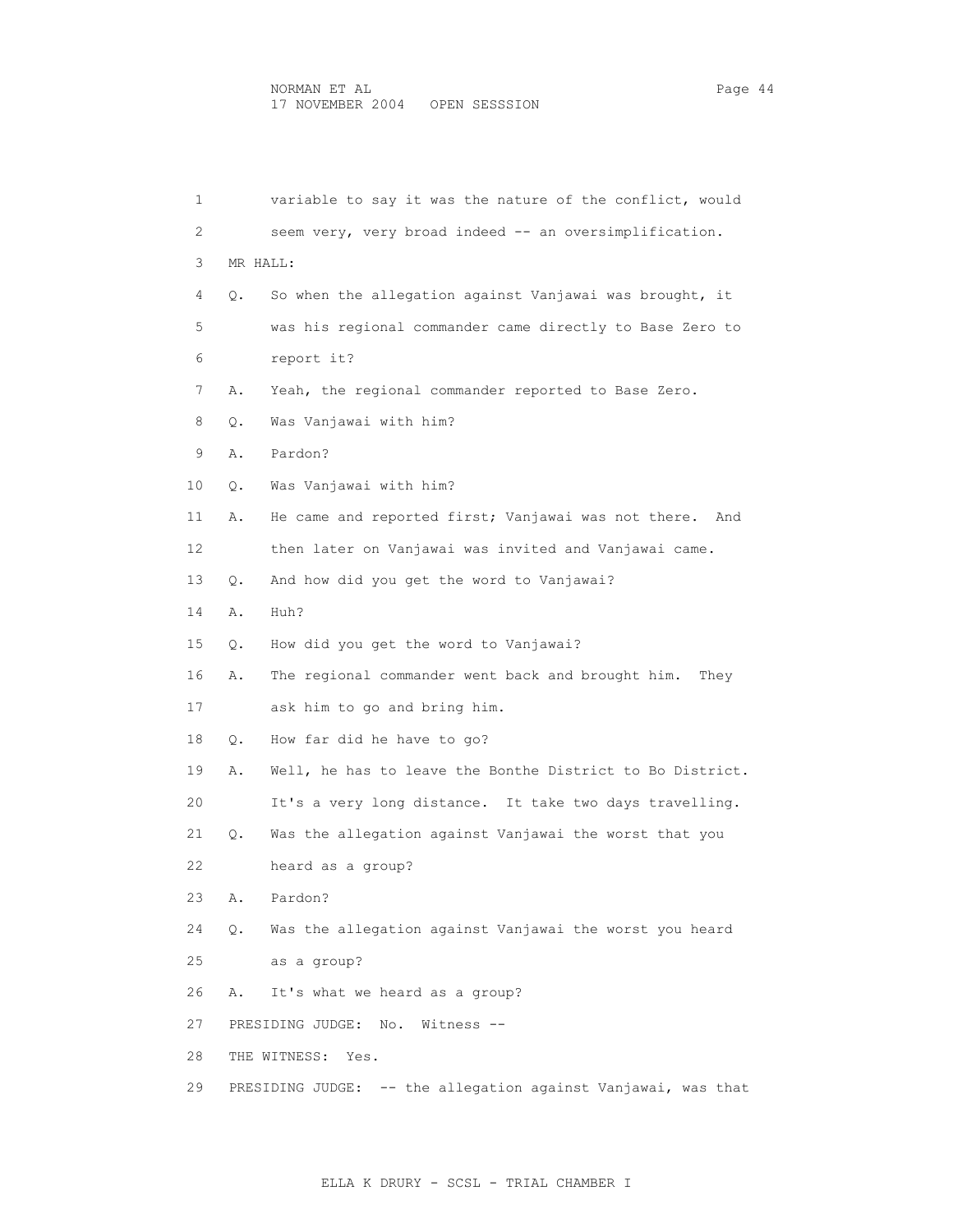1 the worst allegation you heard from the group? 2 THE WITNESS: It was one of the worst allegations. One of the 3 worst allegations anyway -- one of the worst. 4 MR HALL: 5 Q. And those others? 6 A. Were also killing and looting. 7 Q. What was the worst punishment given out for any of these 8 violations? 9 A. Well, as I told you, there was no prescribed punishment 10 for those crimes. 11 PRESIDING JUDGE: Mr Witness, what was the worst punishment 12 that could be given or that was that given? Mr Hall, is 13 that what you want to know? 14 MR HALL: Yes. 15 THE WITNESS: Or that was given. 16 MR HALL: What was the most severe punishment? 17 PRESIDING JUDGE: What was the severest punishment? 18 THE WITNESS: Well, that the punishment was he's to be pegged, 19 as I told you. 20 PRESIDING JUDGE: No, no, no. That is not what he is asking. 21 What would be the severest punishment that could be given 22 to any offender? Is that what you're saying? 23 MR HALL: Yes. 24 Q. What was the severest that you actually handed out? 25 A. What was the -- 26 Q. What was the worst punishment? 27 PRESIDING JUDGE: The maximum punishment, the severest 28 punishment. 29 THE WITNESS: Was given to him or --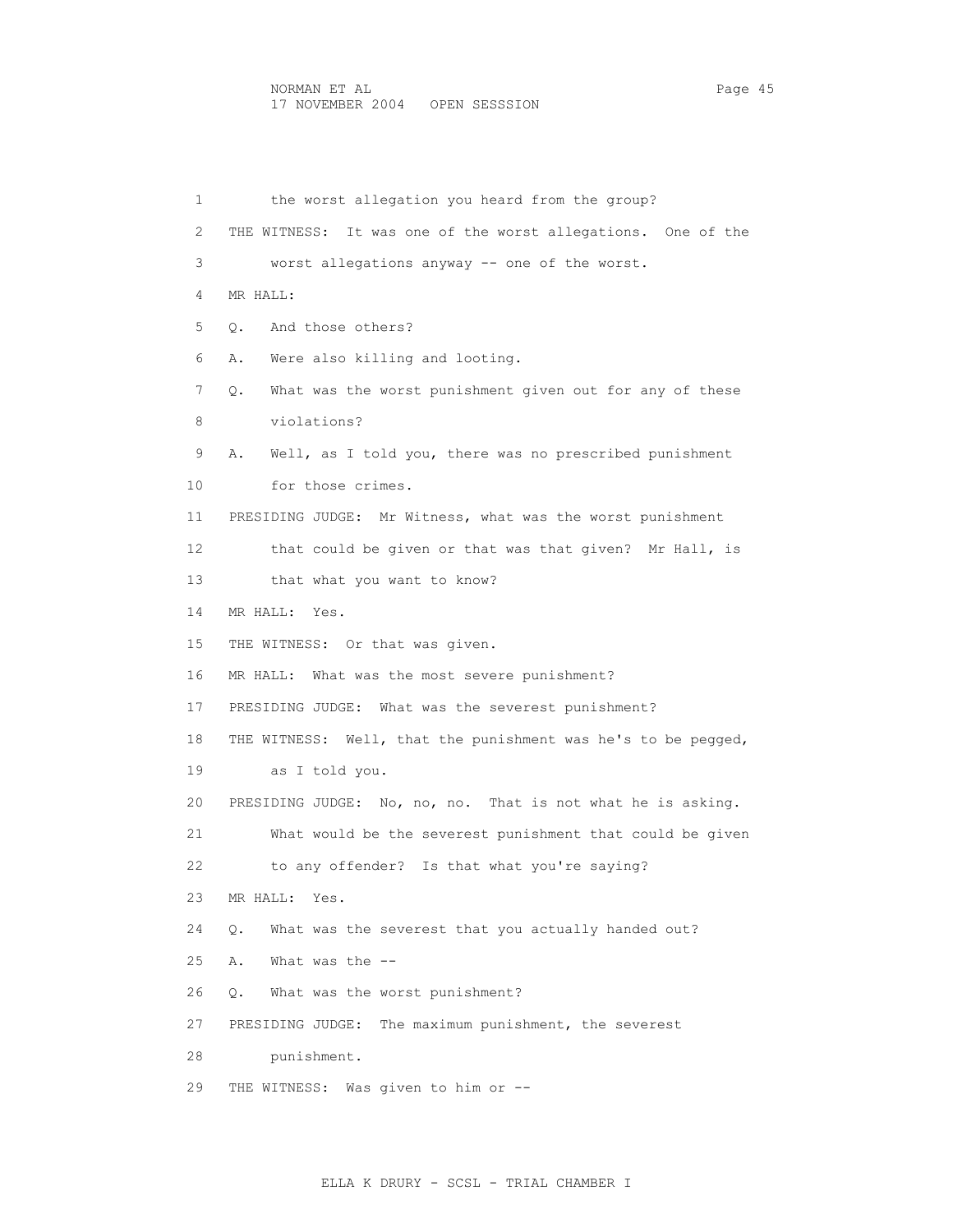1 MR HALL: Anybody. 2 THE WITNESS: Well, the severest punishment given to anybody 3 committed at that time was to peg him, to stay -- not to 4 go to warfront. Because when you tell Kamajor not to go 5 to warfront, he will fight back. So as far as War 6 Council was concerned, that was the severest punishment 7 recommended to the national coordinator to be implemented 8 -- for implementation. 9 MR HALL: 10 Q. Was Vanjawai the only one who was put under a threat of a 11 sentence of death? 12 A. No, he was not the only one. 13 Q. How many others? A rough number. You don't need the 14 exact number? 15 A. How many? 16 Q. Yes. 17 A. There were about three of them at that day -- on that 18 particular day. 19 Q. On one day there were three? 20 A. On that particular -- when Vanjawai case was on, that's 21 what I'm saying, on that particular day. 22 Q. On all days -- on all the days put together, how many 23 people were put under a threat of -- [Overlapping 24 speakers] 25 A. I can't remember that now. In fact, before this time, 26 there was no threat of death punishment for anybody. It 27 was because when the excess of this atrocity over 28 [inaudible], therefore we decided the War Council 29 recommended there's to be threats to that, so that they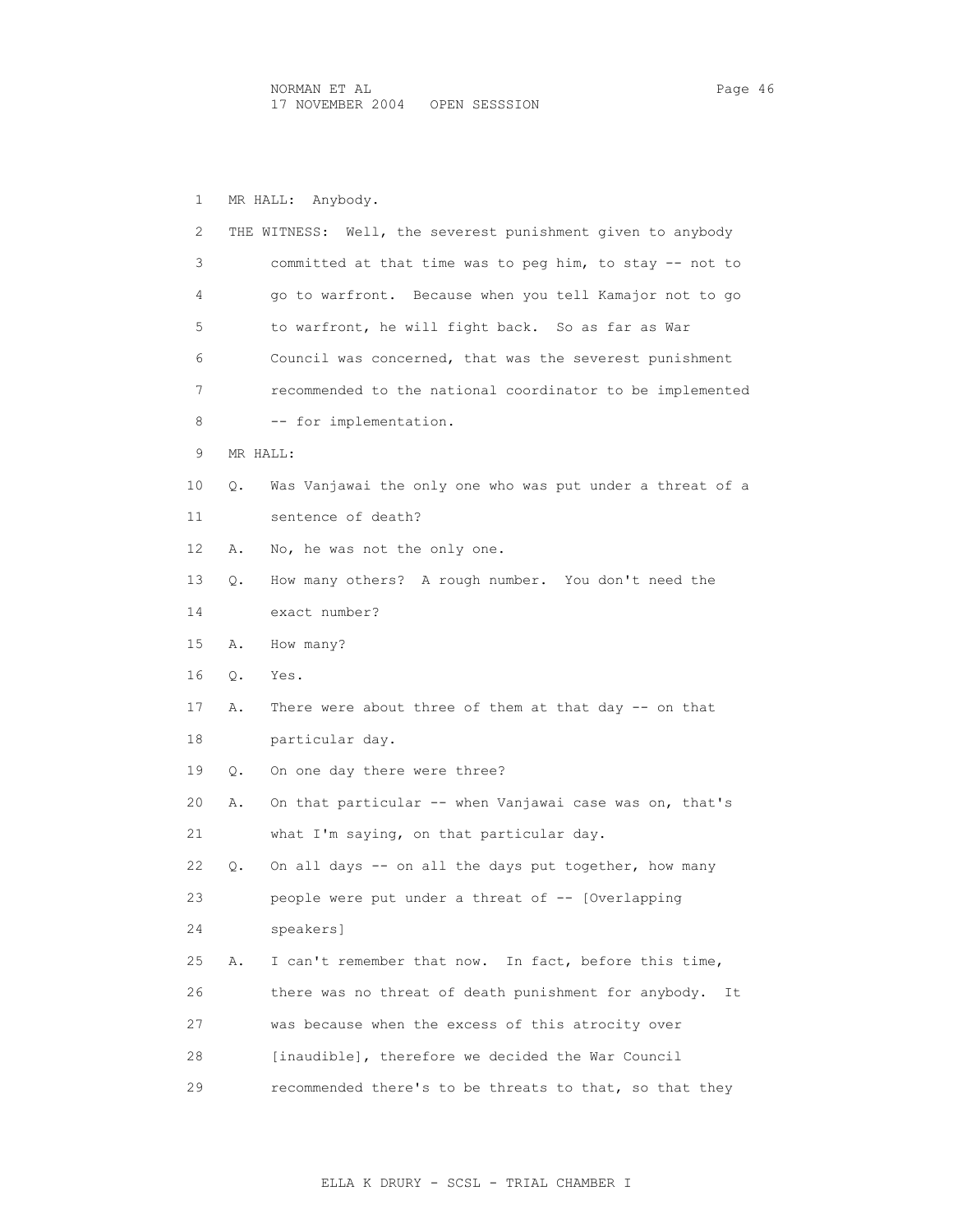1 will stop it. All [inaudible] soldiers to stay at the 2 base some time. 3 Q. What did the War Council do to get the word out to keep 4 other people from doing this? 5 A. What did War Council do to -- 6 Q. To keep soldiers from committing atrocities? 7 A. I have told you what the War Council did. Whenever a 8 Kamajor committed atrocity, this brought to the knowledge 9 of the War Council investigating. War Council recommend 10 to the national coordinator that this particular 11 commander should stay here for some time to join -- to be 12 in the town, overlooking the town, so that watching him, 13 monitor his movement. That was the highest 14 recommendation or punishment given to commanders. 15 Q. Understand. My question is what did you do to prevent 16 other possible violations by other people? 17 A. I don't know. I don't understand the question actually. 18 PRESIDING JUDGE: To prevent other people, they pegged people, 19 they sentenced the threat -- they had the death threat 20 and so on, on the offenders. Is that not it? That's the 21 threat -- that's a threat. Did you want them to take a 22 microphone around the place? 23 JUDGE THOMPSON: Like, learned counsel, are you asking about 24 preventive measures? 25 MR HALL: Yes. 26 JUDGE THOMPSON: As distinct from the deterrent effect of -- 27 possible deterrent effect of the -- 28 MR HALL: I didn't want to use the word "preventive measures", 29 but that's what I meant.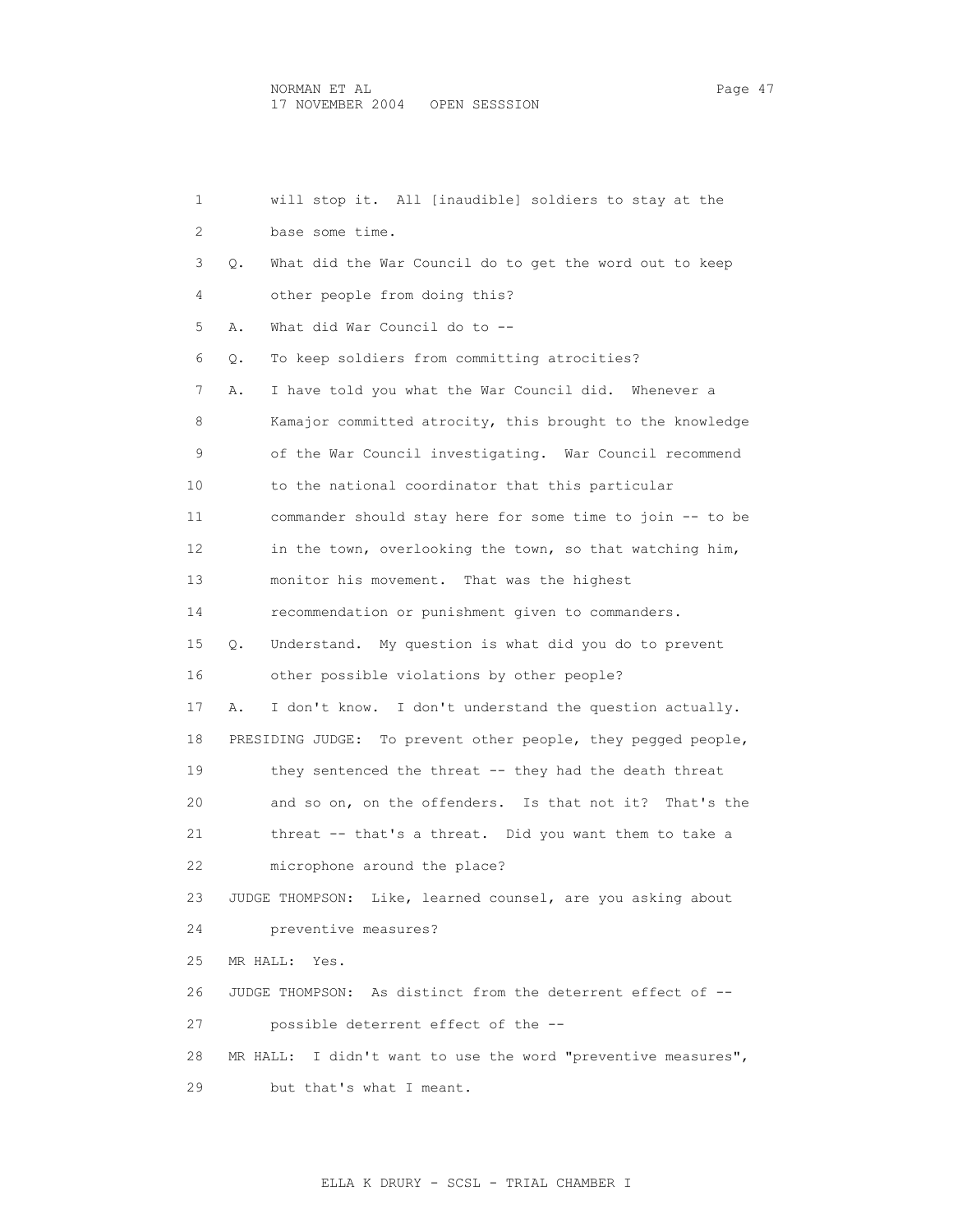1 JUDGE THOMPSON: Yeah, quite. 2 MR HALL: But I'll just use that word. 3 Q. Did the War Council do anything preventive to get the 4 word out to other people not to do this? 5 A. Yes, there was also cells -- Kamajor cells were there. 6 When any Kamajor commit a crime, they were put in that 7 cell. Recommendation was made these Kamajors -- 8 particular Kamajor should go to that cell, and that 9 recommendation was made to the national coordinator. So 10 the cells were there, and that Kamajor cell were quite 11 different from any other cell. 12 Q. Did the War Council do anything, though, to say, for 13 instance -- 14 PRESIDING JUDGE: When you say that Kamajor cell was different 15 from the others, what do you mean? 16 THE WITNESS: It looks like a house -- like house they put in 17 it a cell. It was just a cage, like this table. When 18 you are taken there, you go under that cage, you be there 19 lot. You know, massive wood, like -- just like this 20 table. It can take two or three people together. So you 21 can't stand, you just remain sitting or you lie down. 22 MR HALL: 23 Q. Did the War Council do anything to get the word to 24 soldiers in the field not to be doing these kind of 25 things, like tell their commanders to tell them not to do 26 this? 27 JUDGE BOUTET: Mr Hall, I would like that you move a bit -- 28 first, the witness has said, I don't know how many times, 29 that all he did was make recommendations. You may ask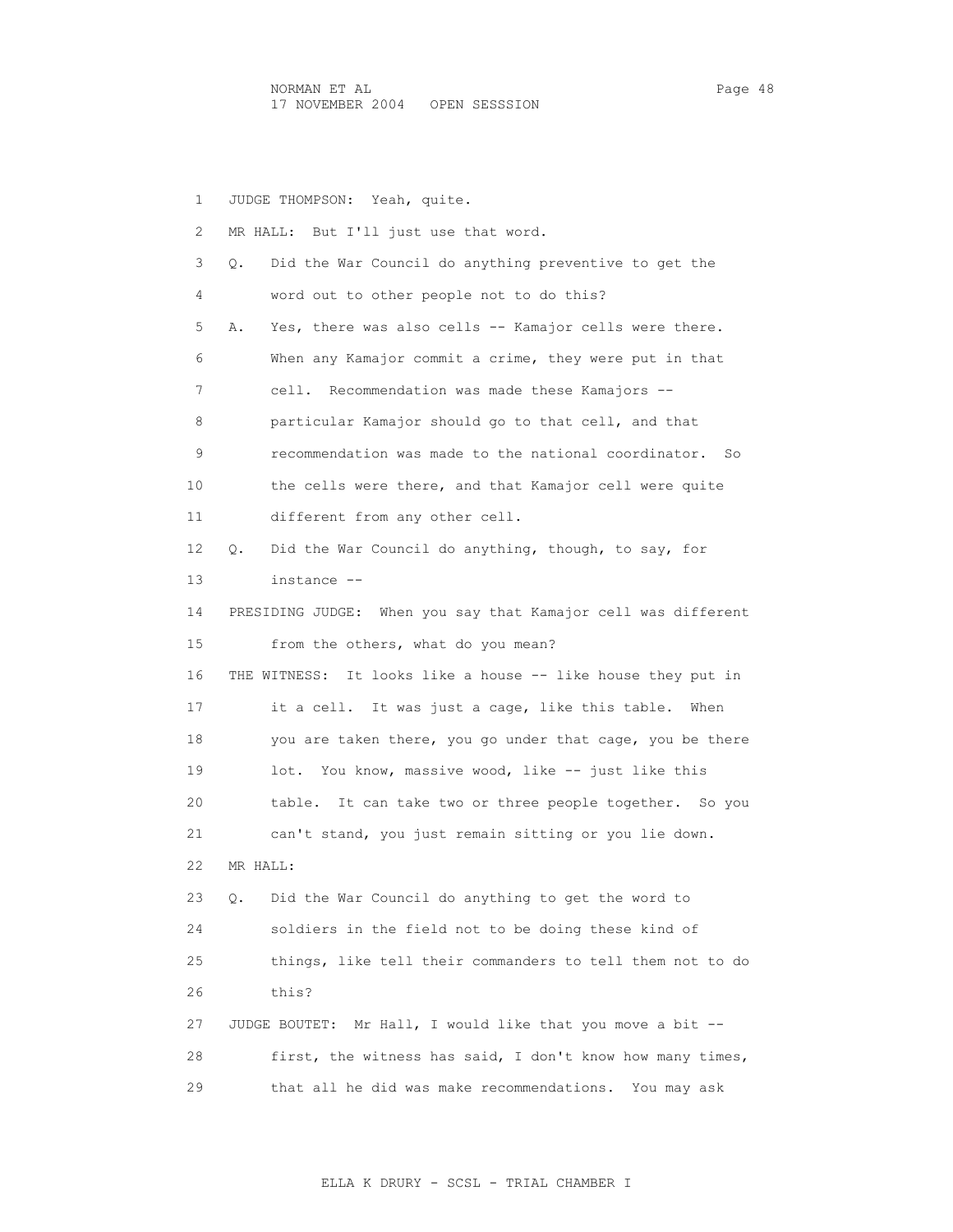1 him if he then made recommendations to that effect, but 2 he never did anything other than make recommendation to 3 the National Director. So unless you ask him -- 4 otherwise we're going in circles. 5 MR HALL: We'll back up a step. 6 Q. Did you say to Hinga Norman, "Get the word out to other 7 people to get this to stop"? 8 A. Yes, this was recommended to him, that disciplinary 9 action should be taken against some of these people, and 10 that to instill discipline to these Kamajors. This was 11 recommended to the national coordinator by the War 12 Council. 13 Q. How about the district commander who brought them there? 14 A. This was only business between the national coordinator, 15 the Director of War and the High Priest now to tell the 16 commanders. We are not having much reason with the 17 commanders. They will not take instruction from War 18 Council. They will take instructions from the national 19 coordinator, the Director of War and the High Priest. 20 That's what I'm saying. War Council will have sent 21 message to the warfront that to go and tell them to be 22 disciplined? No. 23 Q. So to sum it up, everything you said went to Mr Norman? 24 A. What? 25 Q. Everything you said went to Mr Norman? 26 A. Yeah, yes, that's what I said. That is what I'm saying 27 now. 28 Q. Have you said in the town of Bo that you disliked 29 Mr Norman?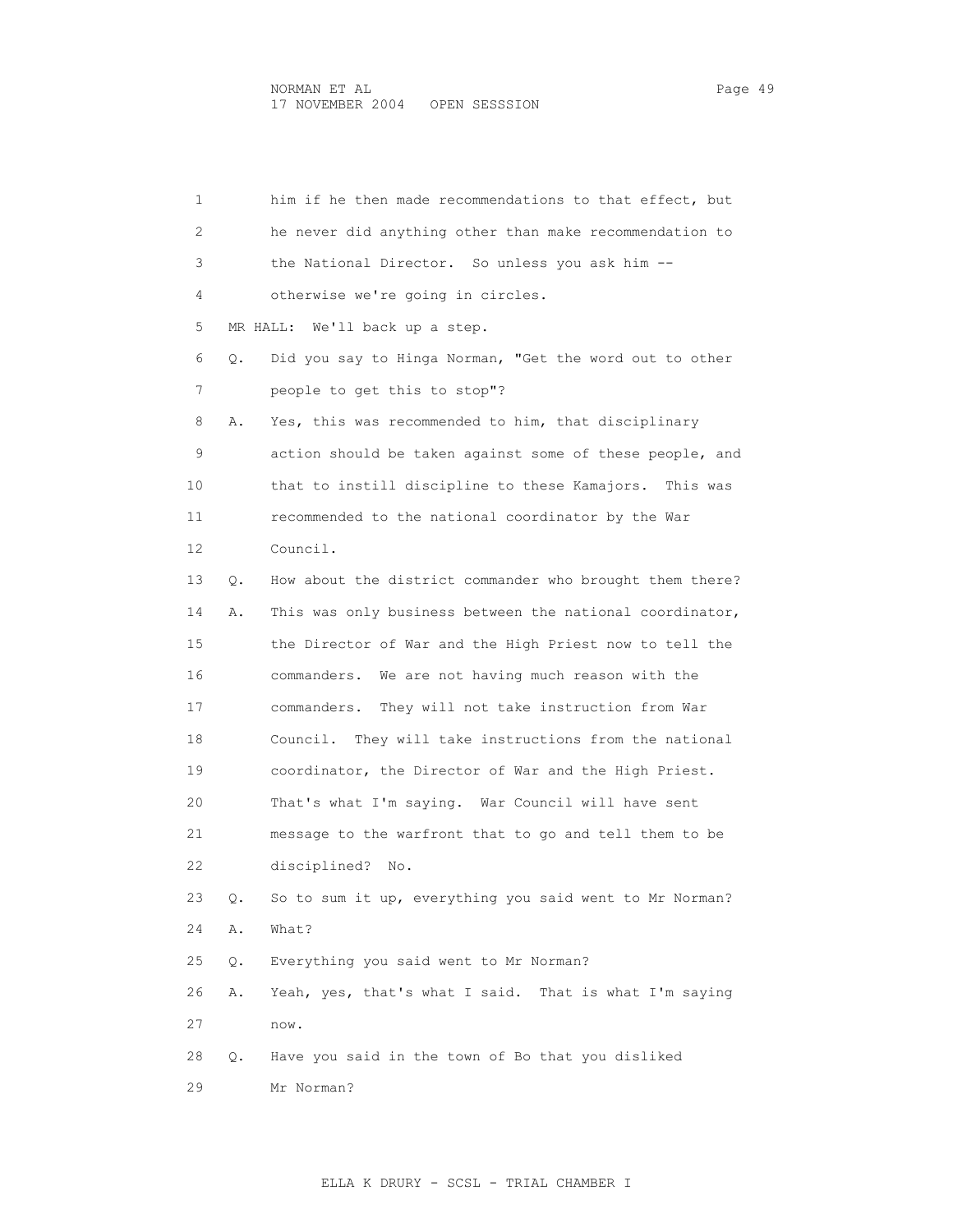| 1  | Α.        | Pardon?                                                       |
|----|-----------|---------------------------------------------------------------|
| 2  | $\circ$ . | Have you said in the town of Bo that you dislike or hate      |
| 3  |           | Mr Norman?                                                    |
| 4  | Α.        | I dislike, I hated?                                           |
| 5  | Q.        | Have you said in the town of Bo that you dislike or<br>Yes.   |
| 6  |           | that you hate Mr Norman?                                      |
| 7  | Α.        | I will never say that one. I have never said that one.        |
| 8  |           | If there is anybody who loved Norman, I loved Norman more     |
| 9  |           | than any other person.                                        |
| 10 | Q.        | So if anybody comes in here and testifies to that,            |
| 11 |           | they're lying?                                                |
| 12 | Α.        | It's lying, it's blatant lie.                                 |
| 13 | Q.        | If more than one person come in and say that --               |
| 14 |           | PRESIDING JUDGE: Please wait, please wait. I want to get the  |
| 15 |           | words you used properly. Is it that you say you loved,        |
| 16 |           | admired Norman more than any other person. Please repeat      |
| 17 |           | what you said. Don't say that was -- repeat what you          |
| 18 |           | said. What did you say?                                       |
| 19 |           | THE WITNESS: I said that if there's anybody who loved Norman, |
| 20 |           | not more than I. I loved him and admired him.                 |
| 21 |           | MR HALL:                                                      |
| 22 | О.        | Did you tell that to the Defence investigators?               |
| 23 | Α.        | What?                                                         |
| 24 | Q.        | Did you tell that to the Defence investigators -- that        |
| 25 |           | you liked Norman?                                             |
| 26 | Α.        | I did not say that to them, but I like him naturally.         |
| 27 | О.        | Did you say that to the Prosecutors?                          |
| 28 | Α.        | If I say that to the Prosecutors?                             |
| 29 | Q.        | Yes.                                                          |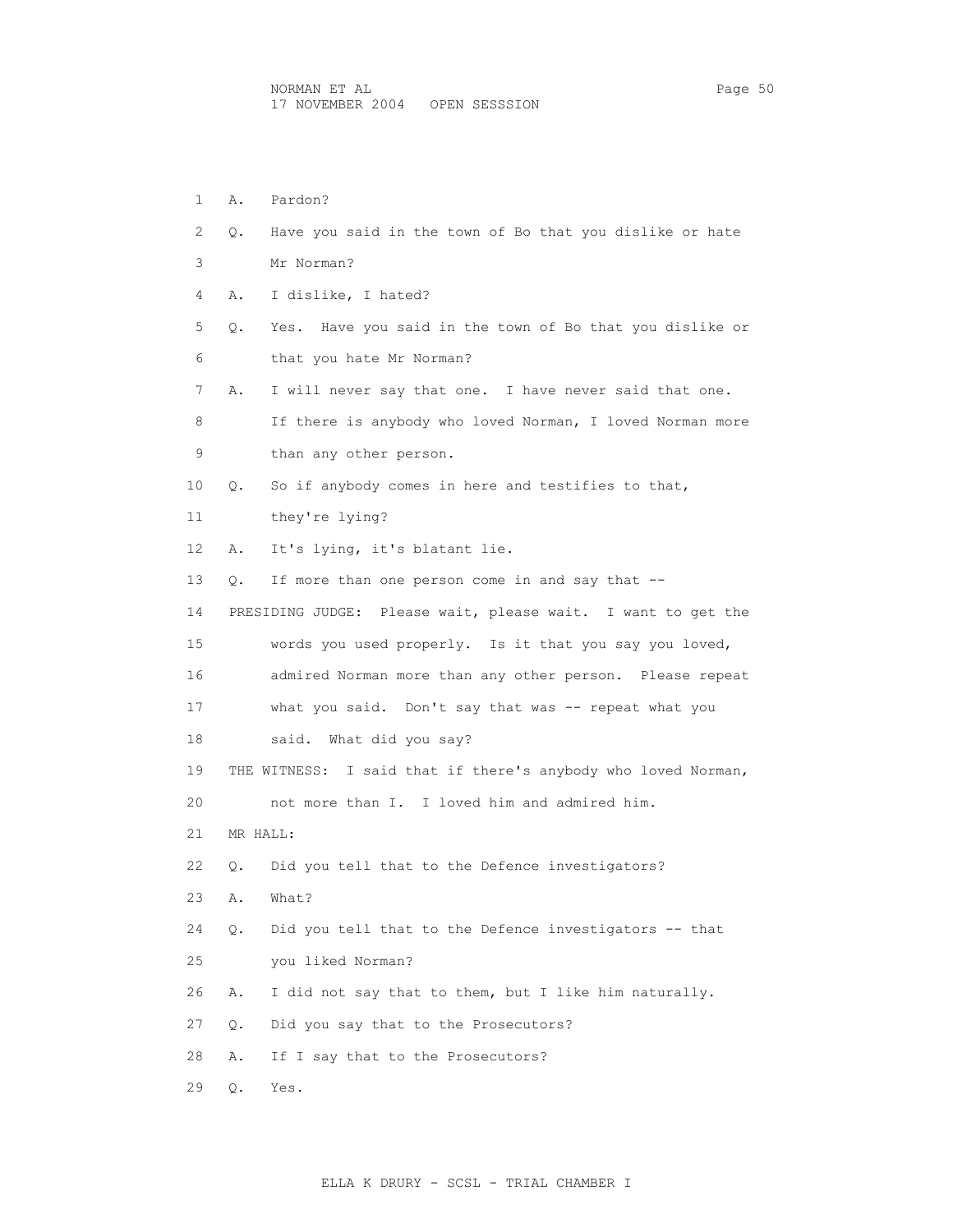| 1  | Α.       | No.                                                           |
|----|----------|---------------------------------------------------------------|
| 2  | Q.       | How long have you been in Freetown waiting to testify?        |
| 3  | Α.       | What?                                                         |
| 4  | Q.       | How long have you been in Freetown waiting to testify?        |
| 5  | Α.       | A month now.                                                  |
| 6  | Q.       | A month?                                                      |
| 7  | Α.       | Yes.                                                          |
| 8  | О.       | And how much are you being paid per day while you're          |
| 9  |          | here, for your witness fee?                                   |
| 10 | Α.       | For $--$ pardon?                                              |
| 11 | Q.       | How much are you being paid for being here?                   |
| 12 | Α.       | I'm not being paid. I have not been paid. But what they       |
| 13 |          | did, they said subsistence allowance, but I not being         |
| 14 |          | paid.                                                         |
| 15 |          | PRESIDING JUDGE: You say you have been here for about a       |
| 16 |          | month, Mr Witness?                                            |
| 17 |          | THE WITNESS: Yes, sir. Yes, sir.                              |
| 18 |          | PRESIDING JUDGE: You say you have not been paid, but you have |
| 19 |          | received what you call a subsistence allowance?               |
| 20 |          | THE WITNESS: Subsistence allowance.                           |
| 21 | MR HALL: |                                                               |
| 22 | Q.       | We have a record of your payments through July 7th, and       |
| 23 |          | it shows you had seven meetings through July 7th with         |
| 24 |          | investigators or the Prosecutors?                             |
| 25 | Α.       | I've what?                                                    |
| 26 | Q.       | Through July 7th you've met seven times with                  |
| 27 |          | investigators or the Prosecutors; is that correct?            |
| 28 | Α.       | July 7th?                                                     |
| 29 | Q.       | Yes.                                                          |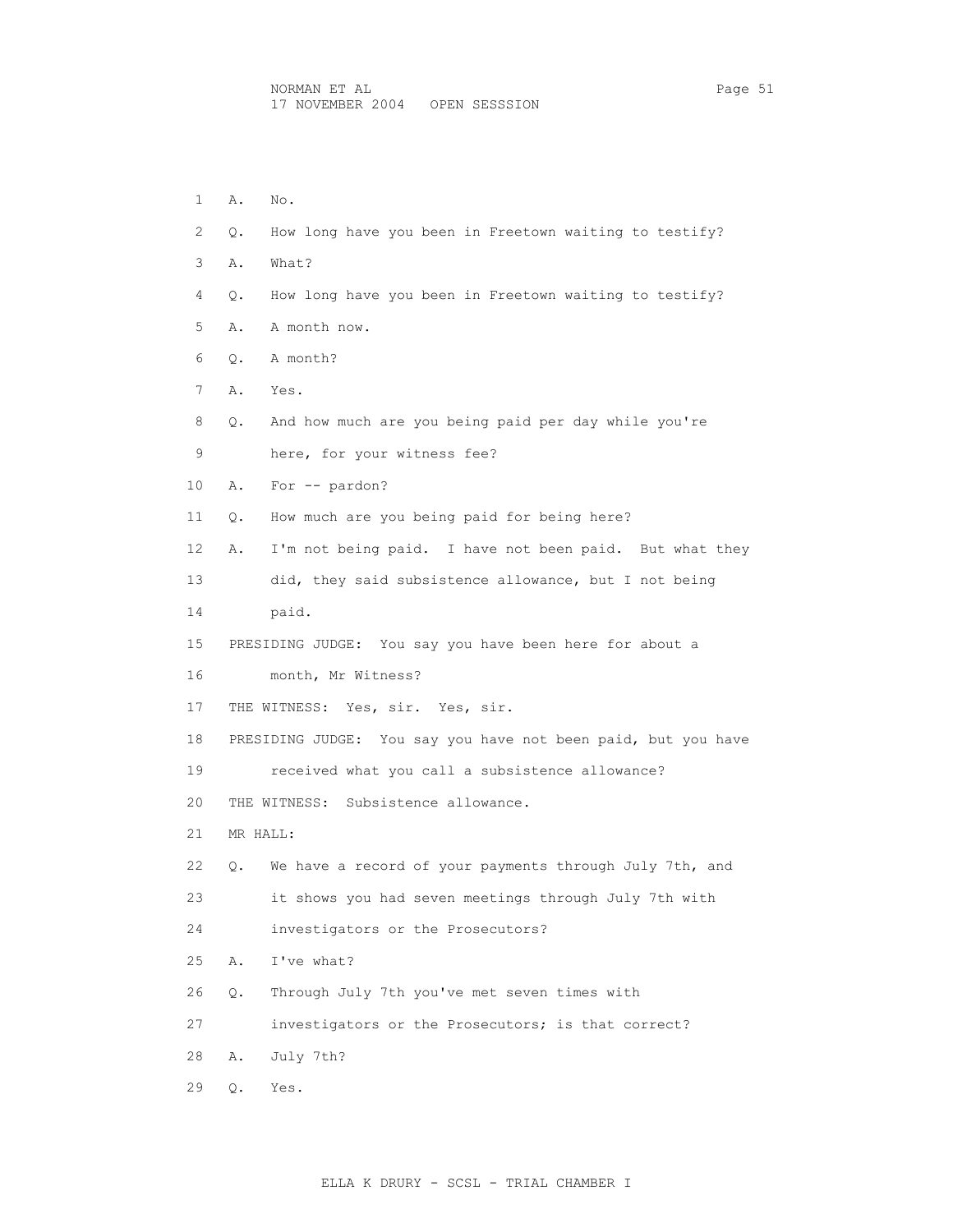| 1  | Yes, we used to meet with investigators, but since I came<br>Α. |
|----|-----------------------------------------------------------------|
| 2  | here -- I thought we were referring the time I came here        |
| 3  | for this statement.                                             |
| 4  | Separate question.<br>Q.                                        |
| 5  | Α.<br>Okay.                                                     |
| 6  | Up to July 7th you met seven times?<br>Q.                       |
| 7  | Okay.<br>Α.                                                     |
| 8  | PRESIDING JUDGE: Mr Hall, can you give the timeframe, please?   |
| 9  | When has he met seven times, please?                            |
| 10 | MR HALL: From April 8th, 2003 through July 7th -- excuse me,    |
| 11 | July 2nd.                                                       |
| 12 | JUDGE BOUTET: 2004?                                             |
| 13 | MR HALL: 2004.                                                  |
| 14 | MR MARGAI: April?                                               |
| 15 | MR HALL: April 8th. To July 2nd, 2004.                          |
| 16 | THE WITNESS: [Overlapping speakers] correct. Though I can't     |
| 17 | remember, that's correct.                                       |
| 18 | PRESIDING JUDGE: Mr Hall, what are you suggesting? Are you      |
| 19 | saying that from April 8th, 2003 to July 2nd, 2004 he's         |
| 20 | met the Prosecution seven times?                                |
| 21 | MR HALL: Correct.                                               |
| 22 | PRESIDING JUDGE: Yes, what do you --                            |
| 23 | THE WITNESS: I say yes.                                         |
| 24 | MR HALL:                                                        |
| 25 | Since July 7th, how many times have you met with them?<br>Q.    |
| 26 | I can't remember the time, except July, because I was not<br>Α. |
| 27 | recording.                                                      |
| 28 | Well, more than five times?<br>О.                               |
| 29 | I say can't remember the time, so you can't bring my<br>Α.      |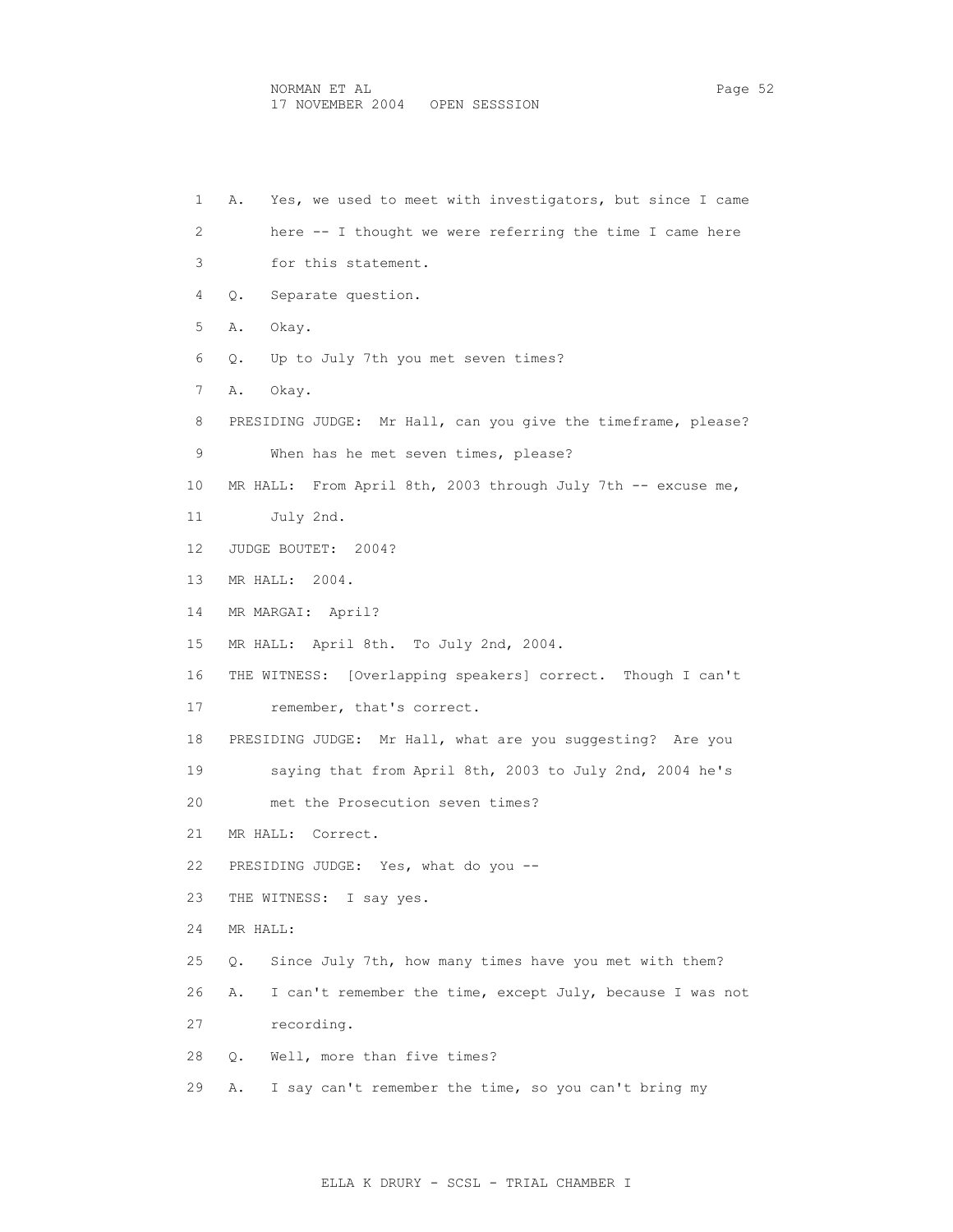```
 1 mouth to say more than five times. I can't remember; 
 2 that's my answer. 
 3 Q. Is Albert Nallo a friend of yours? 
 4 PRESIDING JUDGE: Mr Hall, about how many more minutes do you 
 5 have? 
 6 MR HALL: Two or three. 
 7 Q. Is Albert Nallo a friend of yours? 
 8 A. Pardon? 
 9 Q. Albert Nallo, is he a friend of yours? 
10 A. He is not a friend of mine, but we are all in the CDF. 
11 Q. He was one of the concerned citizens who came together 
12 the first time with you? 
13 A. To Base Zero? 
14 Q. Yes. 
15 A. Yes. 
16 JUDGE BOUTET: Well, is it a concerned citizen, because 
17 concerned citizens, as I understood it, was in Bo and he 
18 eventually went to Base Zero. 
19 MR HALL: Correct. That's one of the names I wrote down as 
20 one of the original. 
21 JUDGE BOUTET: I don't know, because his answer was in Base 
22 Zero. 
23 MR HALL: 
24 Q. In the concerned citizens group, he was in that group? 
25 A. He was in a group of the concerned citizens. 
26 JUDGE BOUTET: Thank you. 
27 MR HALL: 
28 Q. But you're saying you're not close to Mr Nallo? 
29 A. What?
```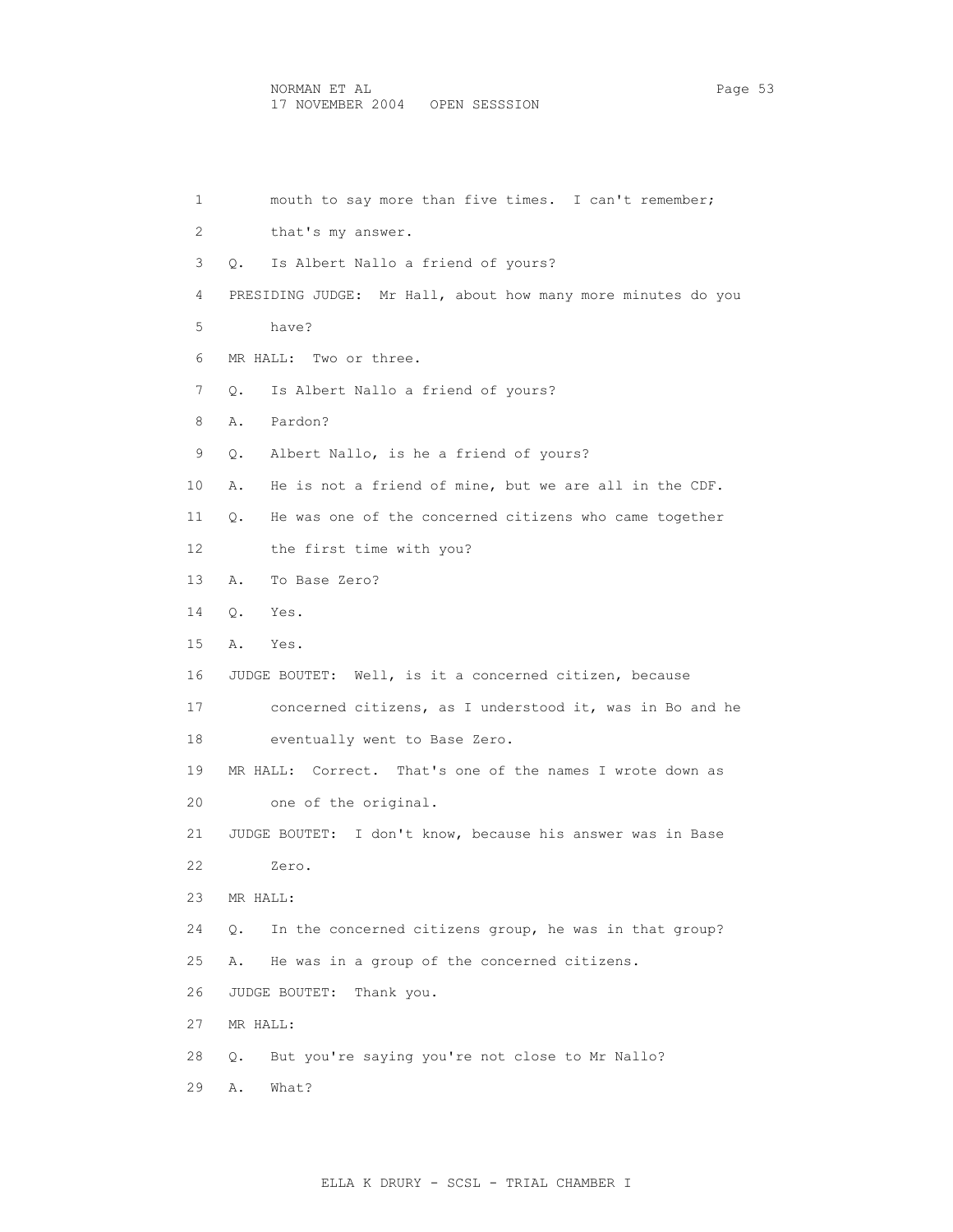1 Q. You are not close to him? 2 A. We are in the combatant, we are in the CDF. So for say 3 there is a brother relationship or friendship that's to 4 [inaudible] no, but we are all the combatants. 5 Q. But you're not friends? 6 A. That's what I'm saying. 7 Q. Okay. Lastly, I put it to you that there was no Death 8 Squad nor Special Forces at Base Zero; was there? 9 A. Pardon? 10 Q. There was no Death Squad or Special Forces at Base Zero? 11 A. There were -- there was. I'm telling you that there 12 were. 13 MR HALL: That's all I have, Your Honour. 14 JUDGE BOUTET: Thank you. 15 PRESIDING JUDGE: The Tribunal will take a break and we will 16 resume shortly. We will rise, please. 17 [Break taken at 11.35 a.m.] 18 [On resuming at 12.02 p.m.] 19 [HN171104C] 20 PRESIDING JUDGE: We are resuming the session. Your witness 21 is not there, Mr Kamara. 22 MR KAMARA: Yes, Your Honour. We have a report that he's 23 fallen ill and he's unable to continue this afternoon. 24 PRESIDING JUDGE: Would he be available today? 25 MR KAMARA: It is unlikely that he will be available today, 26 but there's a medical team attending to him as I speak. 27 PRESIDING JUDGE: There is a possibility, of course, that he 28 might not even be here tomorrow. 29 MR KAMARA: There is a possibility.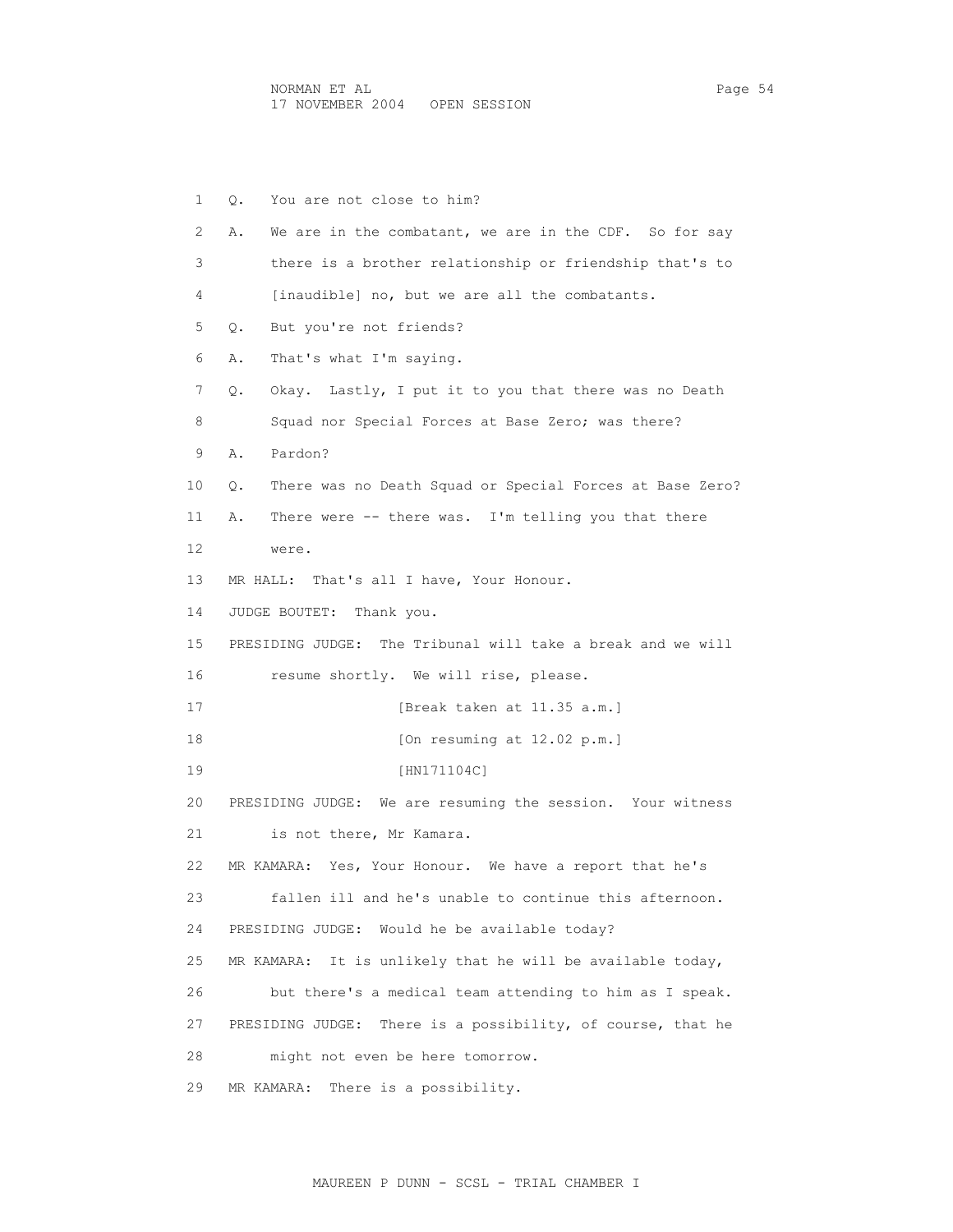1 PRESIDING JUDGE: Where do we move from there, that's my 2 question. 3 MR KAMARA: Your Honours, I would suggest that, in the 4 interim, we go on to the standby witness that we have. 5 We have already isolated, pursuant to the instructions of 6 this Court -- 7 JUDGE BOUTET: What's the witness number and which is which? 8 PRESIDING JUDGE: Have you discussed with the Defence? 9 MR KAMARA: Yes, Your Honour, we were discussing that and we 10 were unable to come -- 11 JUDGE BOUTET: Sorry, Mr Kamara, there seems to be some audio 12 problem again. There seems to be a continuous problem 13 this morning. There is this noise in the background. 14 MR KAMARA: The standby witness we have for today is TF2-017. 15 PRESIDING JUDGE: Which was number 30 on the list at the 16 outset? 17 MR KAMARA: Number 28. 18 JUDGE BOUTET: From what I can see, it's a witness who may be 19 there for some time. 20 MR KAMARA: Yes, Your Honour. 21 JUDGE BOUTET: My Presiding Judge was asking you if you had 22 discussed that with the Defence and can we be informed if 23 they are also ready to proceed? 24 MR HALL: I'll speak to that first, Your Honour. Number 017 25 is two more down the witness list by my count. They have 26 told us they are going to strike 092 -- they will not 27 call that witness, and I stand to be corrected if I'm 28 incorrect. There is still some doubt as to 200 who 29 apparently is not in Freetown and cannot be called.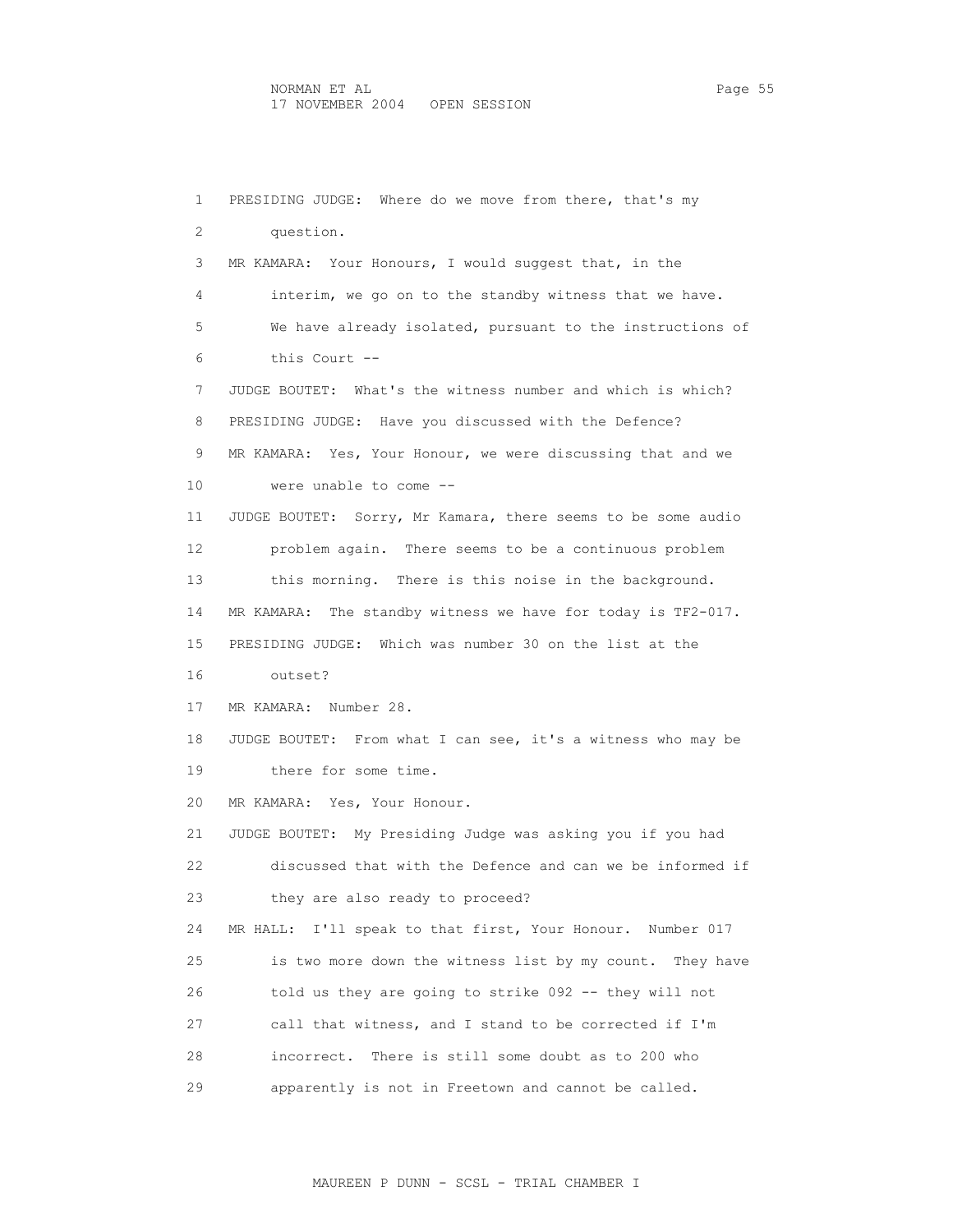1 JUDGE BOUTET: That's the one I had on my list as well. I had 2 092, 200, and 071 has been done. 3 MR HALL: So next would be 017, but because of the length of 4 the statements, which appear to be about 150 pages of 5 statements, we don't think we could be ready to 6 cross-examine that witness tomorrow and as a compromise 7 we suggested they call 068, because that person has 8 shorter statements. 9 JUDGE BOUTET: And you would be prepared -- 10 MR HALL: We would make ourselves prepared for that witness. 11 JUDGE BOUTET: Certainly I can speak on behalf of my 12 colleagues. We are not prepared to lose any more time. 13 We want to go ahead and hear evidence. We did not sit on 14 Monday because it was a holiday, and we had informed all 15 concerned that we would sit on Wednesday afternoon, which 16 is this afternoon. I understand what's happening to the 17 witness is beyond your control, Mr Prosecutor, but having 18 said that, certainly if there is a compromise solution to 19 what is being proposed, I don't know whether you are 20 ready to proceed with this witness 068 instead of 017 21 now. As I look at my sheet, I can appreciate that 017 22 may be a fairly lengthy witness -- only looking at the 23 number of statements or the date of interviews for this 24 witness. Before I ask you to respond, we'll see what 25 other counsel for the Defence have to say in this 26 respect. Mr Bockarie? 27 MR BOCKARIE: I share the same sentiments expressed by Mr Hall 28 in respect of witness 017, sir. 29 JUDGE BOUTET: You, too, would be prepared --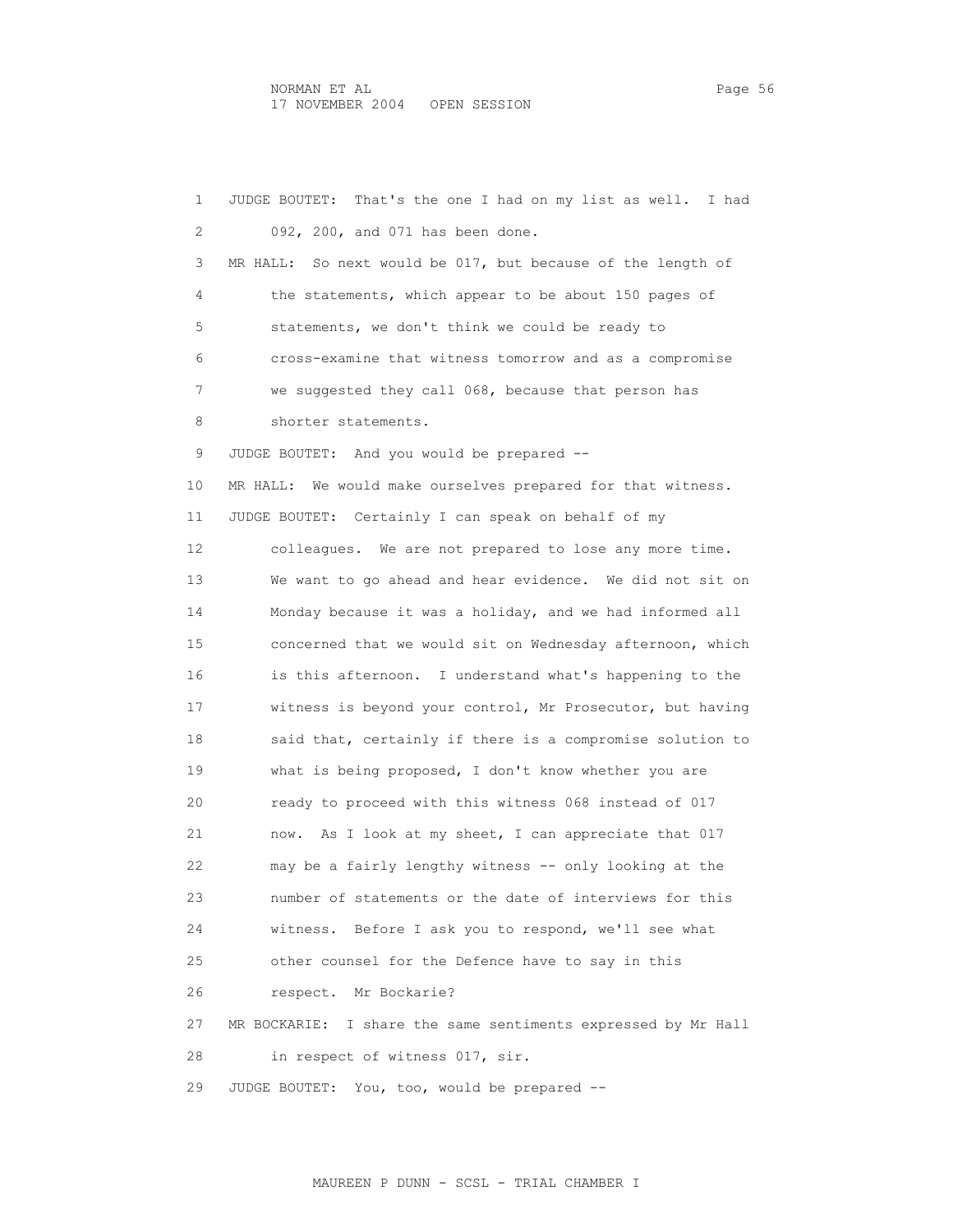1 MR BOCKARIE: Yes, I would be prepared, if at all, to take on 2 witness 068. 3 JUDGE BOUTET: Mr Margai? 4 MR MARGAI: The position is the same. 5 JUDGE BOUTET: Thank you very much. Prosecution? 6 MR TAVENER: Witness TF2-068 is not here at the moment. 7 I imagine he can be made available this afternoon, 8 probably by 2.30. If there is a delay, it will be by 9 3.00, but I expect by 2.30. Obviously, I need an 10 opportunity to speak with him. 11 JUDGE BOUTET: So assuming that we are moving ahead and hear 12 TF2-068 this afternoon, the next witness in line for the 13 Prosecution, if I can just look ahead a bit, would be 14 witness 017. 15 MR KAMARA: Yes, Your Honour. 16 JUDGE BOUTET: So that will give you on the Defence side an 17 additional day or day and a half - I'm not sure how long 18 this witness 068 will take - so either Friday, or Friday 19 will be 017. 20 MR HALL: For what it is worth, we expected 017 by Thursday or 21 Friday. That's how we were planning. 22 JUDGE BOUTET: I've said all of this and my Presiding Judge 23 has reminded me that we still have not finished with the 24 witness who is here today. We hope that he's not ill to 25 the extent that he will not be able to come back tomorrow 26 or the day after. We still have to complete the 27 cross-examination by the second and third accused, but at 28 least we are trying to lay out some of the work ahead to 29 see how we are going to proceed, but I'm certainly glad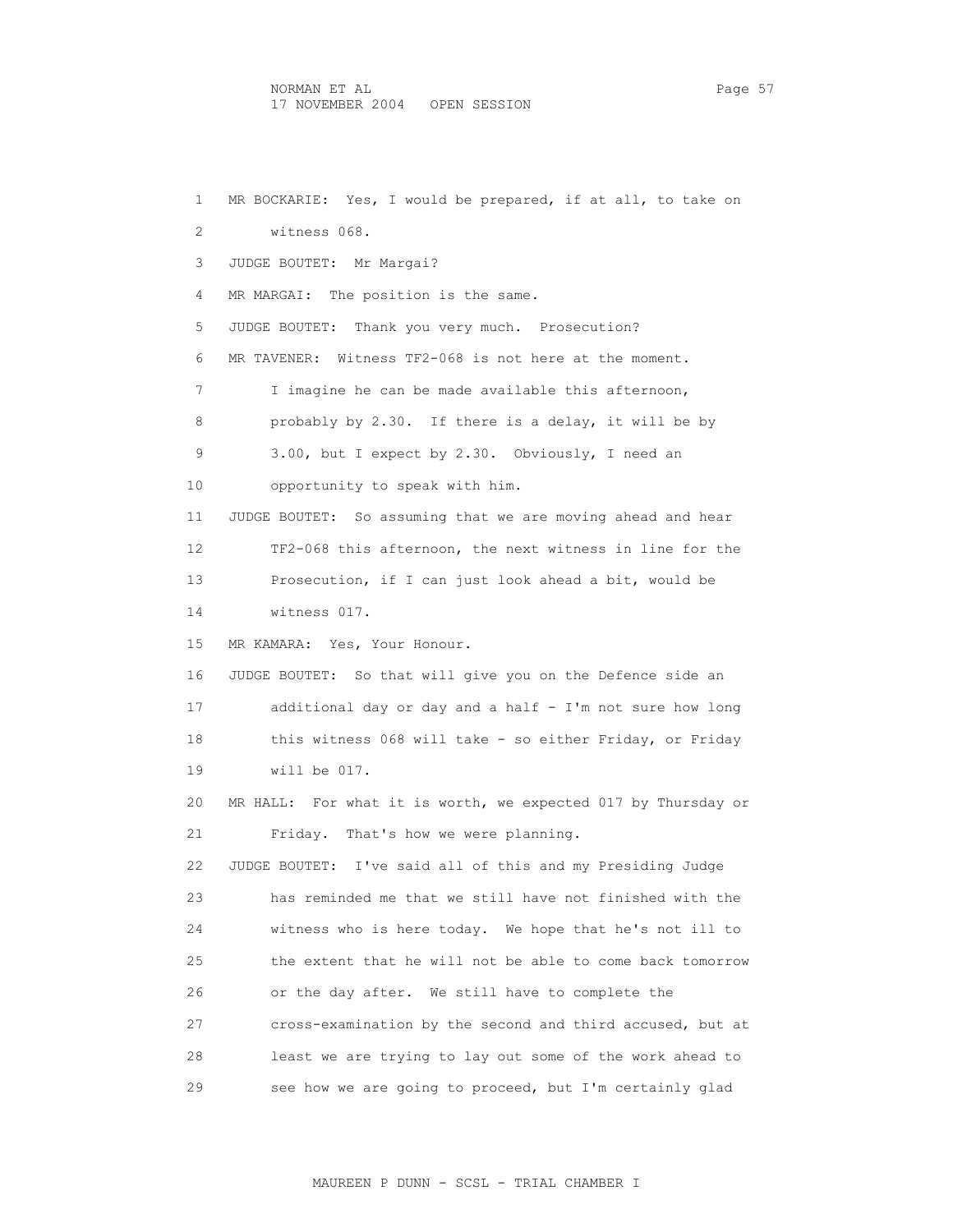1 to hear from you Mr Hall that that was part of your plan 2 and, if the plan is maintained, you should have no 3 problem going ahead on Thursday with 017, if we are at 4 that stage. 5 MR TAVENER: The next witness will be an insider witness and 6 the Prosecution will be seeking a closed court. I don't 7 know whether my friends would agree to that without an 8 argument, or if they wish an argument as well. 9 JUDGE BOUTET: As you know, the procedure is we hear the 10 application in closed session, then make the 11 determination, and then make the announcement in public 12 session and then, depending as to where we go, we move. 13 I will consult with my brothers, but if that is the case 14 we could adjourn until 2.30 and, if we are moving ahead 15 with 068, we will hear the application in closed session 16 on the closed session issue, make that determination, and 17 then proceed ahead from there. 18 Mr Prosecutor, would it be possible for you to make 19 your application on the closed session now before we 20 break for lunch, and we will have time to give 21 consideration to that during the lunch break and then 22 come back this afternoon. 23 MR TAVENER: I don't have my material here, but I am sure 24 I could at least make most of the points, this 25 area having been -- 26 PRESIDING JUDGE: You say you don't have the material. 27 MR TAVENER: I have some notes, but I am sure I could make the 28 application without the notes, this application having 29 been made a number of times before. So certainly I won't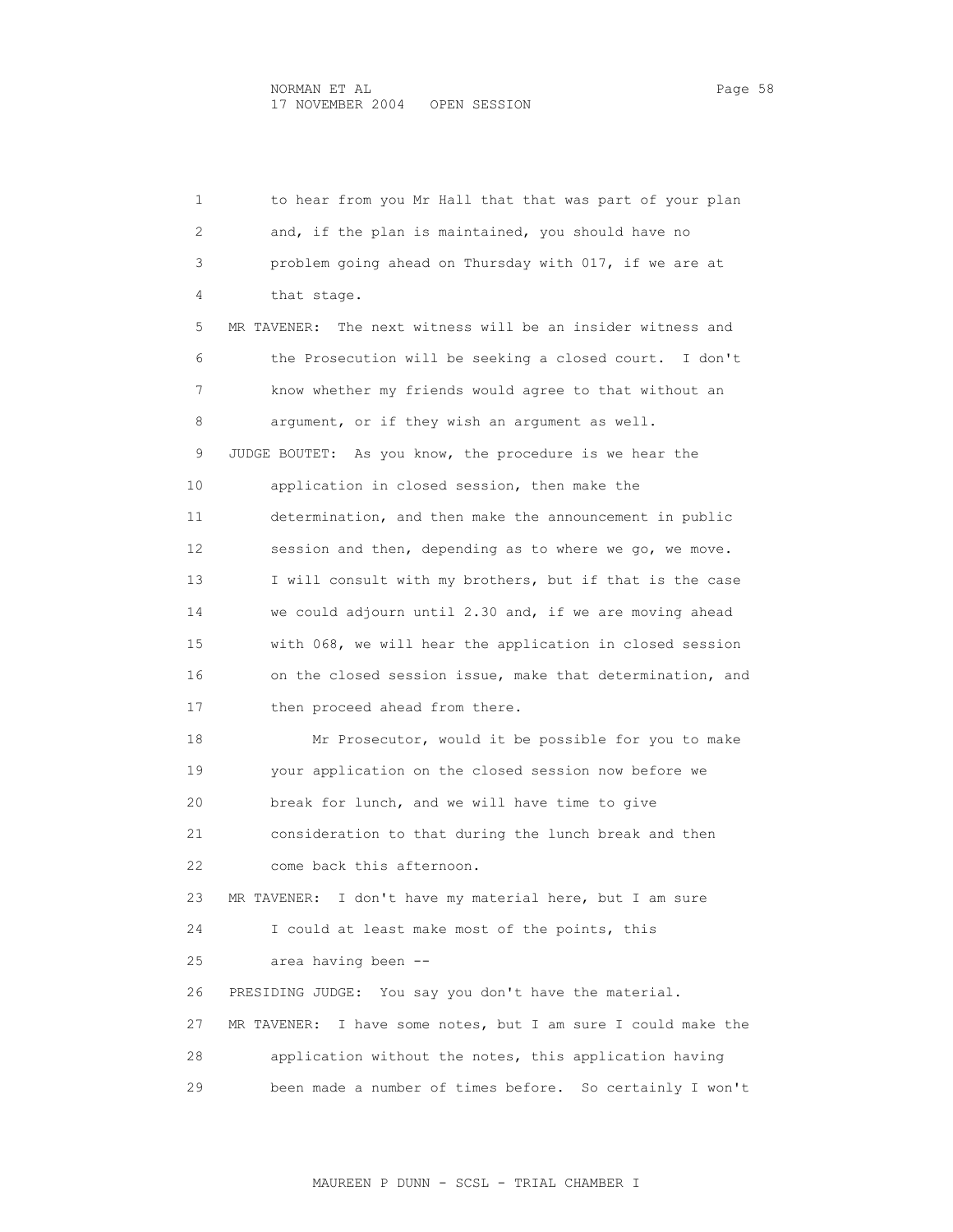1 go over the law in the area -- Your Honours have been 2 quite clear about that. There are only particular issues 3 in respect of this person in respect of whom those points 4 need to be made. I can do that, if required. 5 JUDGE BOUTET: Dr Jabbi? 6 MR JABBI: My Lords, I am not dealing directly for the moment 7 with the suggestion in respect of an application for a 8 closed session. We were informed by the Prosecution that 9 there is some medical attention being given to witness 10 TF2-008. May it not also be quite useful to us if we 11 could have an idea of the results of that medical 12 examination before we deal with the other issues? 13 JUDGE THOMPSON: For my own enlightenment, may I then ask for 14 what purpose -- the Prosecution has made that 15 statement -- you would want us to go on an inquiry 16 further than what the Prosecution has told us. I just 17 need to be satisfied, that's all. 18 MR JABBI: The Prosecution actually said it is unlikely that 19 TF2-008 might be available this afternoon, but that there 20 was some medical attention being given to him as he was 21 speaking at the time. Whatever result or report may be 22 given from that medical examination may well affect our 23 decision as to what we do next. He might just be 24 available. 25 JUDGE THOMPSON: I thought what has been proposed is that it 26 would seem as if the Prosecution is acting out of an 27 abundance of caution and saying that we are in a kind of 28 no-man's land now, so to speak, so why not have some 29 standby arrangement because of, as I gather from them,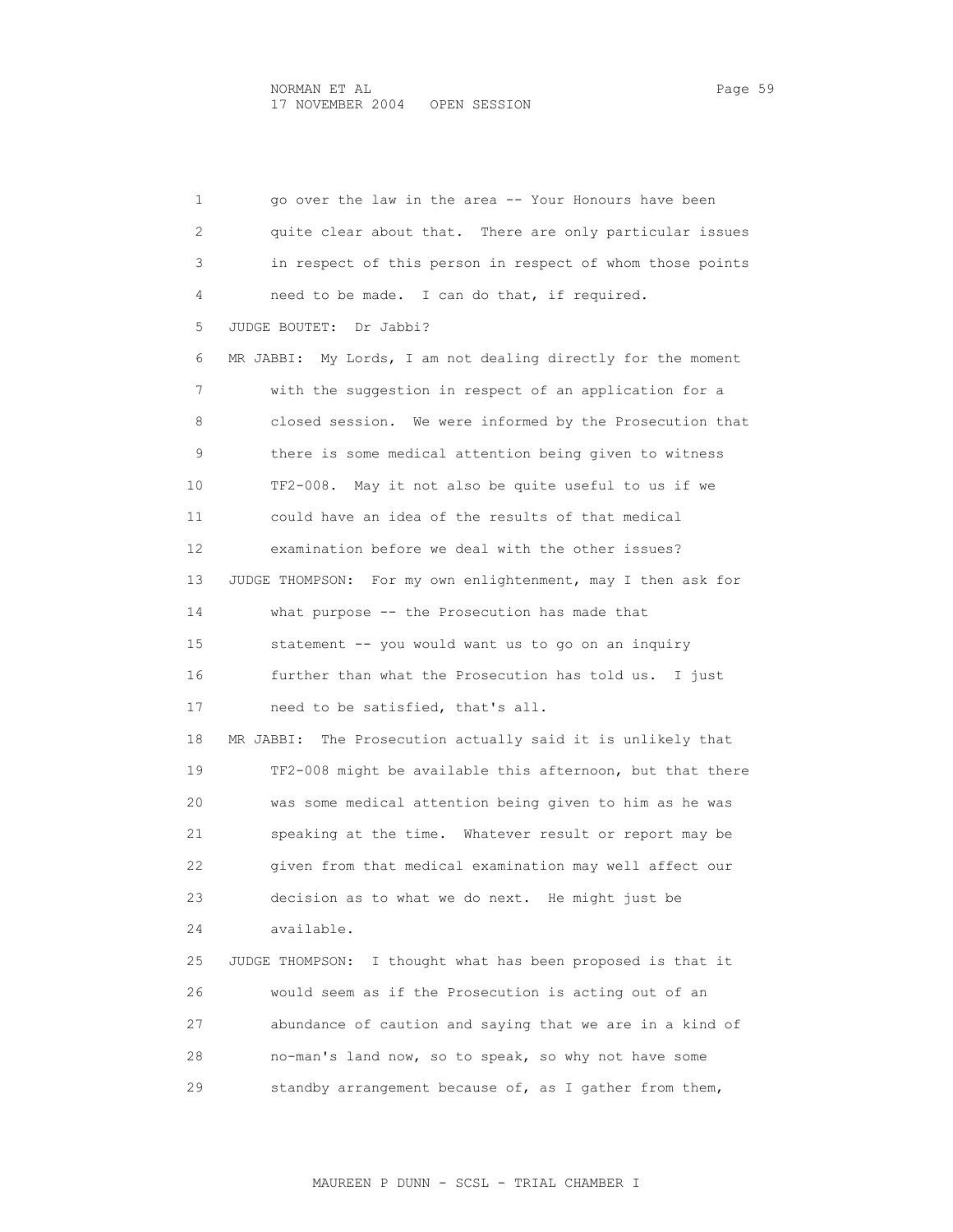1 the probability that this witness may not be available 2 for this afternoon. 3 MR JABBI: Or perhaps might be available, depending on what 4 that medical report may be. 5 JUDGE THOMPSON: I may be wrong, but it seemed as if 6 I construed their own position that it is more probable 7 than not that he will not be available, so why should we 8 not go on and make some standby arrangements. 9 MR JABBI: I am not saying we should not do the standby 10 arrangement, but I'm just saying that perhaps, if we were 11 to get the medical opinion, it might affect our view of 12 what to do. 13 JUDGE THOMPSON: I do understand that, but at this point in 14 time, beyond what they have said, why would we need to 15 probe, other than just allow the witness to receive the 16 medical attention that he is currently receiving? It is 17 just my own curiosity. 18 PRESIDING JUDGE: But, Dr Jabbi, you have finished with that 19 witness? 20 MR JABBI: My Lord, I'm just -- 21 PRESIDING JUDGE: No, I'm saying you have finished with that 22 witness. 23 MR JABBI: On behalf of the first accused, yes. 24 PRESIDING JUDGE: On behalf of the first accused, that's what 25 I mean; you understand me very well. I would have 26 understood it if this were coming from either 27 Mr Bockarie, Mr Margai or Mr Williams, but you have 28 finished with this witness. That is a very pertinent 29 point. You have nothing to do with that witness any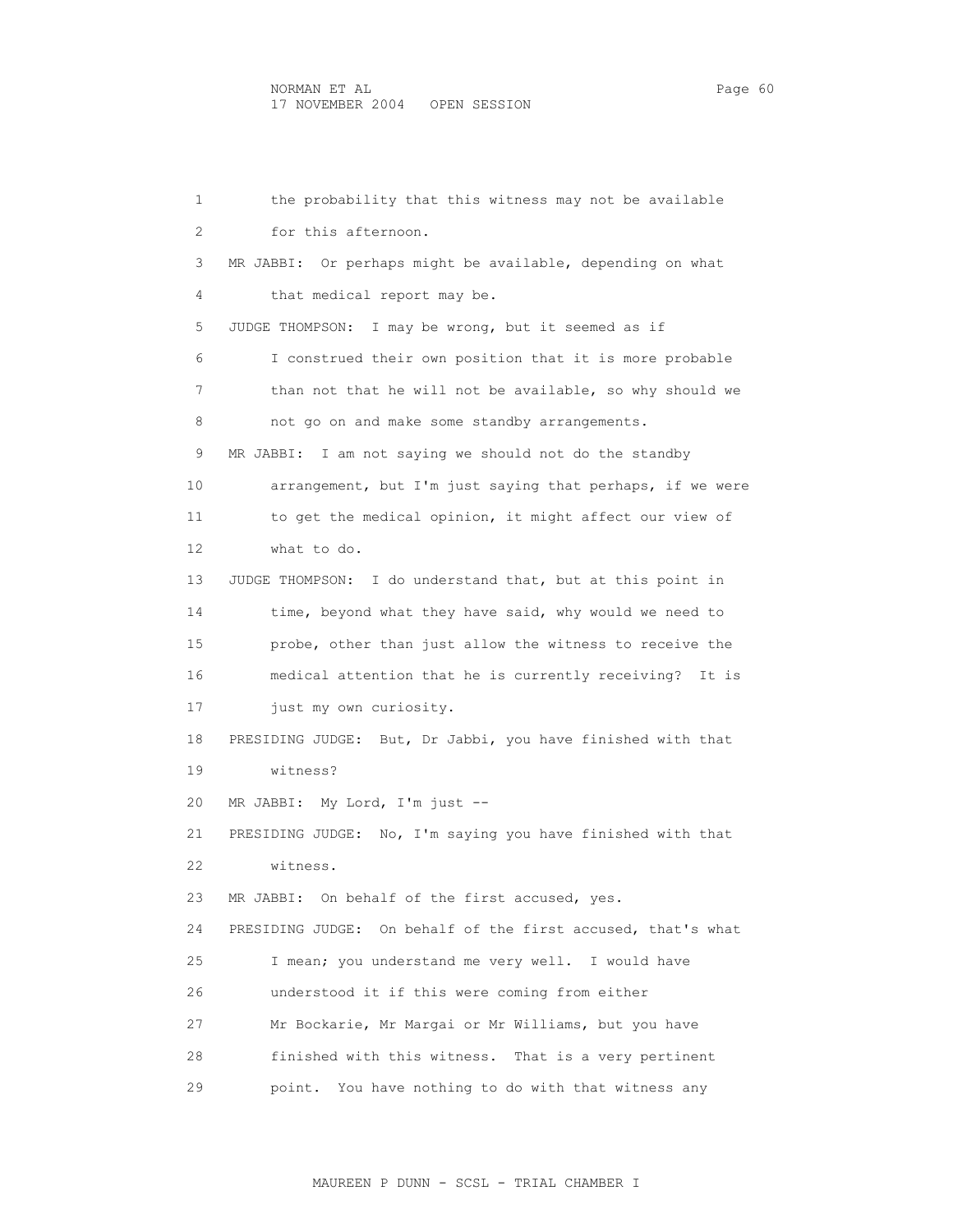1 more, at least for now, unless you obtained extraordinary 2 leave from the Court to revisit the witness. 3 MR JABBI: It is not for the purpose of my wanting to revisit 4 him -- 5 PRESIDING JUDGE: What I wanted to suggest to you was that the 6 Prosecution, like my learned brother said, is putting in 7 place these measures out of an abundance of caution. 8 Don't you think we could easily take the application to 9 move into a closed session and then we will see what 10 happens. We would examine the application and give a 11 ruling on it, but it does not mean that if this witness 12 is available this afternoon we would not give priority to 13 the witness. Our priority remains on the witness who is 14 before us and of whom we have not yet disposed. 15 Before we know what is going to happen to him 16 medically, which we cannot speculate on at this point in 17 time, we have to get to somewhere. We don't have to 18 waste any time. Why don't we move ahead and take the 19 application to move into a closed session and then, if he 20 appears this afternoon, we will take his evidence in 21 terms of priority. 22 MR JABBI: I don't particularly mind, but perhaps the Court 23 would also want to suggest that at least information be 24 provided by the time we come back from lunch in respect 25 of 008. 26 PRESIDING JUDGE: Yes, I think the Prosecution may be able to 27 give us a briefing on his medical condition at that time. 28 As we say, if he is ready and he comes in the afternoon, 29 we will brush aside every other person and take him on.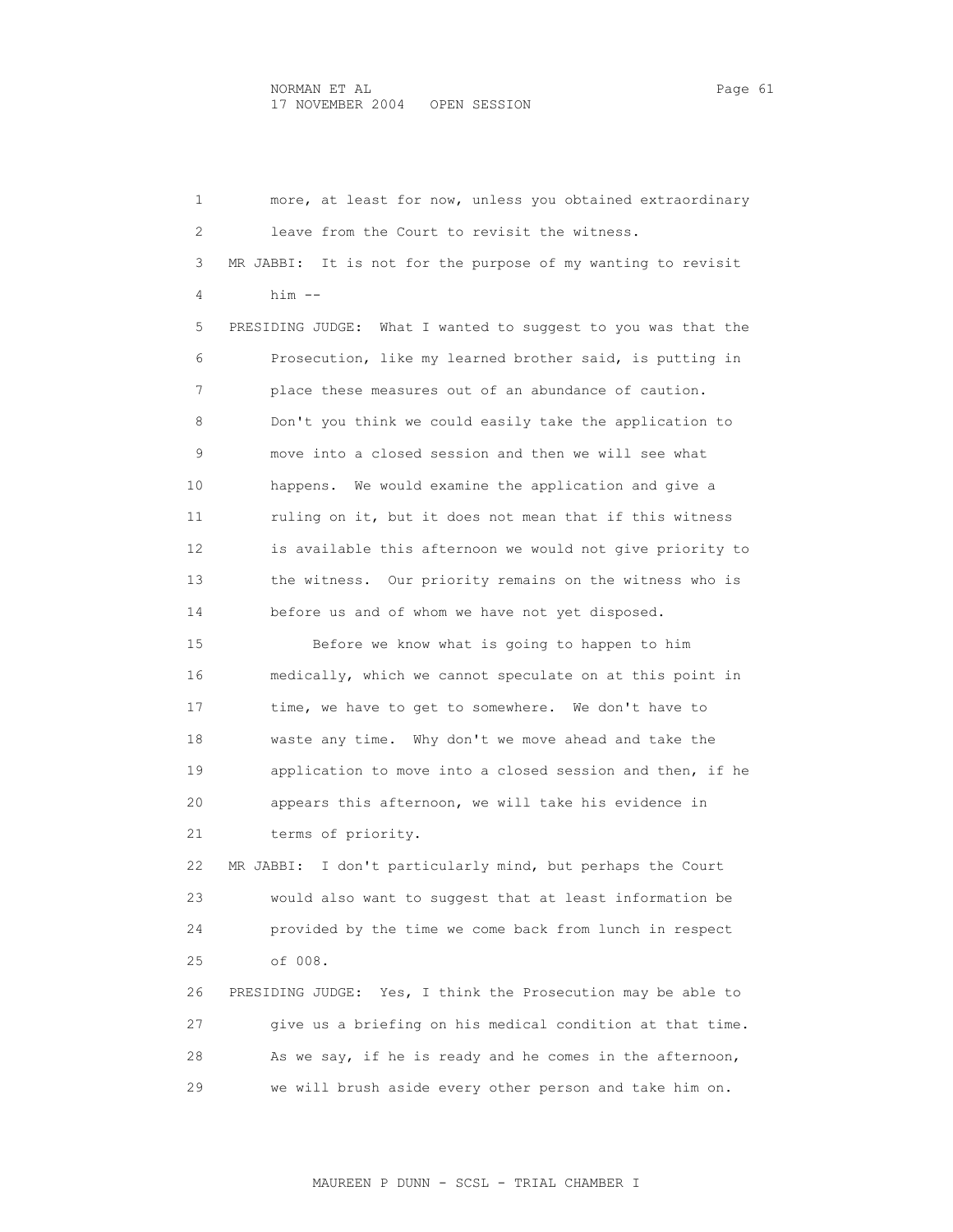1 MR JABBI: As Your Lordships please. 2 PRESIDING JUDGE: That will be our attitude tomorrow. Even if 3 we have gone a long way with this other witness, when 4 that other witness comes, we would like to finish with 5 him and close the chapter. Thank you. 6 JUDGE BOUTET: I was going to add to that. The witness had 7 told us, certainly in response to the Presiding Judge 8 this morning, that he was not feeling well when he was 9 asked a question at the very beginning of the day. So it 10 does not come as a total surprise that all of a sudden 11 he's sick. With due respect to the witness, I think it 12 is the proper course of action to take at this moment and 13 we will move back into proper action. 14 But my question to you Dr Jabbi or Mr Hall is are 15 you ready to proceed with this application on closed 16 session? I thought that is why you were standing up. 17 MR JABBI: No, My Lord, we are not objecting to the making of 18 the application at all. 19 JUDGE BOUTET: Mr Bockarie? 20 MR BOCKARIE: Yes, Your Honour, I just want to know whether 21 the entire testimony on the cross-examination is going to 22 be part, as we did with our last witness. 23 JUDGE BOUTET: You know as much as we do. 24 PRESIDING JUDGE: That can only come when the application is 25 being made. You have no objection to the application 26 being made. 27 MR BOCKARIE: In general, no, Your Honour. 28 JUDGE BOUTET: All we are canvassing at this moment is are you 29 prepared to proceed with the application?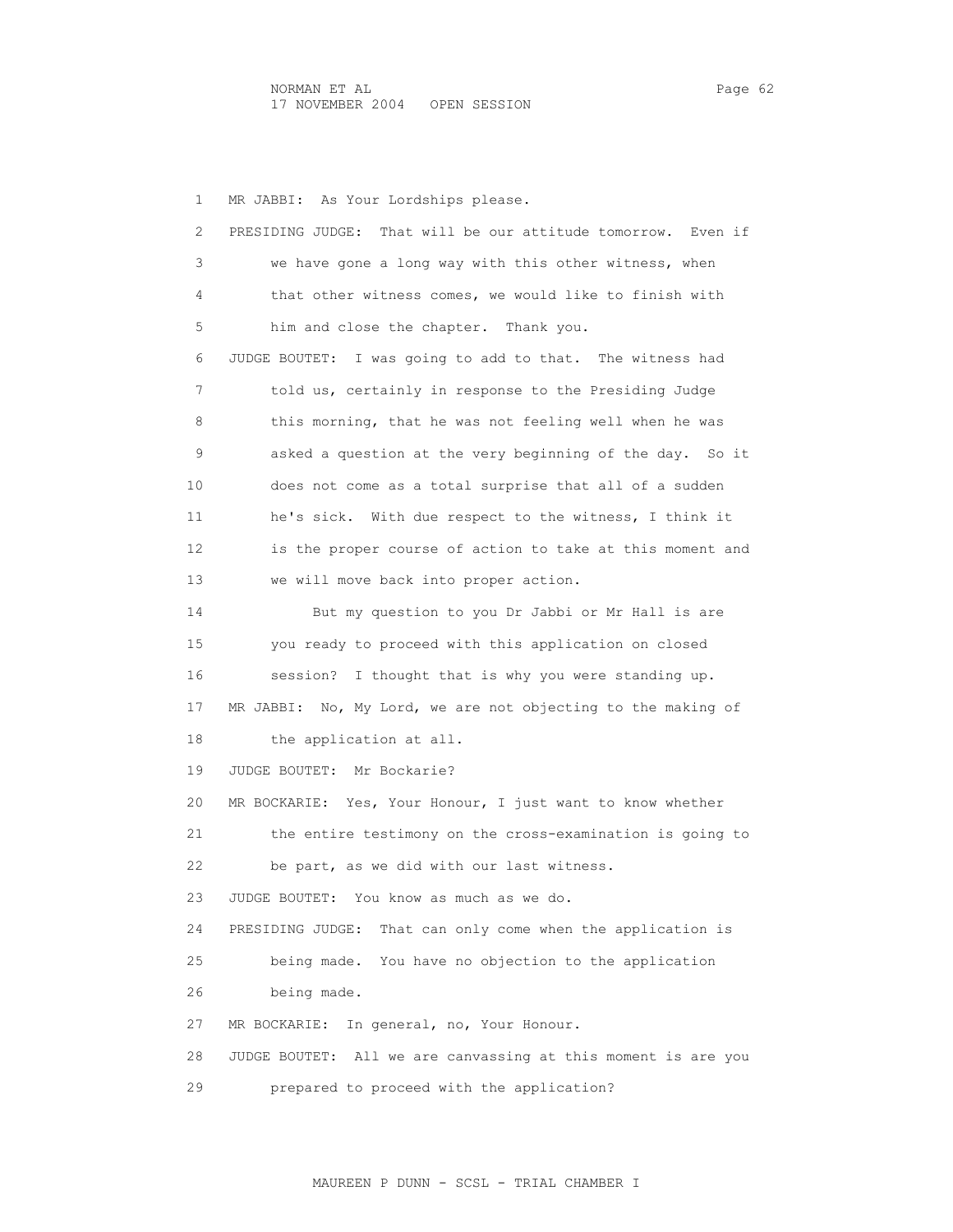1 MR BOCKARIE: I am. 2 JUDGE BOUTET: Thank you. Mr Margai? 3 MR MARGAI: My Lords, we are not averse to the application. 4 JUDGE BOUTET: Thank you. In this case, Mr Prosecution, we 5 will move into a closed session to hear your application 6 and, once this is done, we will make the determination. 7 Thank you. 8 Mr Walker, would you please make the necessary 9 arrangements so that we can sit in closed session now. 10 MR WALKER: Yes, Your Honour. 11 [At this point in the proceedings a portion of the 12 transcript, pages 64 to 69, was extracted and sealed 13 under separate cover, as the session was heard in camera] 14 15 16 17 18 19 20 21 22 23 24 25 26 27 28

29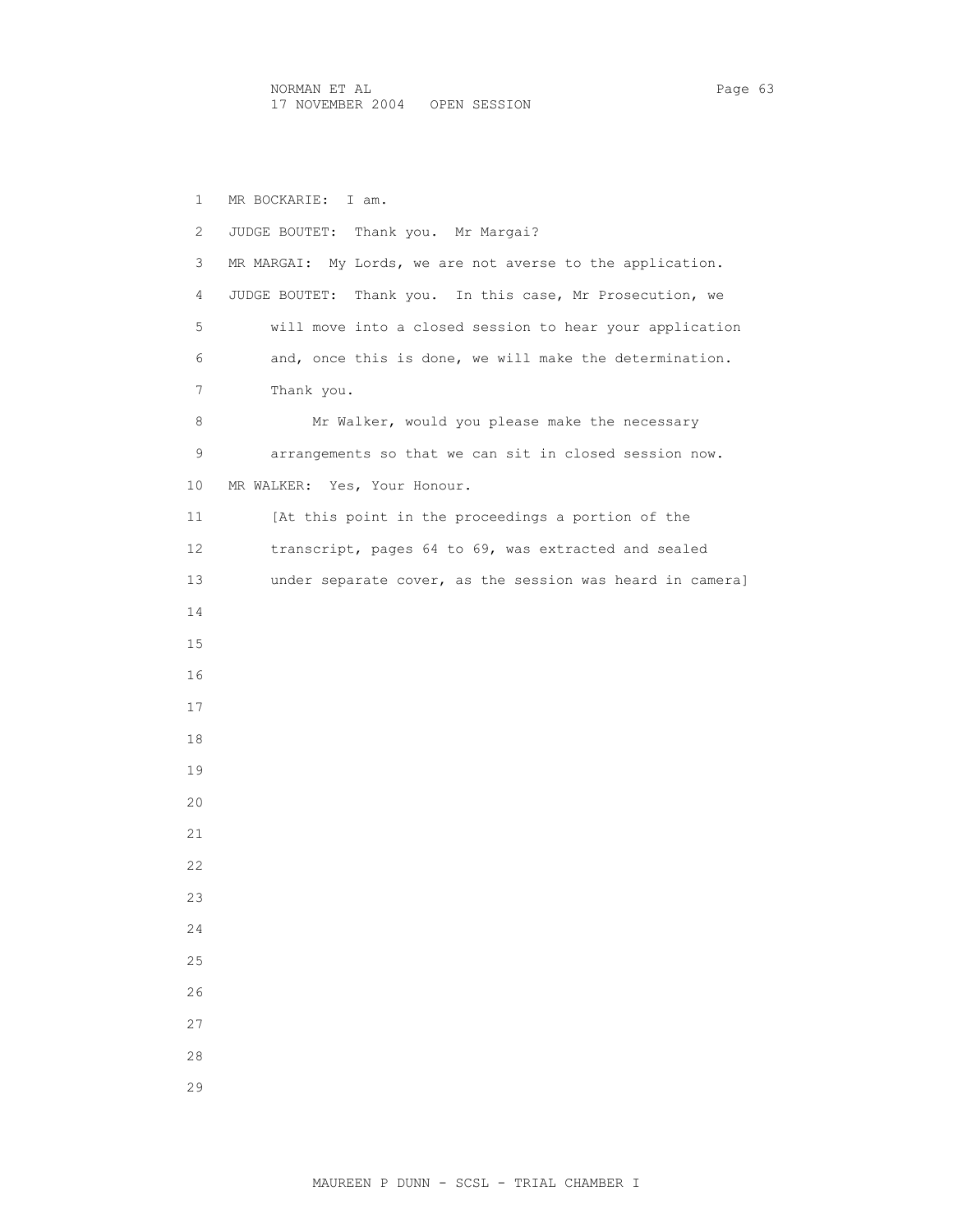1 [On resuming at 2.36 p.m.] 2 [Open session] 3 PRESIDING JUDGE: Good afternoon, learned counsel. We are now 4 in an open session for the purposes of the ruling that is 5 going to be delivered by our colleague, the Honourable 6 Judge Boutet on the Prosecution's application for the 7 evidence of witness number TF2-068 to be taken entirely 8 in a closed session. After that, of course we shall move 9 into whatever. 10 [Ruling] 11 JUDGE BOUTET: This is the ruling of the Court on the 12 application by the Prosecution for a closed session to 13 hear the evidence of witness TF2-068. Mindful of 14 Article 17(2) of the Statutes which provides that the 15 accused shall be entitled to a fair and public hearing 16 subject to measures ordered by the Special Court for the 17 protection of victims and witnesses, and pursuant to 18 Rules 75 and 79 of the Rules of Procedure and Evidence of 19 the Special Court, the Trial Chamber Rules that the 20 entire testimony of witness TF2-068 will be held in 21 closed session. This exceptional measure is required for 22 this witness because he is an insider witness and is well 23 known on account of the positions he holds in his 24 community, and if any part of his evidence is heard 25 publicly it would lead to his identification and 26 compromise his safety and security. That ends the 27 ruling. Thank you. 28 PRESIDING JUDGE: Thank you. That's our ruling. So we shall 29 move into closed session.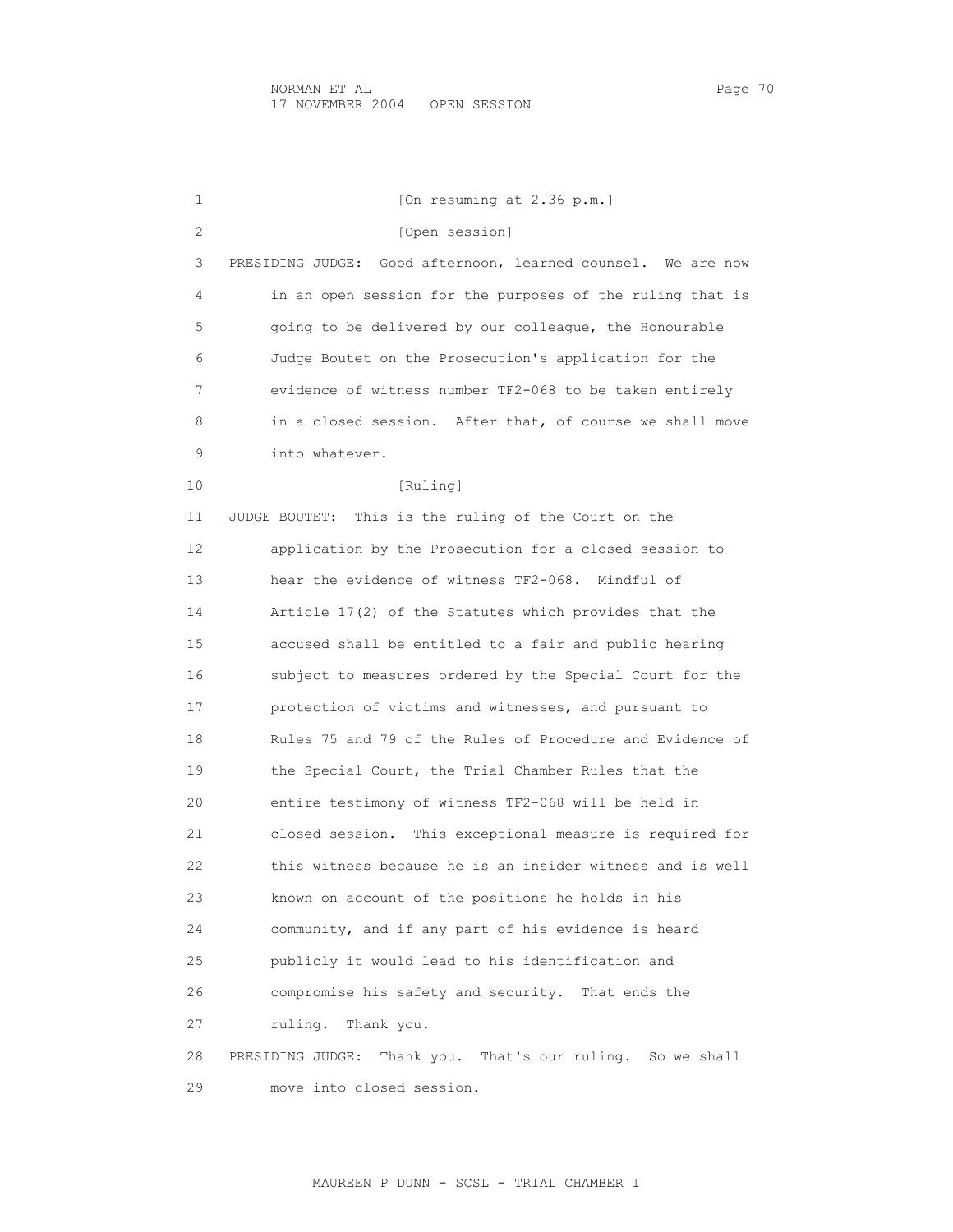| $\mathbf{1}$   | JUDGE BOUTET: Court Management, can it be confirmed when we |  |
|----------------|-------------------------------------------------------------|--|
| $\mathbf{2}$   | are in closed session and, when we are, please inform us.   |  |
| $\mathfrak{Z}$ | [At this point in the proceedings a portion of the          |  |
| 4              | transcript pages 72 to 118 was extracted and sealed under   |  |
| 5              | separate cover, as the session was heard in camera]         |  |
| $\epsilon$     |                                                             |  |
| 7              |                                                             |  |
| $\,8\,$        |                                                             |  |
| 9              |                                                             |  |
| $10$           |                                                             |  |
| 11             |                                                             |  |
| $12\,$         |                                                             |  |
| 13             |                                                             |  |
| 14             |                                                             |  |
| $15\,$         |                                                             |  |
| 16             |                                                             |  |
| 17             |                                                             |  |
| $1\,8$         |                                                             |  |
| 19             |                                                             |  |
| $20$           |                                                             |  |
| 21             |                                                             |  |
| 22             |                                                             |  |
| 23             |                                                             |  |
| 24             |                                                             |  |
| 25             |                                                             |  |
| 26             |                                                             |  |
| 27             |                                                             |  |
| 28             |                                                             |  |
| 29             |                                                             |  |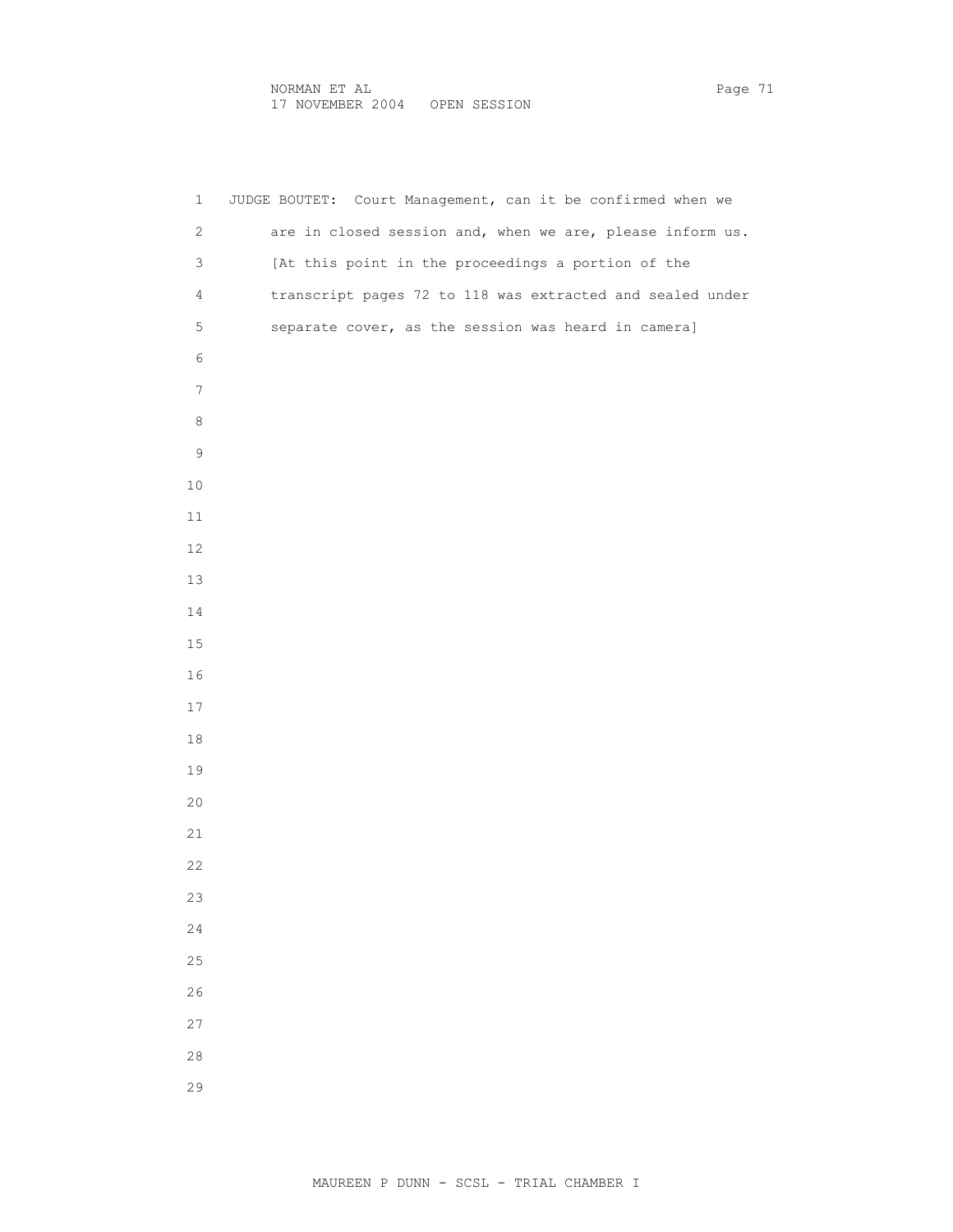## WITNESSES FOR THE PROSECUTION:

| WITNESS: TF2-008           |    |
|----------------------------|----|
| CROSS-EXAMINED BY MR HALL  | 3  |
| WITNESS: TF2-068:          |    |
| EXAMINED BY MR TAVENER     | 72 |
| CROSS-EXAMINED BY DR JABBI | -9 |